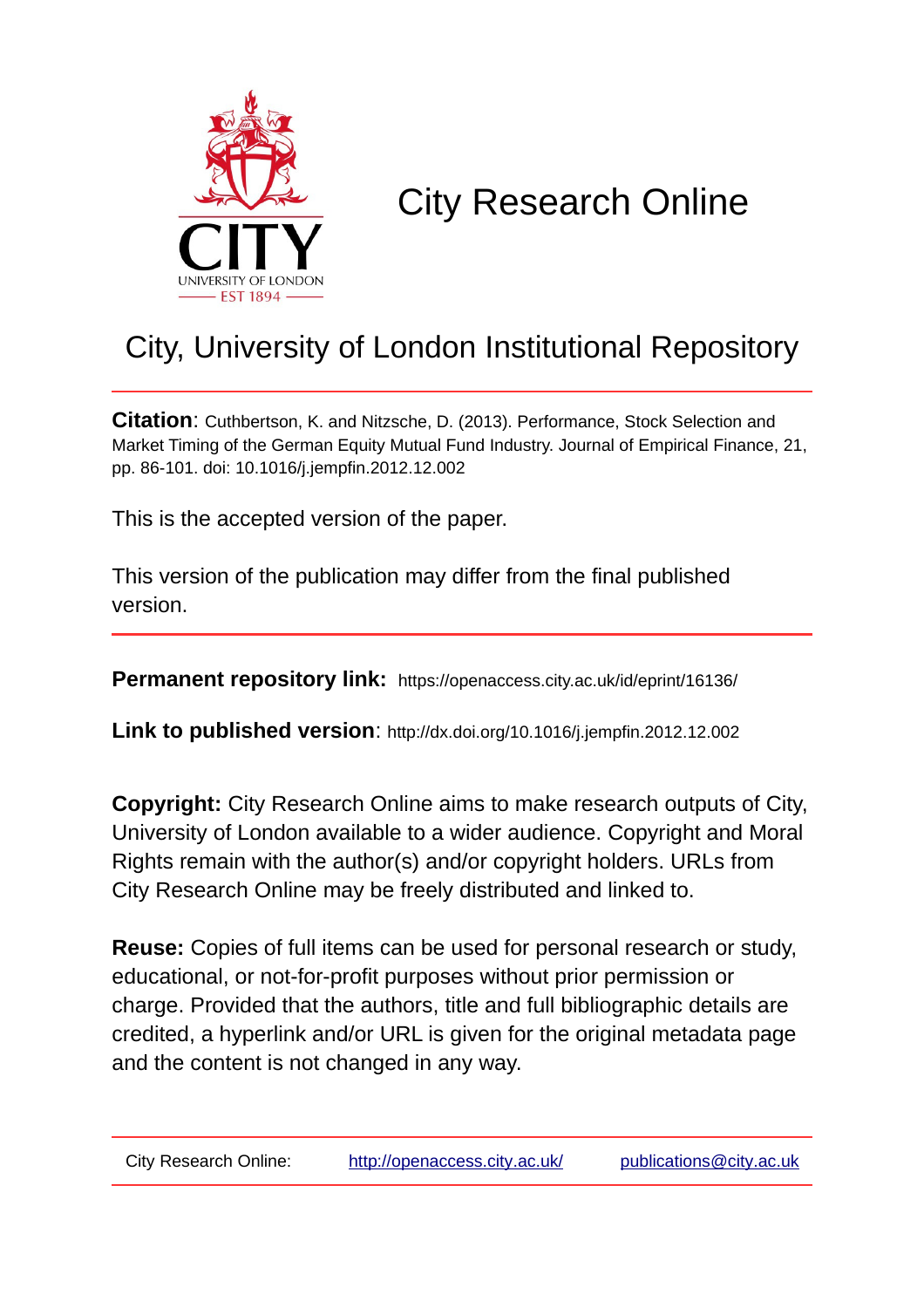# **Performance, Stock Selection and Market Timing of the German Equity Mutual Fund Industry**

## **Keith Cuthbertson\* and Dirk Nitzsche\***

This Version: 29<sup>th</sup> August 2012

#### **Abstract:**

We investigate the performance of the German equity mutual fund industry over 20 years (monthly data 1990-2009) using the false discovery rate (FDR) to examine both model selection and performance measurement. When using the Fama-French three factor (3F) model (with no market timing) we find at most 0.5% of funds have truly positive alpha-performance and about 27% have truly negative-alpha performance. However, use of the FDR in model selection implies inclusion of market timing variables and this results in a large increase in truly positive alpha funds. However, when we use a measure of "total" performance, which includes the contribution of both security selection (alpha) and market timing, we obtain results similar to the 3F model. These results are largely invariant to different sample periods, alternative factor models and to the performance of funds investing in German and non-German firms – the latter casts doubt on the 'homebias' hypothesis of superior performance in 'local' markets.

**Keyword :** Mutual fund performance, false discovery rate. **JEL Classification :** C15, G11, C14

Cass Business School, City University, London, UK

#### **Corresponding Author:**

Professor Keith Cuthbertson, Cass Business School, 106 Bunhill Row, London, EC1Y 8TZ.

Tel. : +44-(0)-20-7040-5070, Fax : +44-(0)-20-7040-8881, E-mail : K.Cuthbertson@city.ac.uk

We thank David Barr, Don Bredin, Ales Cerny, Anil Keswani, Ian Marsh, Michael Moore, Mark Taylor, Lorenzo Trapani, Giovanni Urga and seminar participants at Barclays Global Investors, Investment Managers Association Conference: "Challenges for Fund Management", European Financial Management Association and the FMA/EDHEC conference on fund performance, for discussions and comments.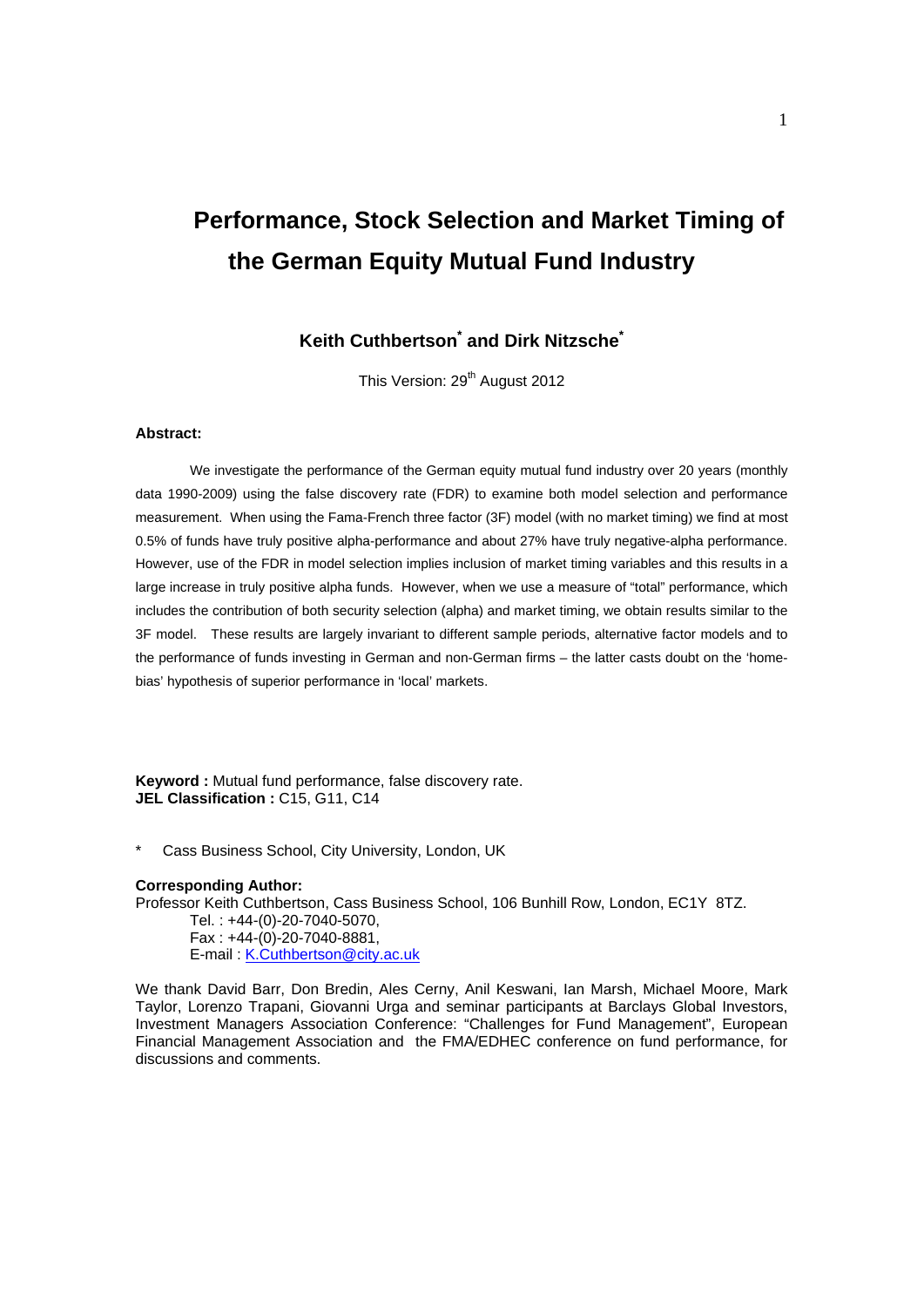# **Performance, Stock Selection and Market Timing of the German Equity Mutual Fund Industry**

## **1. Introduction**

This paper addresses a key generic issue namely, how to take account of false discoveries in empirical work. This problem arises in many different areas, in fact whenever we ask the question: "How many of our statistically significant results are likely to be "truly null" – that is "false discoveries". There are a number of possible approaches to multiple hypothesis testing which attempt to isolate truly null "entities" from the set of "statistically significant" entities - this includes the Bonferroni test and the Family Wise Error Rate. In this paper we use the False Discovery Rate (FDR) which measures the proportion of lucky funds among a group of funds, whose "performance" has been found to be statistically significant.

There have been no previous studies that use the FDR in model selection. Here we apply the FDR to assess the prevalence of market timing and to investigate the joint contribution to fund performance of security selection (alpha) and market timing. We therefore provide some additional methodological applications of the FDR. In particular we apply these techniques to investigate the performance of the German equity mutual fund industry.

There has been little work done on analysing the performance of the German mutual fund industry despite its substantial growth over the last 15 to 20 years. Although the German mutual fund industry is small compared to the US, its assets under management peaked in 2007 at \$372bn and fell to \$237bn at end of 2008. However, it is expected that the German mutual fund industry will become more important in future years as reforms to private pension provision place greater emphasis on defined contribution pensions (i.e. 'Riester Rente') and reforms result in a less generous state pension.

We assess the overall success of the German mutual fund *industry* over the period 1990- 2009 using a monthly data set, free of survivorship bias. I If we simply count the number of funds which are found to have a "statistically significant" performance measure, we run the risk of including funds which are truly null (i.e. Type I errors). For example, suppose the FDR amongst 20 statistically significant best/winner funds (e.g. those with positive alphas) is 80%, then this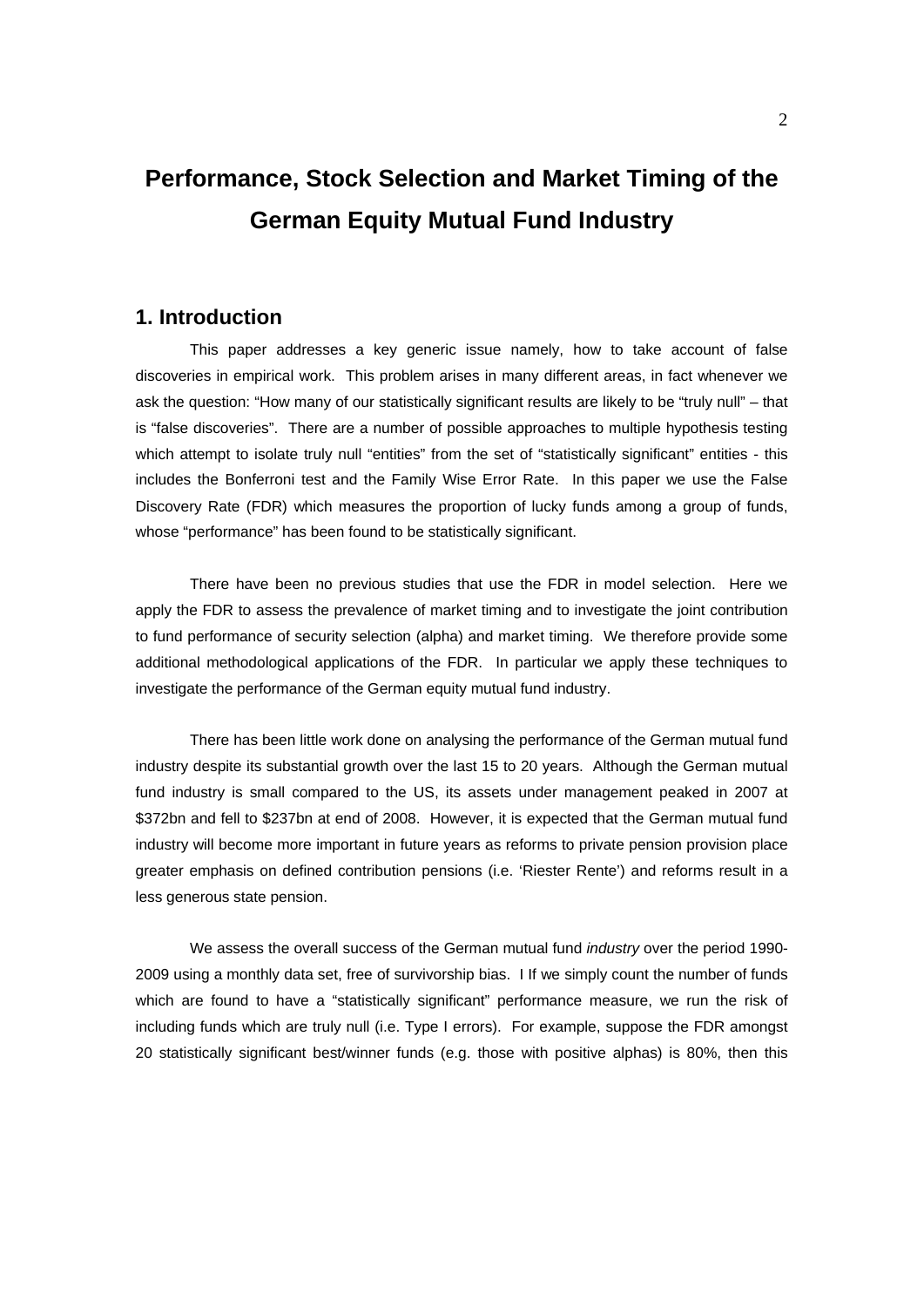implies that only 4 funds (out of the 20) have truly significant alphas<sup>1</sup> - this is clearly useful information for investors. A key issue is whether this correction gives different inferences from the standard approach of simply "counting" the number of significant funds with non-zero abnormal performance.

As robustness tests we also examine performance over different time periods, different factor models (including market timing models) as well as the performance of domiciled German funds which invest in Germany and outside Germany – the latter provides evidence on the 'homebias' issue (Coval and Moskowitz 1999, Hong, Kubik and Stein 2005). The competitive model of Berk and Green (2004) suggests that entry and exit of funds should ensure that in equilibrium there are neither funds with long-run positive nor negative abnormal performance. Part of the explanation for this may be the "dilution effect" whereby funds experience an increase in investor cash flows during periods when the *market* return is relatively high hence increasing the fund's cash position, leading to a concurrent lower overall portfolio return (Warther 1995, Edelen and Warner 2001, Bollen and Busse 2001, Bessler, Blake, Luckoff and Tonks 2010).

From a methodological perspective we also show how the FDR can be used in aiding model selection in an area where parametric tests of fund performance (e.g. alpha) suffer from low power and potential bias (Lehmann and Timmermann 2007). For example, in factor models we usually include variables based solely on their statistical significance - but this ignores possible false discoveries. We show how the FDR, informs our choice of the appropriate performance model. We also use this approach in assessing the dual activities of "security selection" (i.e. fund's alpha) and "market timing" - a distinction referred to as "performance attribution" in the literature. Clearly it is possible for a fund to simultaneously pursue both security section and market timing and previous studies have attempted to independently measure these two effects (e.g. Admati et al 1986). We argue from a theoretical perspective that the conditions required to successfully isolate performance attribution are unlikely to be met. Rather than use alpha as our performance measure we use an alternative which combines both the fund's alpha and the contribution of market timing to fund returns. We then adapt the FDR approach to infer the importance of this "total performance" measure for the mutual fund industry as a whole. , Funds in the tails of the cross-section performance distribution are often found to have nonnormal specific risk (Kosowski et al 2006, Fama and French 2010, Cuthbertson et al 2008) and hence we use a variety of bootstrap procedures in all hypothesis tests, including those that use the FDR.

 $\overline{1}$  $1$  We use the usual language and terminology found in the statistical literature on false discoveries and error rates. The use of the word "truly" (sometimes "genuine" is used) should not be taken to mean that we are 100% certain that a proportion of funds among a particular group of significant funds have non-zero alphas – the FDR even if it is found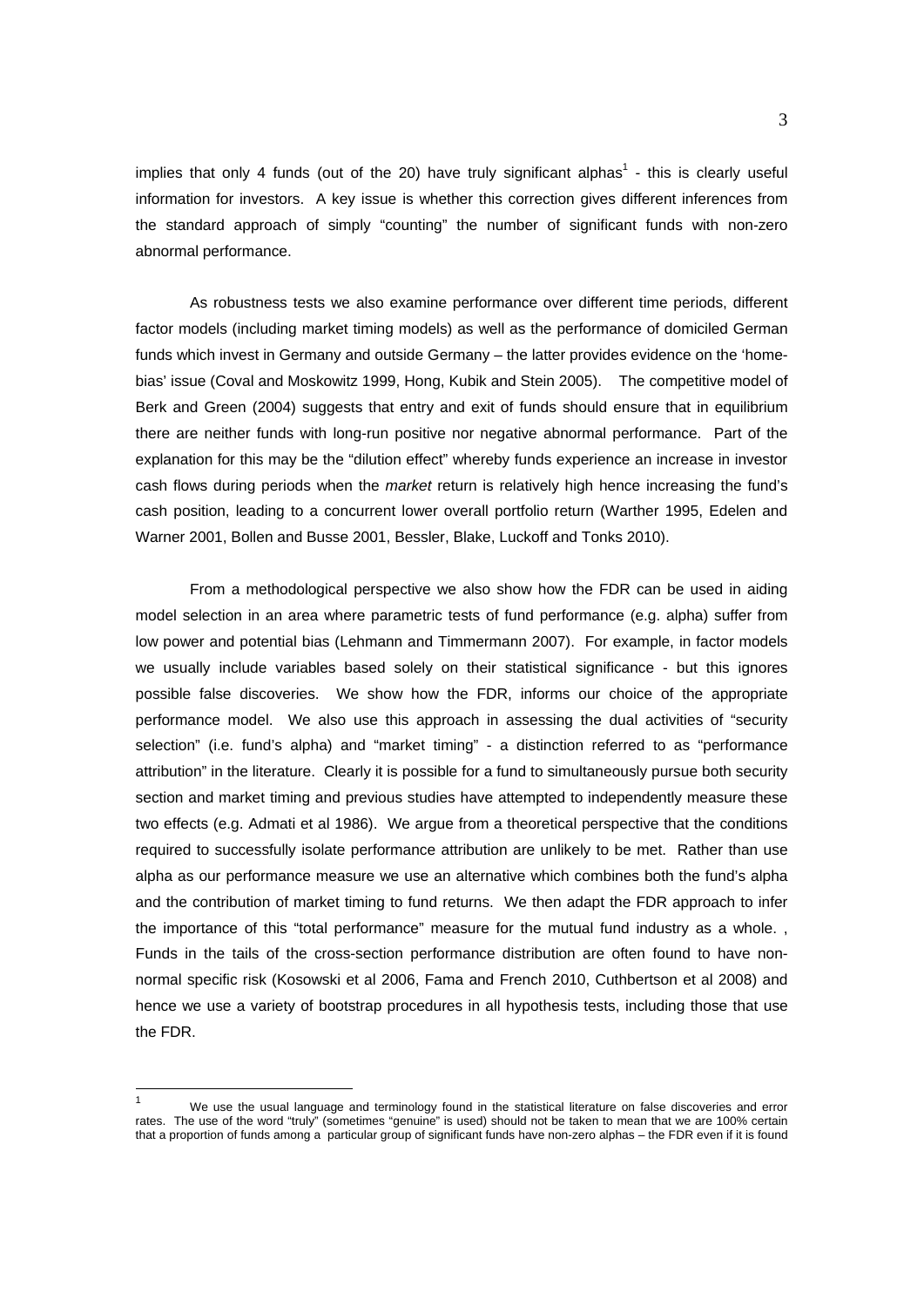The US and UK mutual fund industries have been extensively analyzed and although the German fund market is smaller, our sample of around 550 equity funds provides a large comprehensive independent data set, which with the use of the FDR, mitigates possible claims of data snooping bias if results are primarily based on UK and US data.

We find that around 80% of German equity funds neither statistically beat nor are inferior to their benchmarks and therefore appear to do no better than merely tracking their style indexes. Next, there is a much higher proportion of false discoveries among the best funds than amongst the worst performing funds – so the standard method of simply counting the number of funds with "significant" test statistics can be far more misleading for "winners" than for "losers". For example, from amongst all 555 funds the number of significantly positive alpha funds (at a 10% significance level) is 26 (4.7% of all funds) but the estimated FDR is around 80% implying that only around 3 funds (0.5%) have truly positive alphas and these skilled funds are concentrated in the extreme right tail of the performance distribution. This is consistent with the competitive model of Berk and Green (2004).

For negative alpha funds, around 175 are statistically significant (at a 10% significance level) and with an estimated FDR of about 13% the number of truly unskilled funds is around 150 – hence a substantial 27% of all funds are genuinely poor performers. The latter result is *not*  consistent with the predictions of the Berk and Green (2004) model or the model of Lynch and Musto (2003) whereby cash outflows from poorly performing funds lead to a "change of strategy" and subsequent higher returns.

 When market timing is present and the FDR is used, we are able to explain previous conflicting results on "performance". Use of the FDR indicates a substantial proportion of funds with truly non-zero market timing effects – implying these variables should be included in factor models. Also, after applying the FDR to the funds' alphas in our market timing models, we find a substantial increase in the number of truly positive alphas (compared to the 3F model without timing variables). So our "market timing models" indicate substantial skill in "security selection." However, when we assess "total performance" from both security selection and market timing, we again find a very high FDR amongst the best performing funds and the number of truly "successful" funds is near zero. Hence when market timing models are subject to a "total performance" measure and the FDR is applied, we obtain performance results for winner funds similar to those in the 3F model. Without simultaneously accounting for these two effects and applying the FDR, previous studies may overstate the number of truly outperforming funds.

-

to be zero, is still subject to estimation error. Also note that the FDR says nothing about the statistical significance of the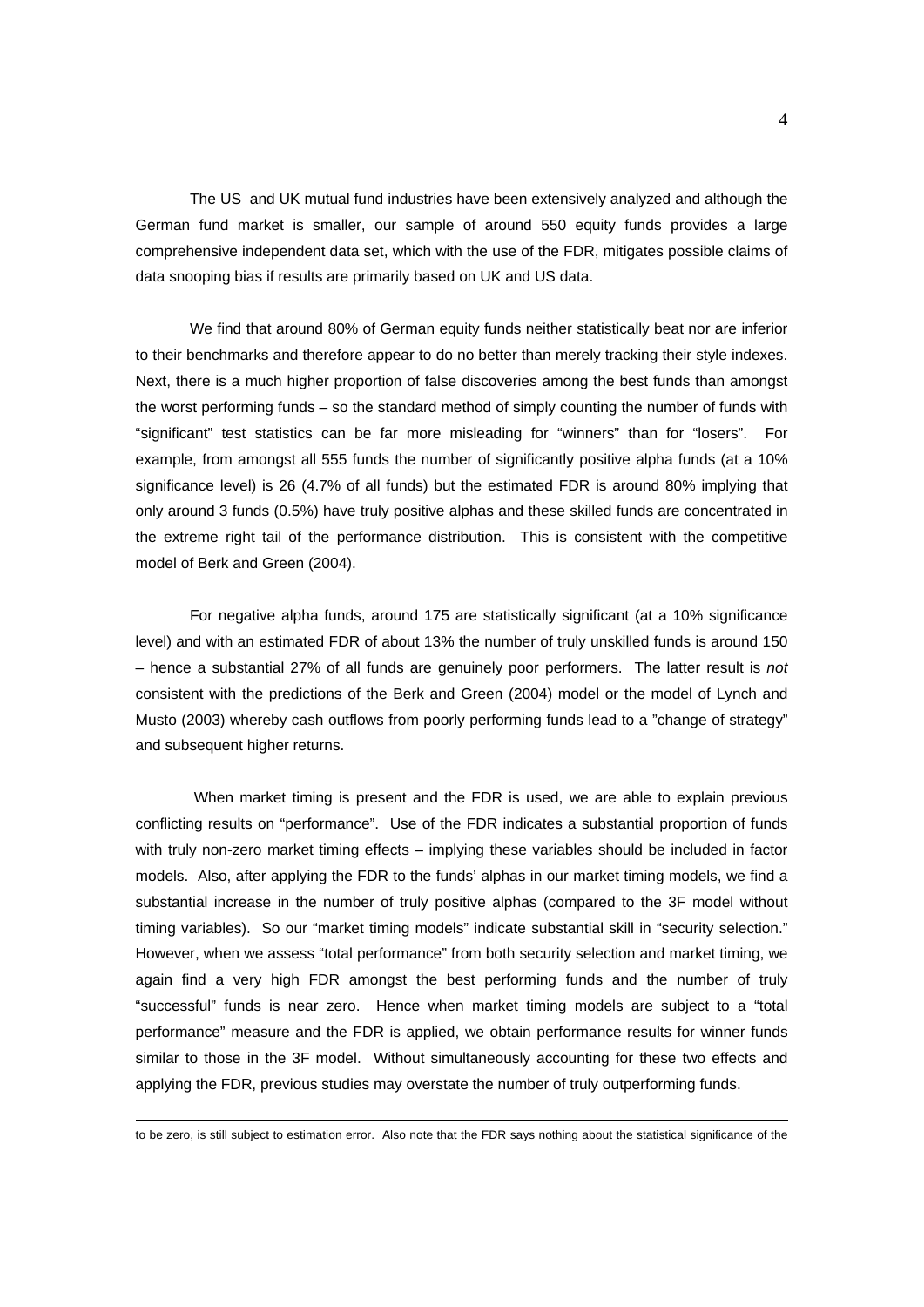In terms of robustness, the above results on "performance" are qualitatively and quantitatively similar over different 5-year periods, for investment in different geographical regions and across different factor and market timing models.

The rest of the paper is organized as follows. In section 2 we briefly discuss the methodology behind the FDR and other methods of controlling for false positives in a multiple testing framework. In section 3 we look at performance models, in section 4 we present our empirical results and section 5 concludes.

#### **2. The False Discovery Rate, FDR**

1

The standard approach to determining whether the alpha of a single fund demonstrates skill or luck is to choose a rejection region and associated significance level  $\gamma$  and to reject the null of "no outperformance" if the test statistic lies in the rejection region - 'luck' is interpreted as the significance level chosen. However, using  $\gamma = 5%$  when testing the alphas for each of Mfunds, the probability of finding *at least one* non-zero alpha-fund in sample of M-funds is much higher than 5% (even if all funds have true alphas of zero)<sup>2</sup>. Put another way, if we find 20 out of 200 funds (i.e. 10% of funds) with significant positive estimated alphas when using a 5% significance level then some of these will merely be lucky. One method of dealing with the possibility of false discoveries is to test each of the M-funds independently but use a very conservative estimate for the significance level of each test - for example the Bonferroni test would use  $\gamma/M = 0.000125$ . This would ensure that the overall error rate in testing M-funds (known as the Family Wise Error Rate) is controlled at  $\gamma$  - but the danger here is in excluding funds that may truly outperform $3$ .

In testing the performance of many funds a balanced approach is needed - one which is not too conservative but allows a reasonable chance of identifying those funds with truly differential performance. An approach known as the false discovery rate (FDR) attempts to strike this balance by classifying funds as "significant" (at a chosen significance level  $\gamma$ ) and then asks the question "What proportion of these significant funds are false discoveries?" – that is, are truly

alpha of any particular *individual* fund - conceptually, the FDR only applies to a group of significant funds. 2

This probability is the compound type-I error. For example, if the M tests are independent then Pr(at least 1 false discovery) = 1 – (1-  $\gamma$ )<sup>M</sup> =  $z_M$ , which for a relatively small number of M=50 funds and conventional  $\gamma$  = 0.05 gives  $z_M = 0.92 - a$  high probability of observing at least one false discovery.<br><sup>3</sup> Holm (1979) uses a step down method which uses significance level  $\gamma/m$  for the lowest p-value fund and

higher significance levels for subsequent ordered p-values, but this also produces conservative inference.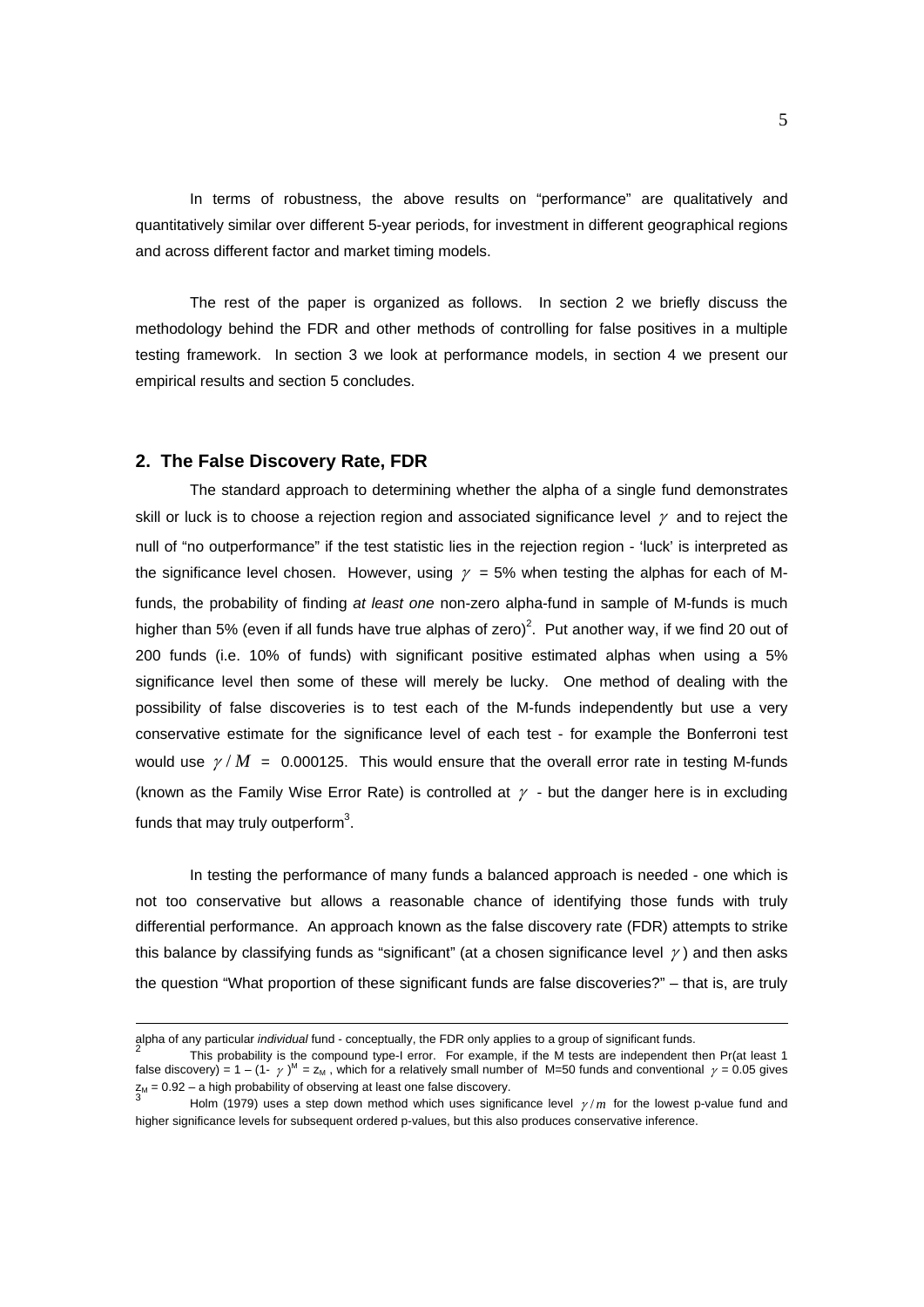null (Benjamini and Hochberg 1995, Storey 2002 and Storey, Taylor and Siegmund 2004). The FDR measures the proportion of lucky funds among a group of funds which have been found to have significant (individual) alphas and hence 'measures' luck among the pool of 'significant funds'. Note that the FDR approach can be used to assess any hypothesis test across all funds and we extend its use in the mutual fund area to provide an indicative tool to assess alternative factor models, market timing effects and alternative performance statistics.

Storey (2002) and Barras, Scaillet and Wermers (BSW 2010) provide a detailed account of the FDR methodology, so we shall be brief. Suppose the null hypothesis is that fund-i has no skill in security selection (alpha), the alternative being that the fund delivers either positive or negative performance :

$$
H_0: \alpha_i = 0 \qquad H_A: \alpha_i > 0 \text{ or } \alpha_i < 0
$$

The issues that arise in multiple testing of M-funds involve choosing a significance level  $\gamma$  and denoting a "significant fund" as one for which the p-value for the test statistic (e.g. tstatistic on alpha) is less than or equal to some threshold  $\gamma/2$  ( $0 < \gamma \le 1$ ). At a given significance level  $\gamma$ , the probability that a zero-alpha fund exhibits "good luck" is  $\gamma/2$ . Hence, if the proportion of truly zero-alpha funds in the population of M-funds is  $\pi_0$  then the expected proportion of false positives (sometimes referred to as lucky funds) is :

[1] 
$$
E(F_\gamma^+) = \pi_0 \, (\gamma/2)
$$

If  $E(S^+_{\gamma})$  is the expected proportion of significant positive-alpha funds, then the expected proportion of truly skilled funds (at a significance level  $\gamma$ ) is :

[2] 
$$
E(T_{\gamma}^{+}) = E(S_{\gamma}^{+}) - E(F_{\gamma}^{+}) = E(S_{\gamma}^{+}) - \pi_{0}(\gamma/2)
$$

(Similar formulae apply for negative-alpha funds). Choosing different levels for  $\gamma$  allows us to see if the number of truly skillful funds rises appreciably with  $\gamma$  or not, which tells us whether skilled funds are concentrated or dispersed in the right tail of the cross-sectional distribution – this information may be helpful for investors choosing an ex-ante portfolio of skilled funds. An estimate of the true proportion of skilled (unskilled) funds  $\pi^+_A$  ( $\pi^-_A$ ) in the *population of M-funds* is: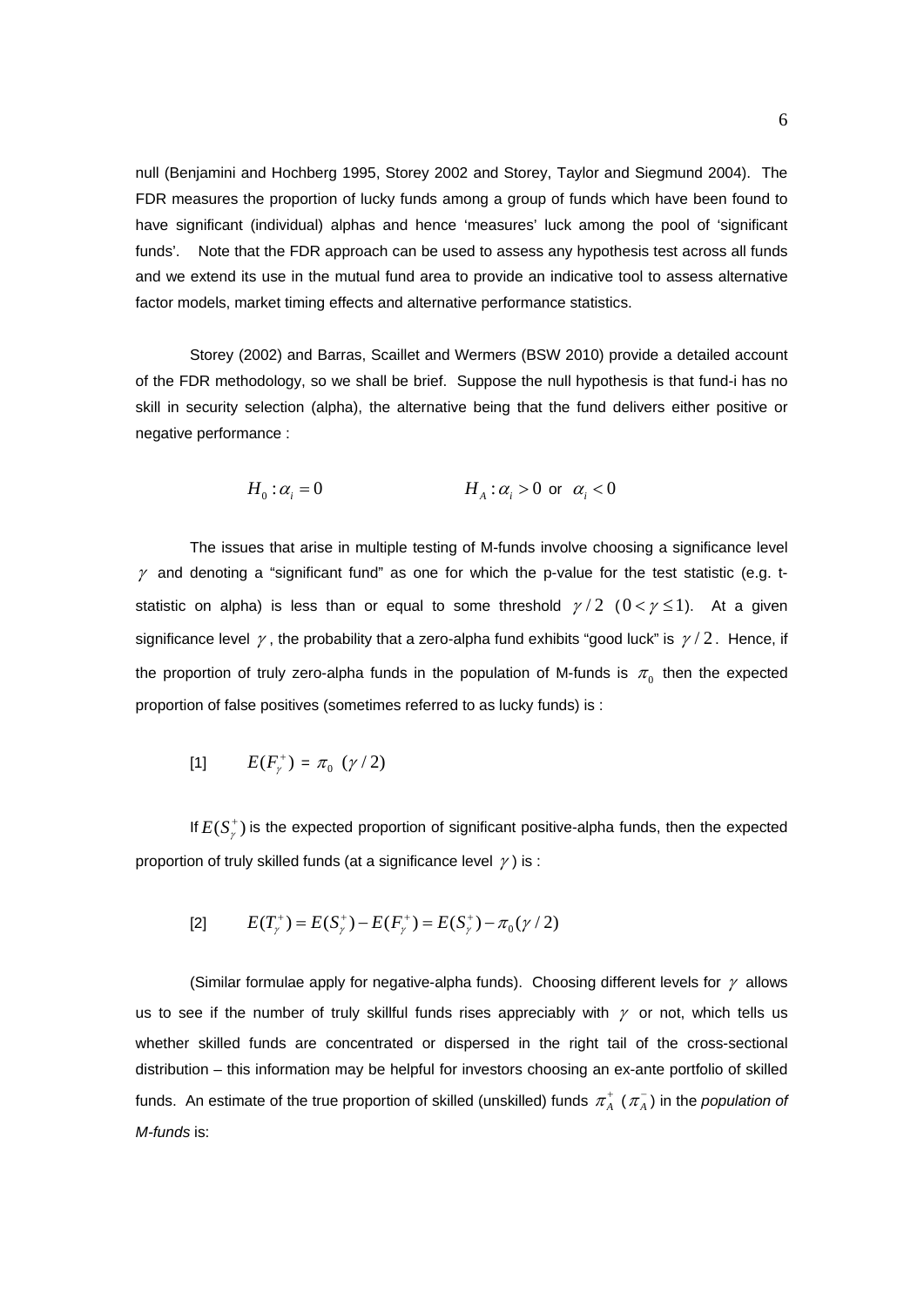[3] 
$$
\pi_A^+ = T_{\gamma^*}^+
$$
  $\pi_A^- = T_{\gamma^*}^-$ 

where  $\gamma^*$  is a sufficiently high significance level which can be determined using a mean squared error criterion, although setting  $\gamma^* = 0.35$ -0.45 produces similar results (BSW 2010). The expected FDR amongst the *statistically significant* positive-alpha funds is:

[4] 
$$
FDR_{\gamma}^{+} = \frac{E(F_{\gamma}^{+})}{E(S_{\gamma}^{+})} = \frac{\pi_{0}(\gamma/2)}{E(S_{\gamma}^{+})}
$$

It follows that the proportion of truly positive-alpha skilled funds amongst the *statistically significant* positive-alpha funds is:

[5] 
$$
E(T_{\gamma}^{+})/E(S_{\gamma}^{+})=1-FDR_{\gamma}^{+}
$$

An estimate of  $E(S^+_{\gamma})$  is the observed number of significant funds  $S^+_{\gamma}$ . To calculate all the above statistics we now only require an estimate of  $\pi_0$ , the proportion of truly null funds in the population of M-funds. To provide an estimate of  $\pi_0$  we use the result that truly alternative features have p-values clustered around zero, whereas truly null p-values are uniformly distributed, [0, 1]. The simplest method to estimate  $\hat{\pi}_0(\lambda)$  is to choose a value  $\lambda$  for which the histogram of p-values becomes flat and to calculate  $\pi_0$  using:

$$
[6] \qquad \hat{\pi}_0(\lambda) = \frac{W(\lambda)}{M(1-\lambda)} = \frac{\# \{p_i > \lambda\}}{M(1-\lambda)}
$$

where  $W(\lambda)/M$  is the area of the histogram to the right of the chosen value of  $\lambda$  (on the x-axis of the histogram) – see figure 2. For example if  $\pi_0 = 100\%$  and we choose  $\lambda = 0.6$  then  $W(\lambda)/M$  = 40% of p-values lie to the right of  $\lambda$  = 0.6 and our estimate of  $\pi_0$  = 40%/ (1-0.6) = 100% as expected. If there are some truly alternative funds (i.e.  $\alpha_i \neq 0$ ) then the histogram of pvalues will have a "spike" near zero. But if the histogram of p-values is perfectly flat to the right of  $\lambda$  then our estimate of  $\pi_{0}$  is independent of the choice of  $\lambda$ . So, if we were able to count only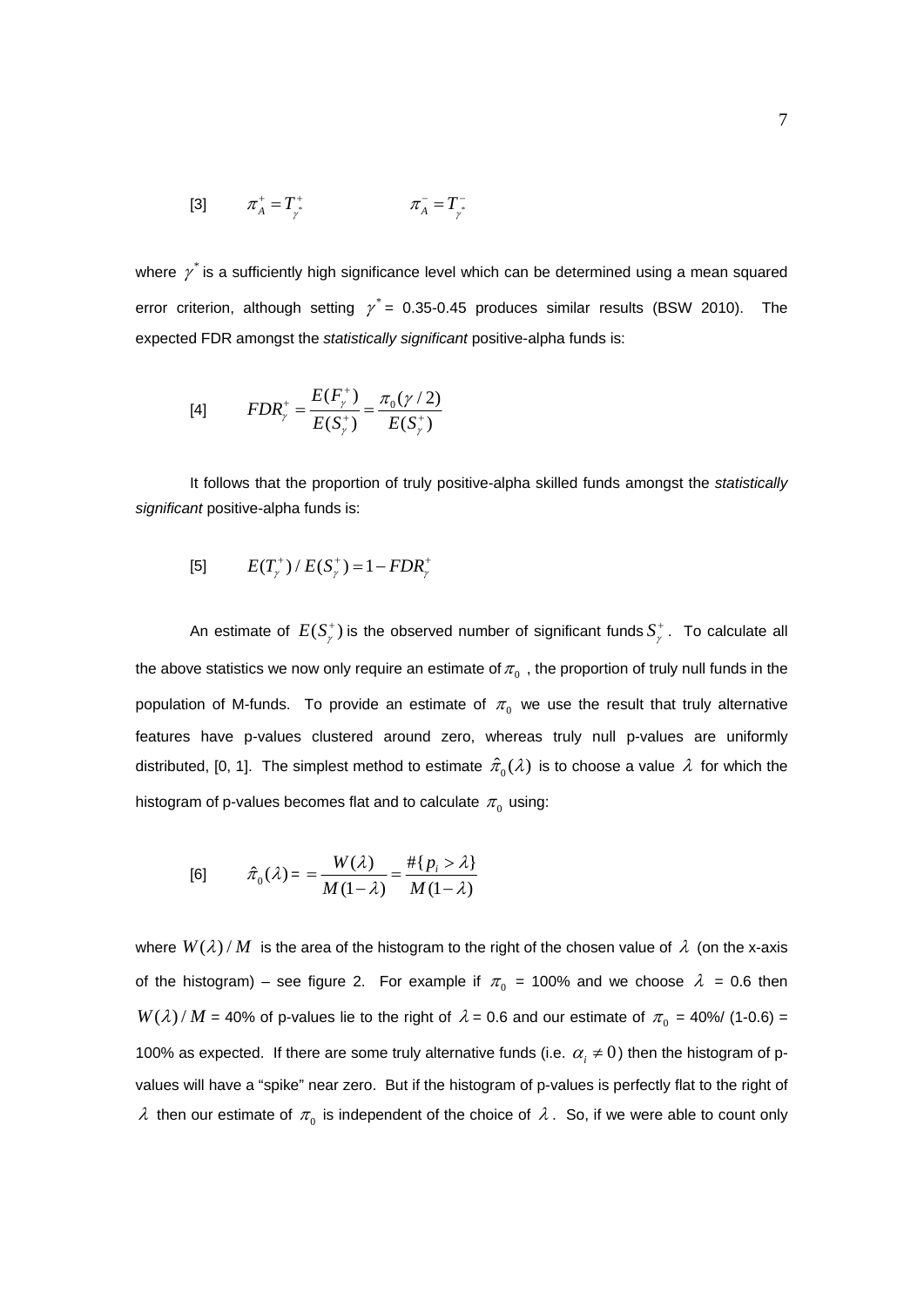truly null p-values then [6] would give an unbiased estimate of  $\pi_0$ . However, if we erroneously include a few alternative p-values then [6] provides a conservative estimate of  $\pi_0$  and hence of the FDR.

For finite M, it can be shown that the bias in the estimate of  $\hat{\pi}_{0} (\lambda)$  is decreasing in  $\lambda$ (as the chances of including non-zero alpha-funds diminishes) but its variance increases with  $\lambda$ (as we include fewer p-values in our estimation). We can exploit the bias-variance trade-off and choose  $\lambda$  to minimize the mean-square error  $E{\{\pi_{0}(\lambda) - \pi_{0}\}}^{2}$  - this we refer to as the MSEbootstrap method of estimating  $\pi_{0}$  (Storey 2002, BSW 2010)<sup>4</sup>.

Calculation of the FDR depends on correct estimation of individual p-values. Because of non-normality in regression residuals we use a bootstrap approach to calculate p-values of estimated t-statistics (Politis and Romano 1994, Kosowski, Timmermann, White and Wermers, KTTW, 2006). Consider an estimated model of equilibrium returns of the form:  $r_{i,t} = \hat{\alpha}_i + \hat{\beta}_i X_t + \hat{e}_{i,t}$  for i = 1, 2, ..., M funds, where  $T_i$  = number of observations on fund-i,  $r_{i,t}$ = excess return on fund-i,  $\,X_{\,t}$  = vector of risk factors,  $\,\hat{e}_{_{i,t}}\,$  are the residuals and  $\,\hat{t}_{_{i}}\,$  is the (Newey-West) t-statistic for alpha. For our 'basic bootstrap' we use residual-only resampling, under the null of no outperformance (Efron and Tibshirani 1993)<sup>5</sup>. First, estimate the chosen factor model for each fund and save the residuals  $\hat{e}_{i,t}$ . Next, draw a random sample (with replacement) of length  $T_i$  from the residuals  $\hat{e}_{i,t}$  and use these *re-sampled* bootstrap residuals  $\widetilde{e}_{i,t}$  , together with  $\hat{\beta}_i$  '  $X_i$ , to generate a simulated excess return series  $\widetilde{r}_{i,i}$  under the null hypothesis ( $\alpha_i$  = 0). Then, using  $\widetilde{r}_{i,t}$  the performance model is estimated and the resulting t-statistic for performance measure,  $t_i^b$  is obtained. This is repeated B = 1,000 times and for a two-sided, equal-tailed test the bootstrap p-value for fund-i is:

[7] 
$$
p_i = 2.\min[B^{-1}\sum_{b=1}^B I(t_i^b > \hat{t}_i), B^{-1}\sum_{b=1}^B I(t_i^b < \hat{t}_i)]
$$

 $\frac{1}{4}$  BSW (2010) use a Monte Carlo study to show that the estimators outlined above are accurate, are not sensitive either to *the method* used to estimate  $\pi_0$  or to the chosen significance level  $\gamma$  and that the estimators are robust to the typical cross-sectional dependence in fund residuals (which tend to be low in monthly data).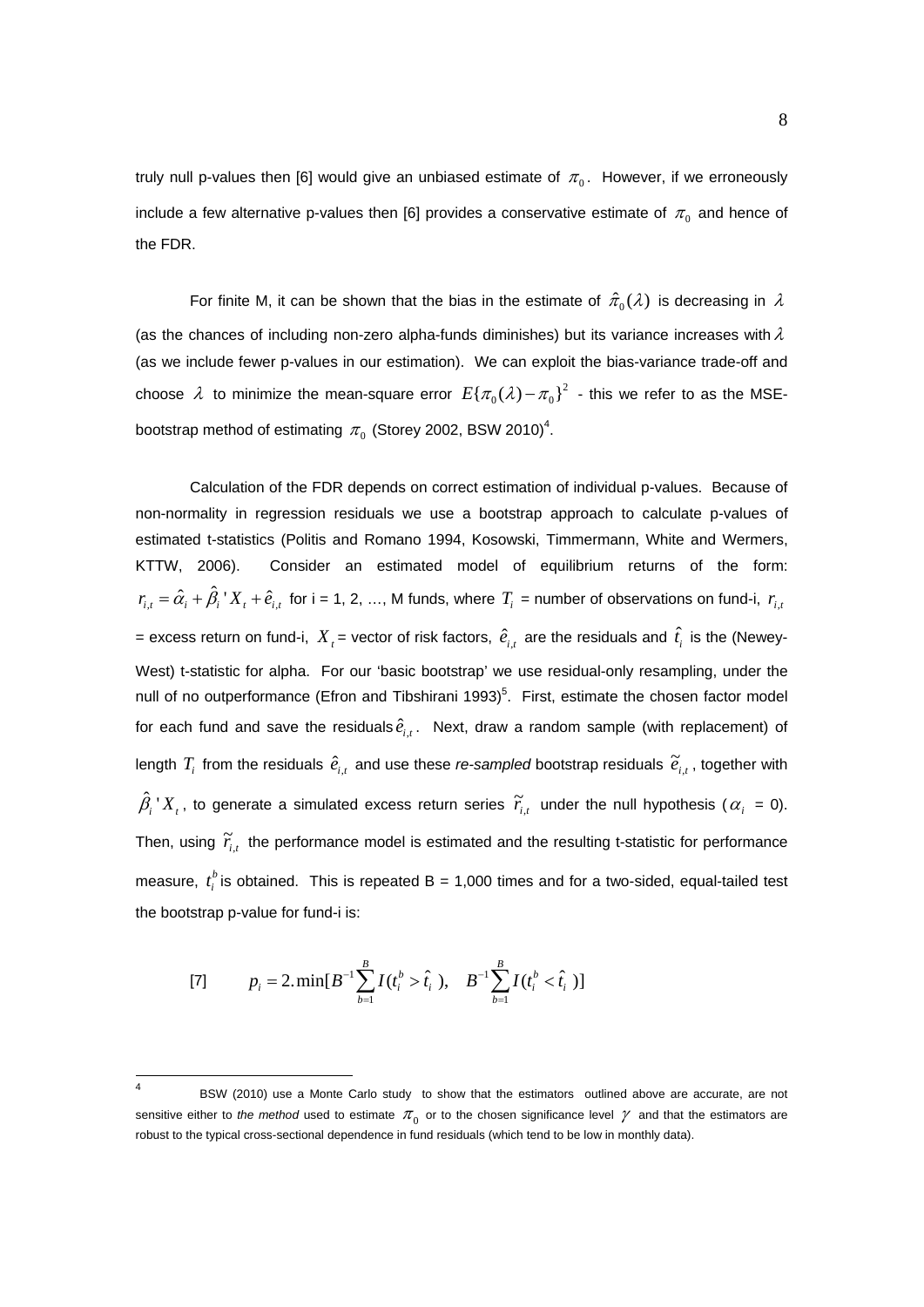where  $I(.)$  is a  $(1,0)$  indicator variable. An analogous procedure is used for other simple hypothesis tests and joint hypothesis tests on several parameters $^6$ .

### **3. Performance Models**

Our alternative performance models are well known 'factor models' and therefore we only describe these briefly. Unconditional models have factor loadings that are time invariant and the Fama and French (1993) 3F-model is:

[8] 
$$
r_{i,t} = \alpha_i + \beta_{1i} r_{m,t} + \beta_{2i} SMB_t + \beta_{3i} HML_t + \varepsilon_{i,t}
$$

where  $r_{i,t}$  is the excess return on fund-i (over the risk-free rate),  $r_{m,t}$  is the excess return on the market portfolio while  $SMB$ , and  $HML$ <sub>t</sub> are size and book-to-market factors.

#### **Market timing**

 $\overline{a}$ 

Market timing in the one-factor Treynor and Mazuy (TM, 1966) model has a time varying market beta which depends linearly on the market return:

$$
r_{t} = \alpha_{i} + \beta_{i} r_{m,t} + e_{t}
$$
 with  $\beta_{t} = \beta_{0} + \delta r_{m,t} + v_{t}$ 

which results in the TM estimation equation:

$$
[9] \qquad r_t = \alpha_t + \beta_0 r_{m,t} + \delta f[r_{m,t}] + \varepsilon_t \qquad \text{where} \quad f[r_{m,t}] = r_{m,t}^2
$$

The Hendricksson-Merton (HM, 1981) model assumes the market beta depends on the directional response of the market:

<sup>5</sup> Alternative bootstrapping procedures such as simultaneously bootstrapping the residuals and the  $X_t$  variables, or allowing for serial correlation (block bootstrap) or contemporaneous bootstrap across all (existing) funds at time t, produced qualitatively similar results, hence we only report results for the 'residuals only' bootstrap.

 $<sup>6</sup>$ The FDR seems to have been used first in testing the difference between genes in particular cancer cells</sup> (Storey 2002) and has recently been used in the economics literature to assess the performance of alternative forecasting rules in foreign exchange (McCracken and Sapp 2005), stock returns (Bajgrowicz and Scaillett 2008), hedge funds (Criton and Scaillet 2009) and to analyze US equity mutual fund performance (Barras, Scaillet and Wermers, BSW 2010).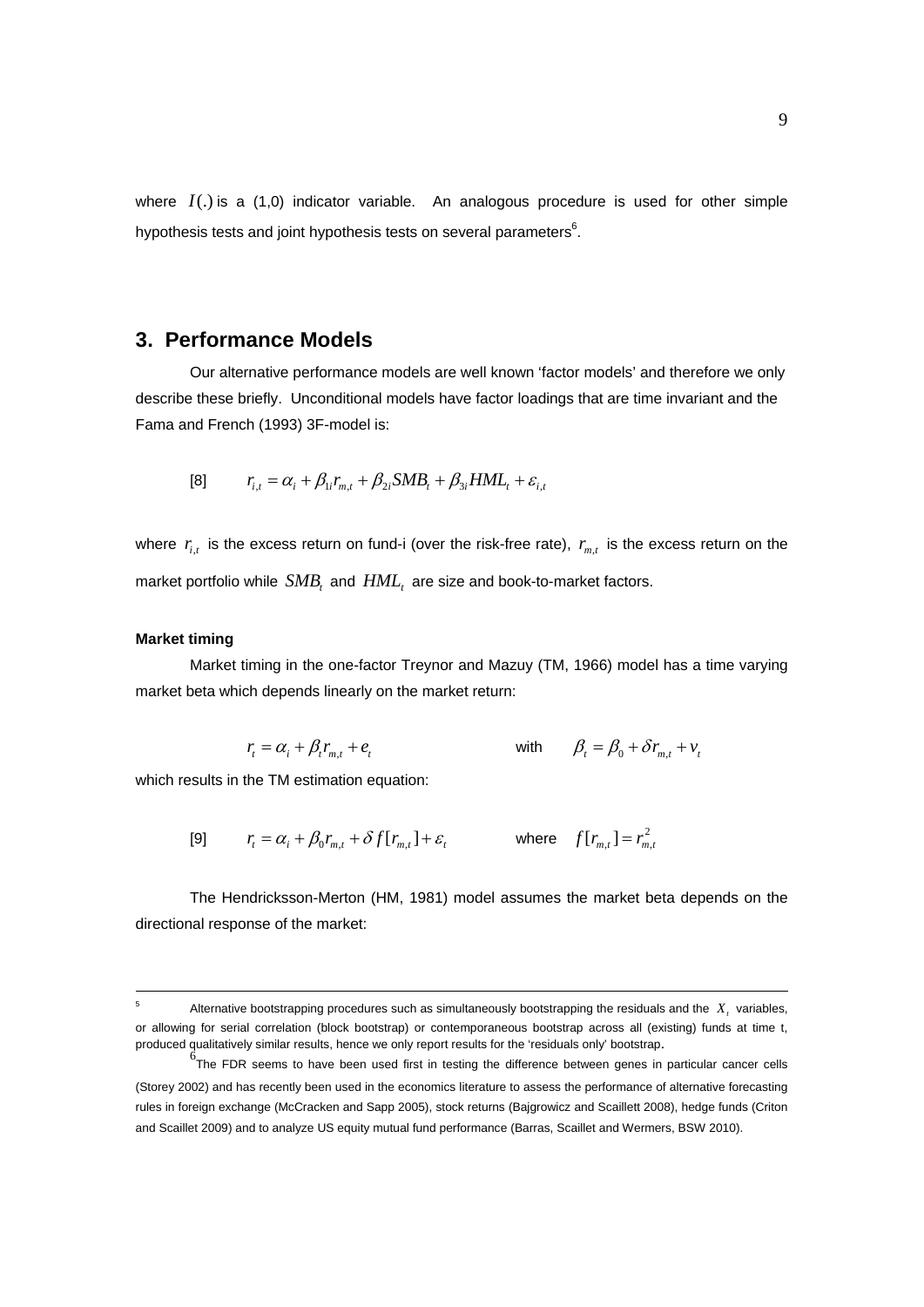$$
\beta_t = \beta_0 + \delta(I_t^+) + v_t
$$

where  $I_t^+$  = 1 when  $r_{m,t} > 0$  and zero otherwise, which results in the HM estimation equation:

$$
[10] \qquad r_t = \alpha_t + \beta_0 r_{m,t} + \delta f[r_{m,t}] + \varepsilon_t \qquad \text{where} \quad f[r_{m,t}] = I_t r_{m,t}
$$

The above two models are easily extended to include linear additive "other factors" such as SMB and HML<sup>7</sup>. If  $\delta$  > 0 ( $\delta$  < 0) this indicates successful (unsuccessful) market timing and security selection is given by  $\alpha \neq 0$ . Separating out these two effects is known as *performance attribution.* 

 It is possible to have a non-linear relationship between fund returns and the market return for reasons other than market timing. Spurious timing effects can arise if funds hold stocks that are more or less option-like than the average stock in the market index (Jagannathan and Korajczyk 1986). Also, "interim trading" can lead to  $\delta \neq 0$  in TM and HM specifications and hence to spurious market timing. If funds trade each period but returns are only observed (say) every two periods then the estimated TM timing coefficient will be positive (negative) even though there is no market timing skill (Ferson and Khang 2002Goetzmann et al (2000) demonstrate another "interim trading" effect whereby the TM and HM timing coefficients  $\delta$  are biased downwards if funds *successfully* time the market over a series of single periods (that is beta today depends on market returns tomorrow) but returns are measured over two (or more periods). This results in an errors in variables problem with the resultant usual downward bias when applying OLS.

Biases in estimating selectively (alpha) and market timing when the HM (TM) model is true but the TM (HM) model is estimated, are also possible. However Coles et al (2006) show that although these individual biases are large, they are almost offsetting and they suggest using a measure of "total performance", when market timing is present. We use the Bollen and Busse  $(2004)$  measure of total performance $8$ .

$$
perf_i = (1/T) \sum_{t=1}^{T} (\alpha_i + \delta_i f[r_{m,t}]) = \alpha_i + \delta_i \overline{f[r_{m,t}]}
$$

We do not consider market timing of factors other than the market return.

-7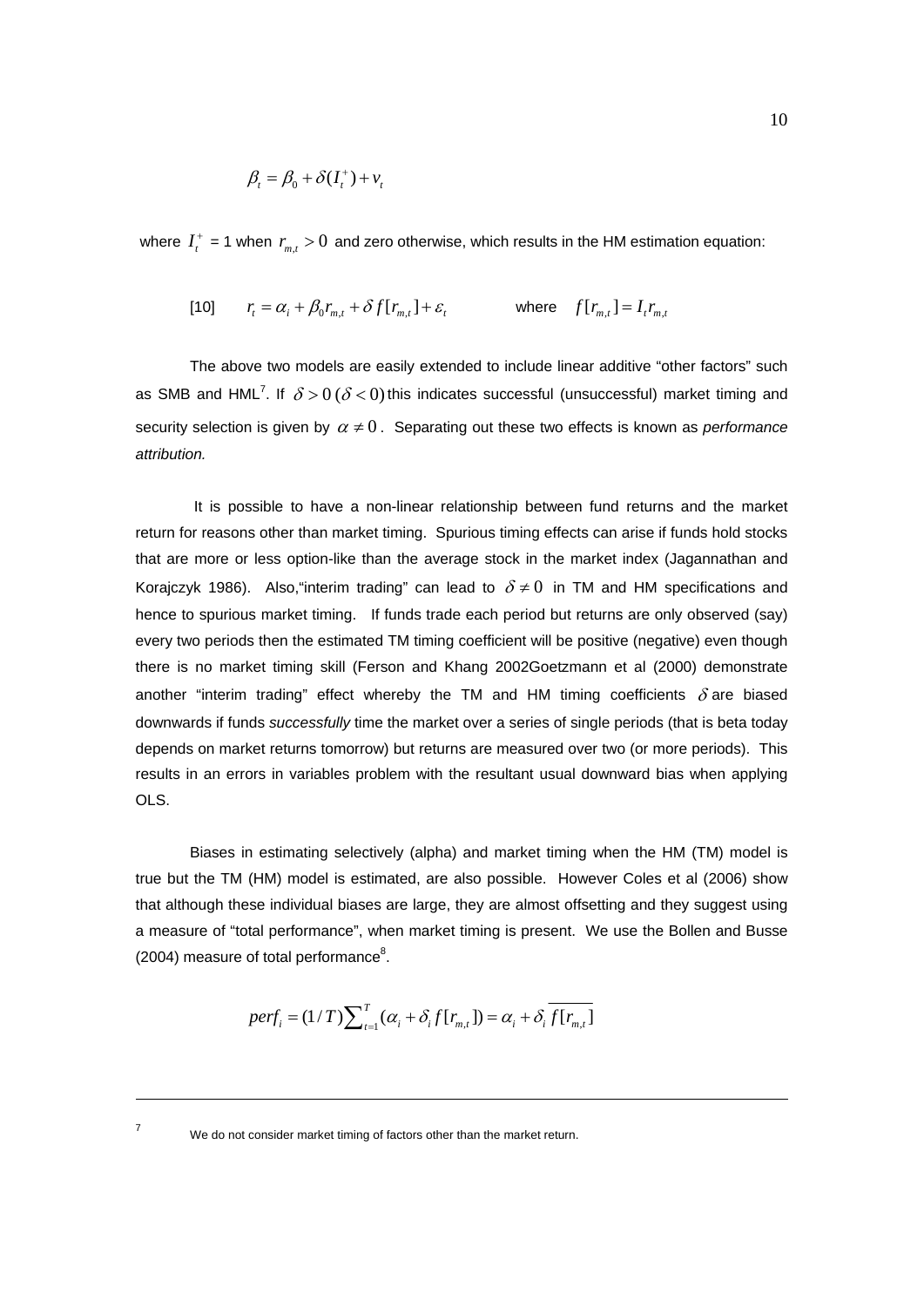The *perf<sub>i</sub>* statistic tests the ability of a mutual fund to simultaneously provide stock selection and market timing skills. Different funds may focus on either of these elements of performance or may switch strategies through time, but *perf* provides a useful summary statistic to measure "total performance" from these two skills. We assess  $H_0$ :  $perf_i = 0$  for each fund by bootstrapping under the null using a joint hypothesis test on  $(\alpha_i, \delta_i)$  - we then use the FDR to inform our view of the validity of  $H_0$ :  $perf_i = 0$  for the whole of the mutual fund *industry*.

#### **Previous Studies**

The literature on US fund performance is voluminous with less work being done on UK funds – and most studies examine funds which invest domestically. It is well documented that the *average* US or UK equity mutual fund underperforms its benchmarks (Elton, Gruber, Das and Hlavka 1993, Wermers 2000, Fletcher 1997, Blake and Timmermann 1998, Quigley and Sinquefield 2000). However, the cross-section standard deviation of alphas for individual funds in both the UK and US is high, and some studies do find a few funds with statistically significant positive alphas and many more with negative alphas (Malkiel 1995, Kosowski et al 2006, Fama and French 2010, Cuthbertson, Nitzsche and O'Sullivan 2008).

Studies which investigate possible *sources* of skillful and unskillful funds are almost exclusively based on US data. Past winner funds attract additional fund flows (Ivkovic and Weisbenner 2009, Del Guercio and Tkac 2008, Keswani and Stolin 2008) and this may lead to diseconomies of scale (Chen et al 2004, Yan 2008), dilution effects (Edelen 1999), distorted trading decisions (Alexander and Cici 2007, Coval and Stafford 2007, Plooet and Wilson 2008) or manager changes (Khorana 1996, 2001, Bessler, Blake, Luckoff, and Tonks 2010) - which in turn may affect future performance of winner funds. Poorly performing funds are subject to "external governance" (fund outflows) and "internal governance" (manager changes) which also influence their future performance (Dangl and Zecher 2008, Bessler, Blake, Luckoff and Tonks 2010)<sup>9</sup>.

8 Note that Coles et al (2006) use a different measure of total performance than Bollen and Busse (2004). They also show that model misspecification (i.e. TM is true but you estimate HM or vice-versa) does not appreciably alter the power to detect security selection or market timing – it only affects the bias.

<sup>9</sup> Studies of funds which invest internationally generally also find very few positive alpha funds and a substantial number of funds with negative alphas (see for example, Gallo and Swanson 1996 and Patro 2001 for the US and Fletcher and Marshall 2005 for the UK).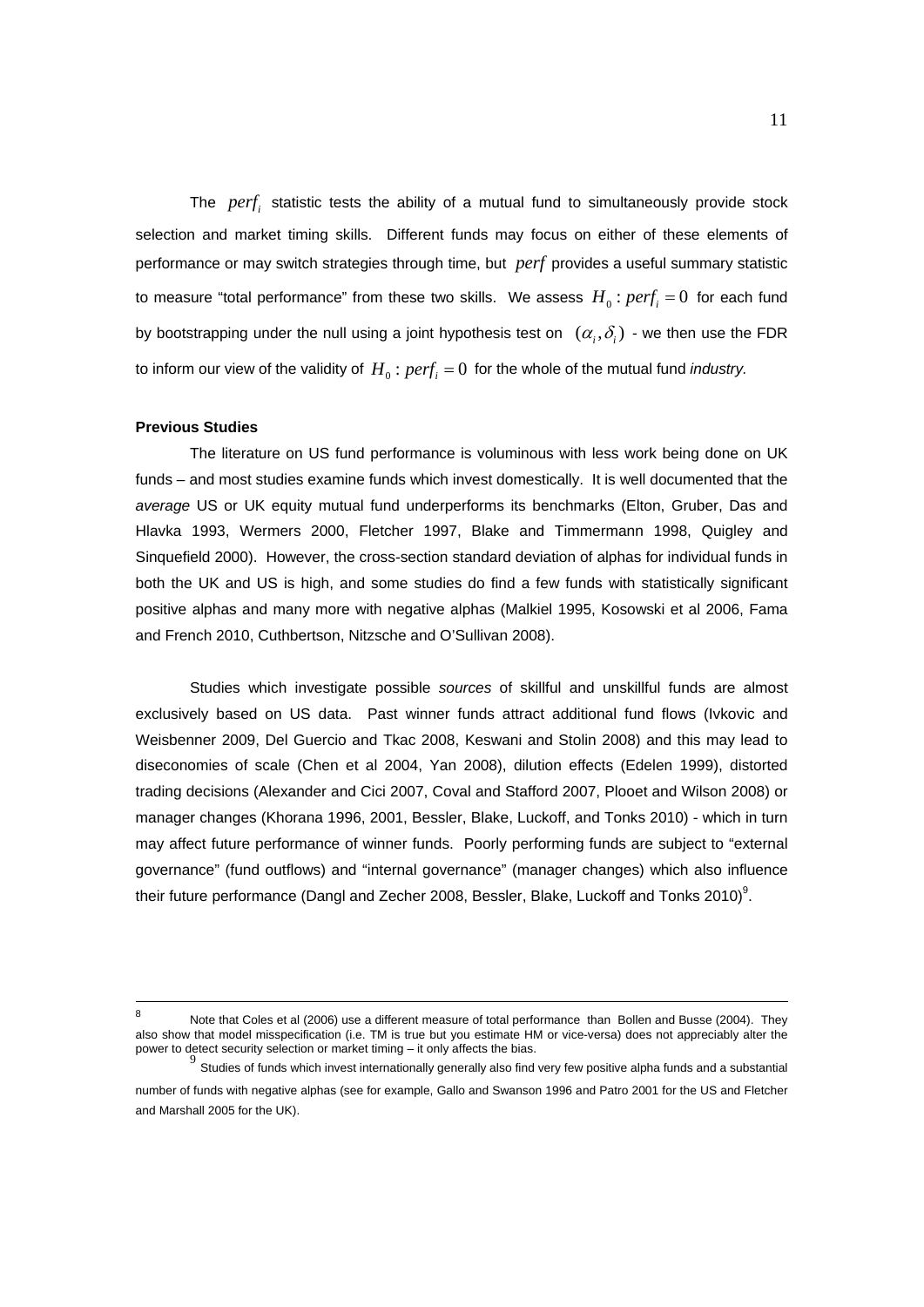Most US and UK studies using the TM and HM models find some evidence of positive market timing and somewhat stronger evidence of negative market timing, for the mutual fund industry as a whole. However, non of the US or UK studies on market timing, appear to correct this "count" of statistically significant timing effects for potential false discoveries.<sup>10</sup>

Studies investigating the performance of the Germany mutual fund industry are rather sparse. Griese and Kempf (2002) using 105 German funds (1980-2000) find no positive abnormal performance while Otten and Bams (2002) analyse the performance of 4 portfolios of German equity funds and find predominantly negative and statistically insignificant alphas. Bessler, Drobetz and Zimmermann (2009) use unconditional and conditional CAPM, 3 factor Fama-French model and an SDF model on 50 German domestic equity funds and find underperformance. None of these studies examines market timing or the possibility of false discoveries.

In this paper we analyse 555 *individual* German funds which invest both domestically and internationally, we assess performance and market timing effects and measure the overall performance of the fund industry. We therefore considerably expand our knowledge of the German fund industry – taking account of possible false discoveries.

### **4. Empirical Results**

In this study we use a comprehensive, monthly data set (free of survivorship bias) over 20 years (January 1990 to December 2009) for 555 German domiciled equity mutual funds (each with more than 24 monthly observations)<sup>11</sup>. We have removed 'second units' and index/tracker funds leaving only actively managed funds. Of the 555 funds which at least existed for 2 years 85 invest solely in German equities, with the remainder investing outside Germany ("Europe" and "Global"). All fund returns are measured gross of taxes on dividends and capital gains and net of management fees. Hence, we follow the usual convention in using net returns (bid-price to bidprice, with gross income reinvested). Our factors are measured in the standard way. For funds with German, European and Global geographic mandates we have used the appropriate MSCI

 $^{10}$  For the US see for example, Treynor and Mazuy 1966, Henriksson and Merton 1981, Hendriksson 1984, Lee and Rahman 1990, Ferson and Schadt 1996, Busse 1999, Becker, Ferson, Myers and Schill 1999, Wermers 2000, Bollen and Busse 2001, Jiang 2003, Swinkels and Tjong-A-Tjoe 2007, Jiang, Yao and Yu, 2007, Chen and Liang 2007 and for the UK see Chen, Lee, Rahman and Chan 1992, Fletcher 1995, Leger 1997, Byrne, Fletcher and Ntozi 2006, Cuthbertson et al 2010.

<sup>&</sup>lt;sup>11</sup> The complete data set is obtained from Bloomberg and consists of over 1000 funds, was reduced to just 702 after stripping out second units and to 555 funds with at least 2 years of data history.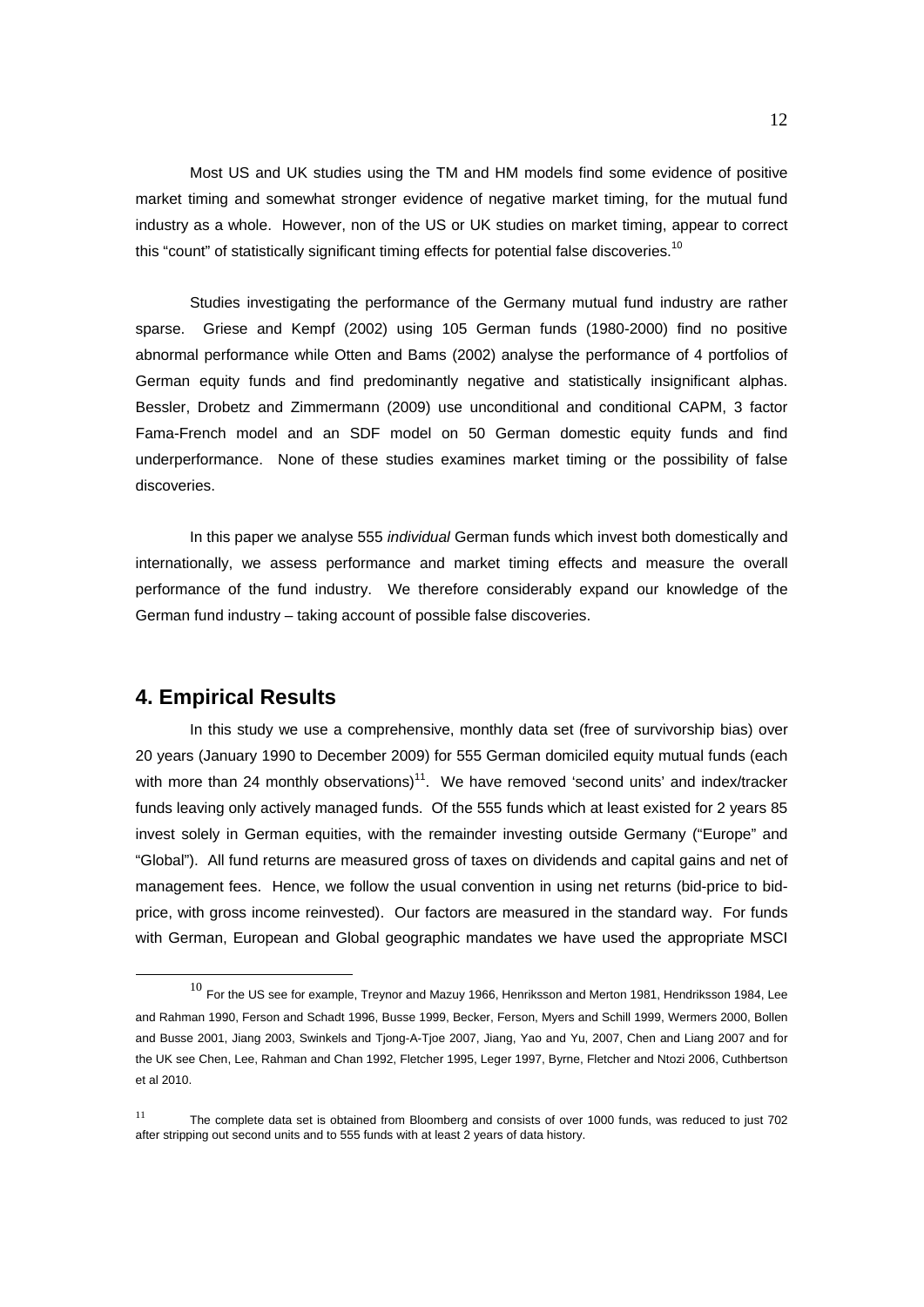total return indices<sup>12</sup>. The SMB variables have been calculated by subtracting the total return index of the small cap MSCI index from the relevant market index for the specific geographic mandate. Similarly, HML is defined as the difference between the total return indices of the MSCI Value index less the MSCI growth index for the specific geographic region<sup>13</sup>. The risk free rate is the 1-month Frankfurt money market rate. All variables are measured in Euros (or German Marks prior to the introduction of the single currency in Europe).

We first provide a brief overview of alternative factor models before refining these results using the FDR. Table 1 reports summary statistics for the three different models, the one-factor CAPM model, the two factor model which includes the SMB factor and the Fama and French 3 factor model, which adds the HML factor<sup>14</sup>. The 3F model is then augmented with either the TM or HM market timing variables. For each model, cross-sectional (across funds) average statistics are calculated for all funds over the period January 1990-December 2009 based on 555 funds, all with a minimum of  $T_{i,min}$  = 24 observations.

#### **[Table 1 - here]**

The factor models give a similar but small number of positive and statistically significant alphas and a much larger number of statistically significant negative alphas (Table 1, Panel A). The market return is highly significant followed by the SMB factor, while the HML factor and the market timing variables are not statistically significant on average. However, we note a relatively large increase in the number of statistically significant positive alphas (from around 7 to 35) and a reduction in the number of statistically significant negative alphas (from around 75 to 50) when the market timing variables are included – the market timing specification changes our view of the alpha-performance of the industry and below, this is examined further using the FDR.

#### **[Figure 1 - here]**

The distribution of alpha estimates for the 3F model (figure 1) shows a wide range of values. Most alphas are in the minus to plus 1% p.a. range but there are funds with very high and (especially) very low alphas. This implies that the extreme tails of the distribution may contain funds with abnormally "good" or "bad" security selection. This is important, since investors are

 $12$ These geographical mandates should largely be followed by funds, whereas style mandates (e.g. aggressive growth, income, balanced etc.) often result in style drift (Cooper, Gulen, and Rau 2005).

Use of the MSCI indices allows consistency across factor definitions for "German", "European" and "Global" mandates. Worldscope has greater coverage for our factors but only for "German funds".

<sup>&</sup>lt;sup>14</sup> We found no evidence for the inclusion of conditioning variables such as the one-month yield, the dividend yield of the market factor and the term spread (Ferson and Schadt 1996, Christopherson, Ferson and Glassman 1998).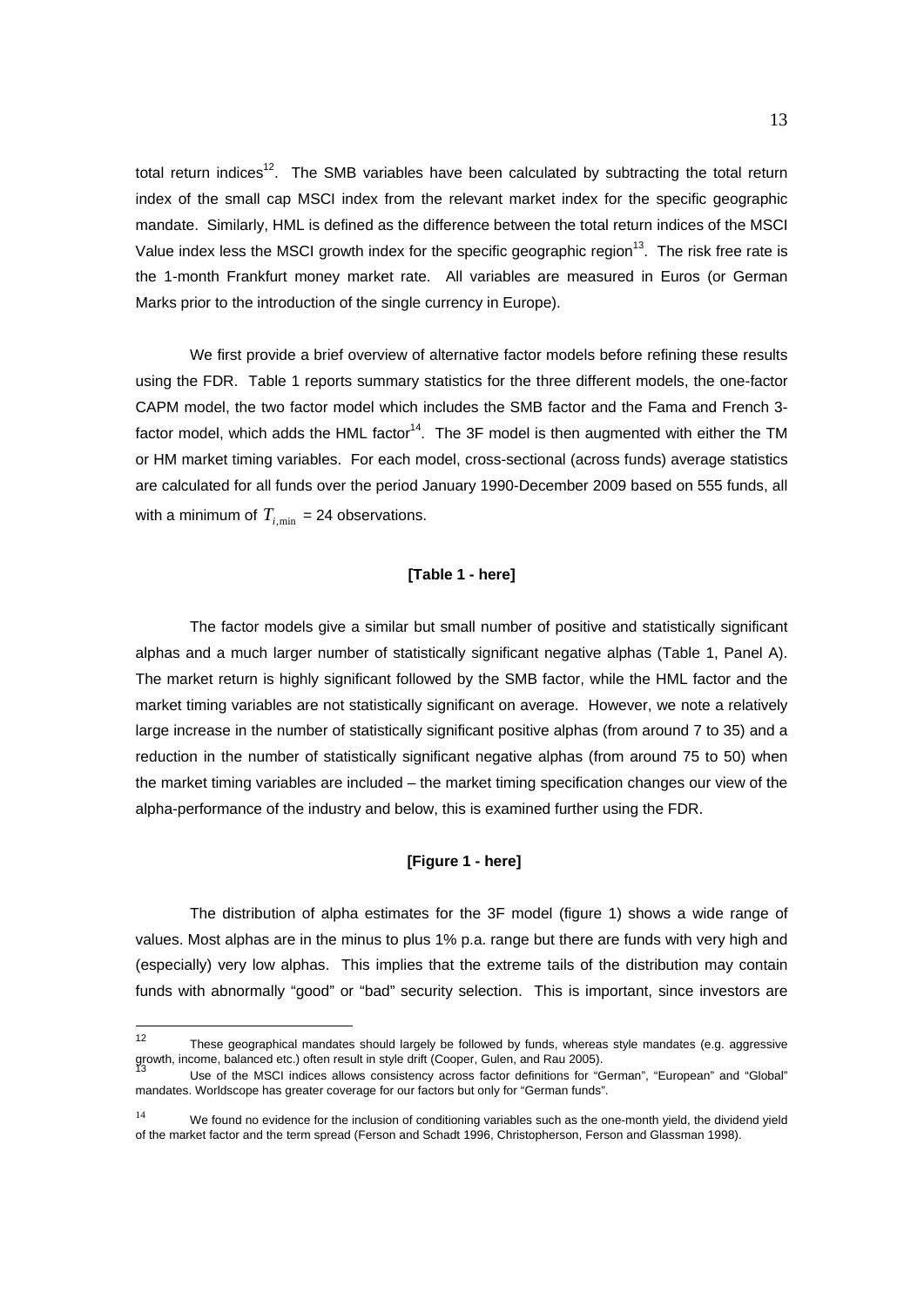more interested in holding funds in the right tail of the performance distribution and avoiding those in the extreme left tail, than they are in the average fund's performance. This emphasizes the importance of examining fund-by-fund performance (rather than the weighted average of all funds) and then correcting for false discoveries to provide an assessment of overall industry performance<sup>15</sup>.

Turning now to diagnostics (bottom half of table 1), the adjusted- $R^2$  across all three models is around 0.75, while the average skewness and kurtosis of the residuals is around -0.2 and 8 respectively and about 45% of funds have non-normal errors – thus motivating the use of bootstrap procedures.

#### **How Important are the Individual Factors?**

We know from table 1 that without taking account of the FDR, the market factor and the SMB factor appear to be statistically significant across many of the 555 funds, whereas the average t-statistic (absolute value) across all funds for the HML factor is around -0.85. Table 2 re-examines these results when we take account of possible false discoveries<sup>16</sup>. Around 545 funds have statistically significant positive market betas with a FDR less than 0.1% (at 10% significance level), so not surprisingly nearly all funds have truly positive market betas (Panel A, Table 1). For the SMB factor around 420 funds are significantly positive and the FDR is very low at 1.6% while for the 17 funds with negative and statistically significant SMB-betas the FDR of 38% implies over 60% of these are truly significant. Overall therefore it appears as if most funds truly have positive weighting on small stocks and as this strategy is replicable, its contribution to fund returns should not be counted as skill.

#### **[Table 2 - here]**

In contrast to the rather weak results based on the average (absolute) values of the HMLbeta and its t-statistic (table 1) the number of significant positive HML-betas (10% significance level) is 103 (  $FDR_\gamma^+$  = 11.7%), with 247 (  $FDR_\gamma^-$  = 4.9%) having significant negative betas (table 2, Panel A) – hence many more German funds are "growth orientated" rather than value orientated. Use of the FDR to provide an indicative measure of the overall importance of these three factors, suggests all three factors should be included in our factor model. Hence, we

<sup>15</sup> 15 The same wide range for the distribution of fund alphas is found for the two 3F *plus market timing* models. In addition the residuals of funds in the extreme tails of the cross-section distribution of the 3F and 3F plus market timing models are non-normal, hence motivating the use of bootstrap standard errors.

 $16$ Estimation of the FDR when interpreting tests on the factor betas requires an estimate of  $\pi_0$  (the proportion of truly null betas across all funds). The method of estimation for  $\pi_0$  is discussed below.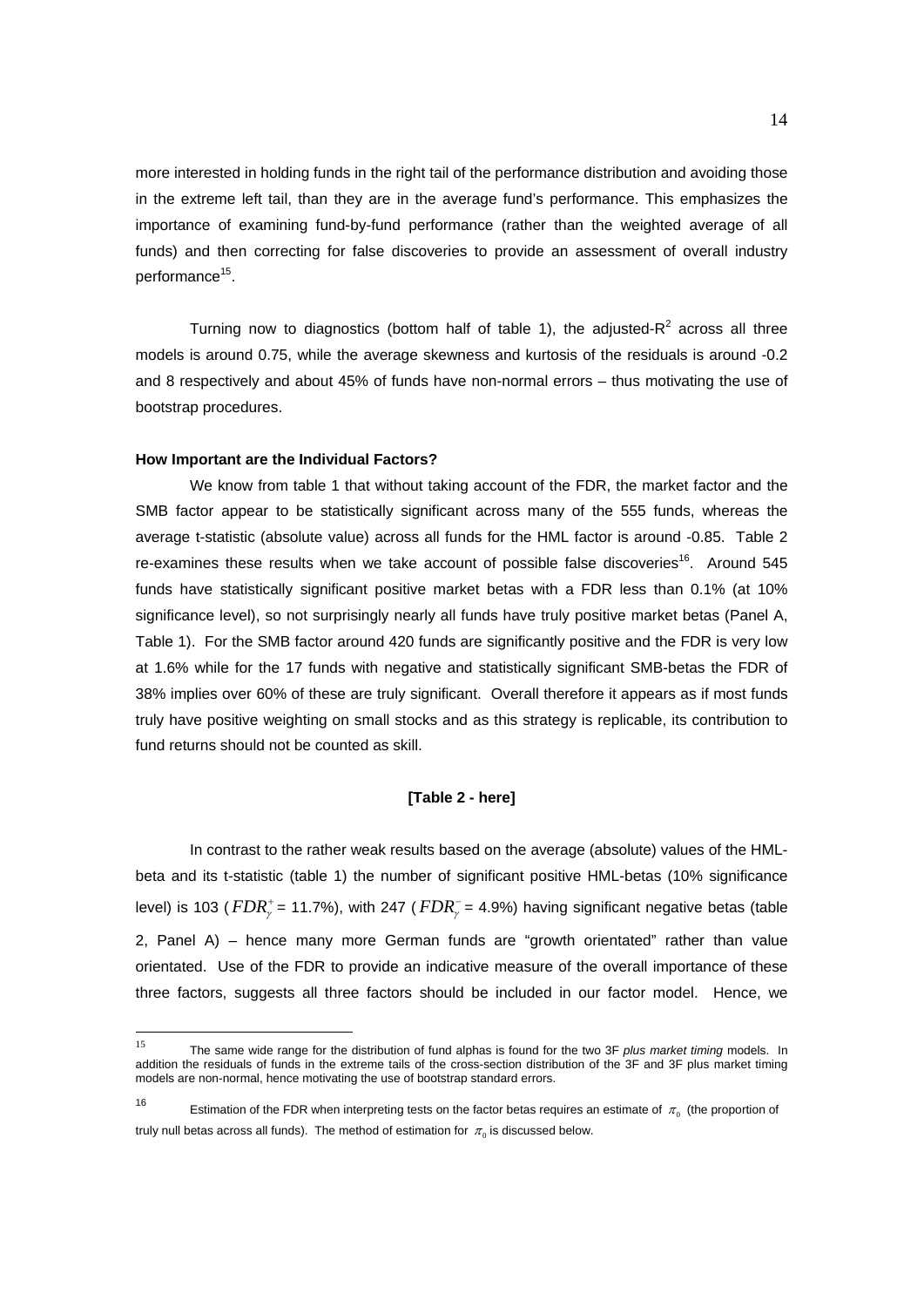concentrate on results from the 3F model and the two, 3F *plus market timing* models (3F+TM and 3F+HM).

 We now proceed as follows. First we discuss estimation of the proportion of truly zeroalpha funds  $\pi_{_0}$ , positively skilled alpha-funds,  $\pi^+_A$  and unskilled funds  $\pi^-_A$  among our total of Mfunds. Then we analyze the FDR for the positive-alpha and negative-alpha funds taken separately – this allows us to ascertain whether such funds are concentrated in the tails of the performance distribution. Next we use the FDR to examine performance attribution – that is, the importance of market timing and security selection in the mutual fund industry. This analysis is extended to measure "total performance" using the FDR approach. Finally we present some robustness tests by examining performance across different factor models, across nonoverlapping 5-year periods and performance for fund investments both within and outside Germany. Finally, we examine the sensitivity of the proportion of skilled and unskilled funds across the different factor models used in our analysis.

#### **Estimation of**  $\pi$ <sup>0</sup>

The histogram of p-values when testing  $H_0 : \alpha_i = 0$  across funds is given in figure 2 for the 3F-model. Exploiting the fact that truly null p-values are uniformly distributed [0, 1], the height of the flat portion of the histogram gives an estimate of  $\pi_0$ . From figure 2 a reasonable "eyeball" estimate would be  $\lambda = 0.3$  giving  $\hat{\pi}_0(\lambda) = 0.8$ .

#### **[Figure 2 here]**

#### **Security Selection: Skilled and Unskilled Funds**

Taking the 3F model and our universe of all M-funds, the MSE-bootstrap estimator gives the percentage of truly zero alpha funds  $\hat{\pi}_{0} (\lambda) = 83\%$  (se = 3.24), the percentage of negativealpha funds  $\hat{\pi}_A^-$  = 17.1% (se = 3.2) and skilled funds  $\hat{\pi}_A^+$  = -0.2% (se = 0.2) - Table 3, Panel A. It is the estimate of  $\hat{\pi}_{0}(\lambda)$  which determines our calculations of the FDR (for alpha) and this is statistically well determined because the estimation uses data on a large number of null funds (see figure 2). (Standard errors are in parentheses and are given in Genovese and Wasserman 2004 and Appendix-A of BSW 2010). Hence in the whole population of M-funds, most have truly zero long-run alphas, probably very few have positive alphas and a sizable proportion have negative alphas.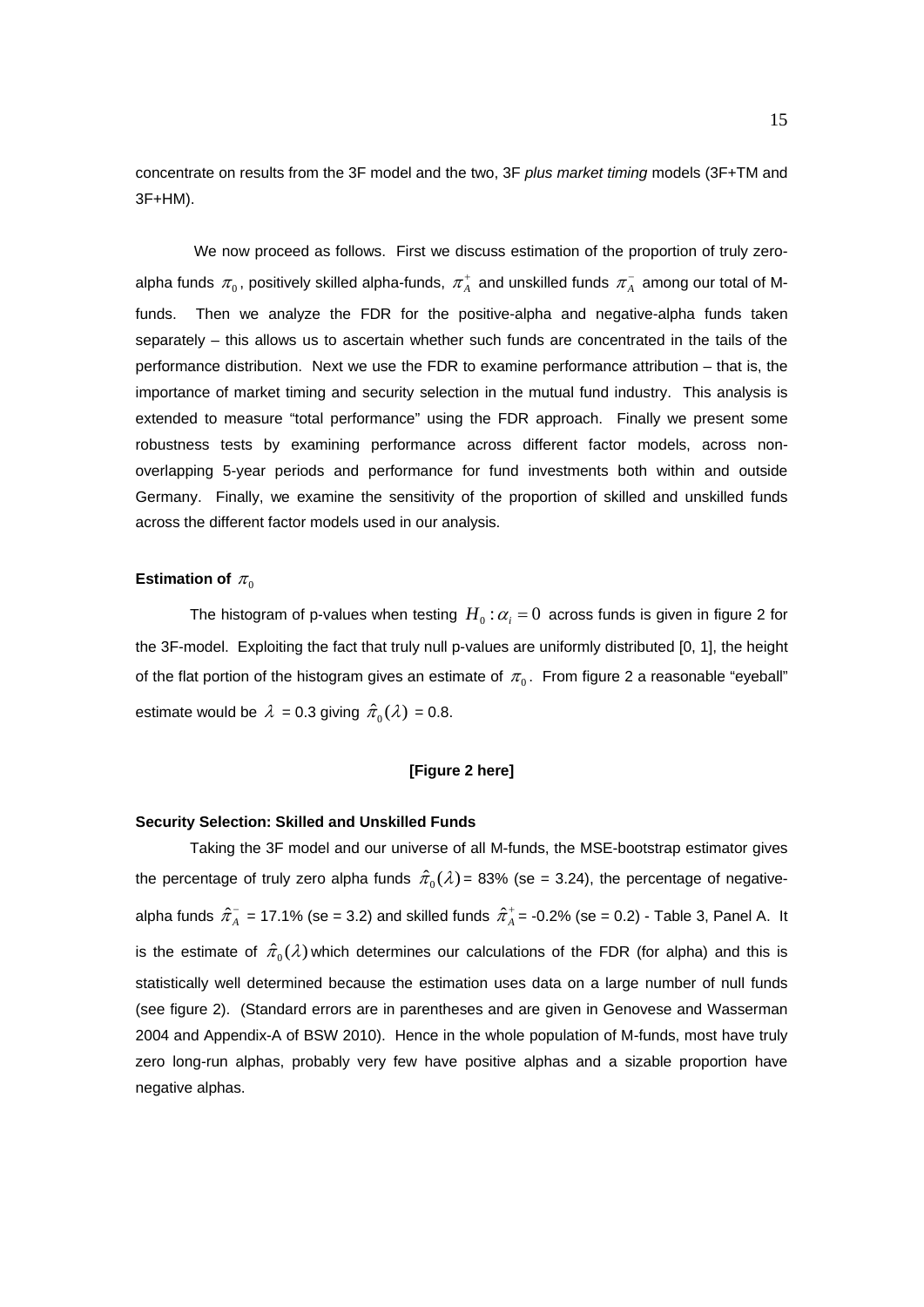#### **[Table 3 - here]**

The most striking feature about the alpha-performance of the best and worst funds revealed by our analysis of the unconditional 3F model is the relatively high  $FDR^+_y$  for the best funds and low  $FDR_\gamma^-$  for the worst funds – this is true for any significance level chosen (Table 3, Panel B). For example for  $\gamma = 0.10$  (right tail area 0.05), only  $S^+_{\gamma} = 4.7\%$  (26 funds) have significant positive alphas but given that  $FDR^+_{\gamma}$  = 88.8%, only  $T^+_{\gamma}$  = 0.5% (3 funds) have truly positive alphas - but this estimate is not statistically different from zero. So, the standard "count" indicates 26 funds are significant but nearly all of these are probably false discoveries. Both  $S^+$  and  $FDR^+_r$  increase with  $\gamma$  but the percentage of truly skilled funds  $T^+_r$  is statistically insignificantly different from zero (for  $\gamma \le 0.20$ ) - Table 3, Panel B.

For negative alpha funds the  $FDR_\gamma^-$  (for  $\gamma$  = 0.10) is relatively small at 13.3% so of the  $S_{\gamma}^{-}$  = 31.3% (174) significant worst funds,  $T_{\gamma}^{-}$  = 27.2% (150 funds) are truly unskilled rather than having bad luck. The proportion of truly unskilled funds  $T_{\gamma}^-$  increases with  $\gamma$  , indicating that the poorly performing funds are fairly evenly spread throughout the left tail of the performance distribution in the interval  $\gamma = [0, 0.2]$ .

#### **Market Timing Models**

We now use the FDR to inform our analysis of the importance of our two market timing variables when added to the 3F model (Table 2, Panels B and C). For example (at 10% significance level) for the TM model, we have 60 funds  $(S^+_{\ell})$ =13.3%) with a positive and statistically significant market timing coefficient  $\delta_i$  which with an estimated  $FDR^+_r$  of 34.9% gives 39 funds ( $T^+$  = 7.0%) which have truly positive market timing, while the comparable figures for negative market timing are 158 statistically significant  $\delta_i$  's, an  $FDR_\gamma^-$  = 13.3%, with 137 funds  $(T_{\gamma}^{-}$  = 24.7%) having truly negative market timing. Hence there are a total of 31.7% of funds which have either truly positive or negative market timing effects - most of which have negative market timing. For the HM model the latter figure is very similar at 29.4% of funds and the results for the HM and TM specifications are very similar. Hence, we cannot ignore market timing effects in our parametric 3F factor model.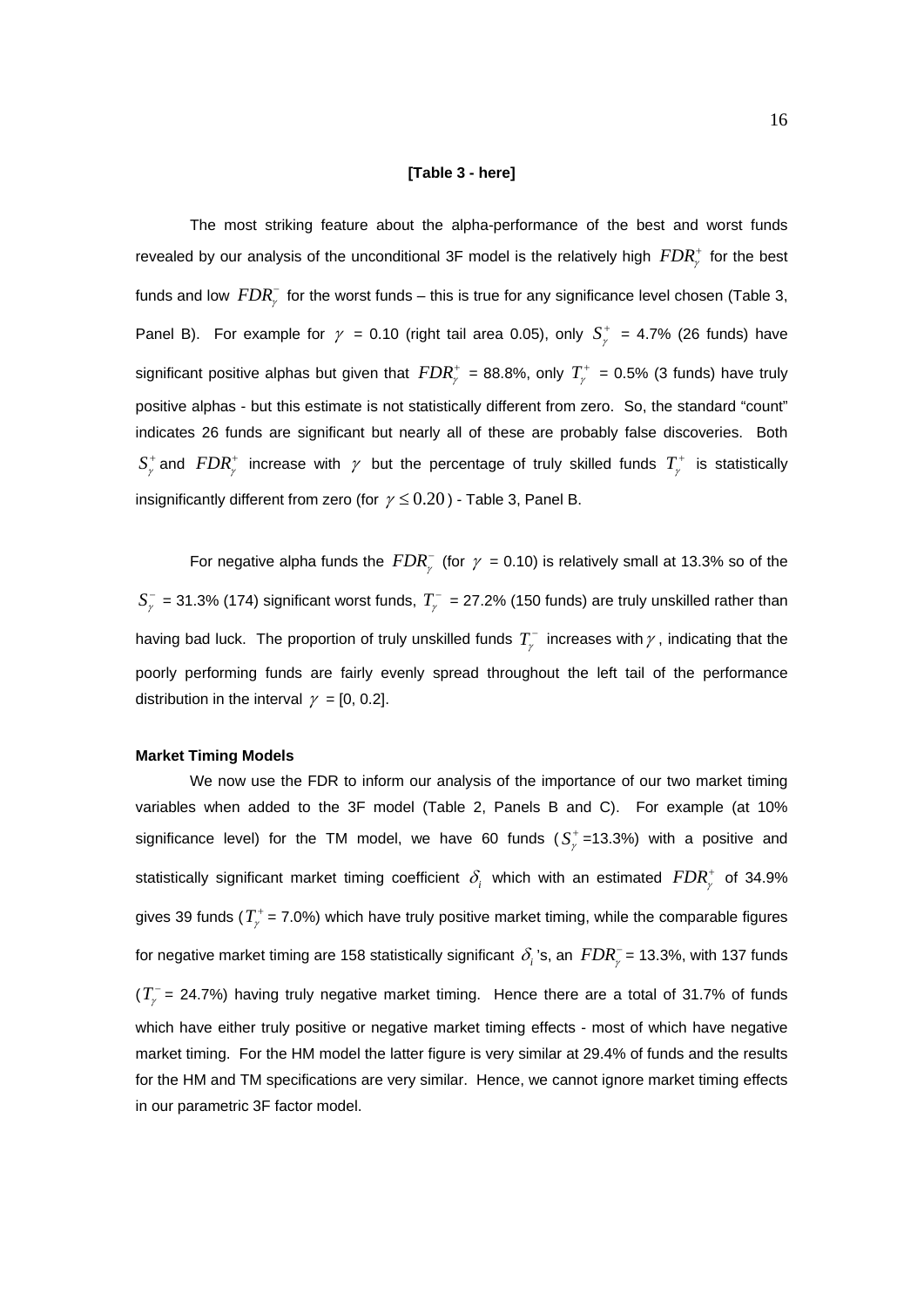However, some caveats are in order when considering market timing results. The market timing parameter  $\delta$ , may be biased downwards (but not upwards) because of cash-flow effects. When market returns are high, cash inflows into funds tend to be high which leads to temporarily large cash positions and lower fund betas (Warther,1995, Ferson and Warther 1996 and Edelen 1999). In addition, artificial fund returns generated from "synthetic passive portfolios"<sup>17</sup> which have no market timing ability by construction, when used in the HM and TM timing models can give spurious positive or negative values for  $\delta$ . This is "artificial timing bias" and on US data is particularly evident for funds which hold a preponderance of small stocks, value stocks and past winners and empirically it results in statistically significant *negative "*artificial timing" (i.e.  $\hat{\delta_i}$  < 0). Also for US funds Kon (1983) and Hendriksson (1984) find a negative correlation between  $\alpha$ . and  $\delta$ <sub>i</sub>.

Spurious timing effects can arise if funds hold stocks that are more or less option-like than the average stock in the market index (Jagannathan and Korajczyk 1986). For example, if the fund's stocks are *more* option-like than those of the market index, a rise in the latter will lead to a disproportionately large rise in the fund's return and this convex relationship will result in a positive  $\delta$ , even though the fund is not undertaking any market timing. If delta is biased upwards then alpha will be biased downwards and if this effect is pervasive, we expect a negative correlation between these two parameters, in the cross-section of funds.

We do not have data on stock holdings of German funds and hence cannot directly test for this spurious timing bias. But we do find a negative correlation of around -0.7 between  $\alpha_i$  and  $\delta_i$  in our cross-section of funds (see figures 3 and 4 for the TM and HM models, respectively).<sup>18</sup> Hence we cannot rule out the possibility that some of our positive timing coefficients may be spurious and hence biased.

#### **[Figures 3 and 4 here]**

#### **Security Selection (Alpha) and "Total Performance" in Market Timing Models**

What are the implications of security selection ('alpha') when we add market timing variables? Compared to the 3F model (i.e. excluding timing variables) there is a substantial increase (at a 10% significance level) in the number of statistically significant positive-alpha

-

Synthetic passive portfolios" of stocks which mimic the stock holdings of funds are based on the fund's proportionate holdings of high and low book-to-market stocks, small and large stocks, momentum stocks, etc. – Bollen and Busse 2001.

<sup>&</sup>lt;sup>18</sup> Also for US funds Kon (1983) and Hendriksson (1984) find a negative correlation between  $\alpha_i$  and  $\delta_i$ .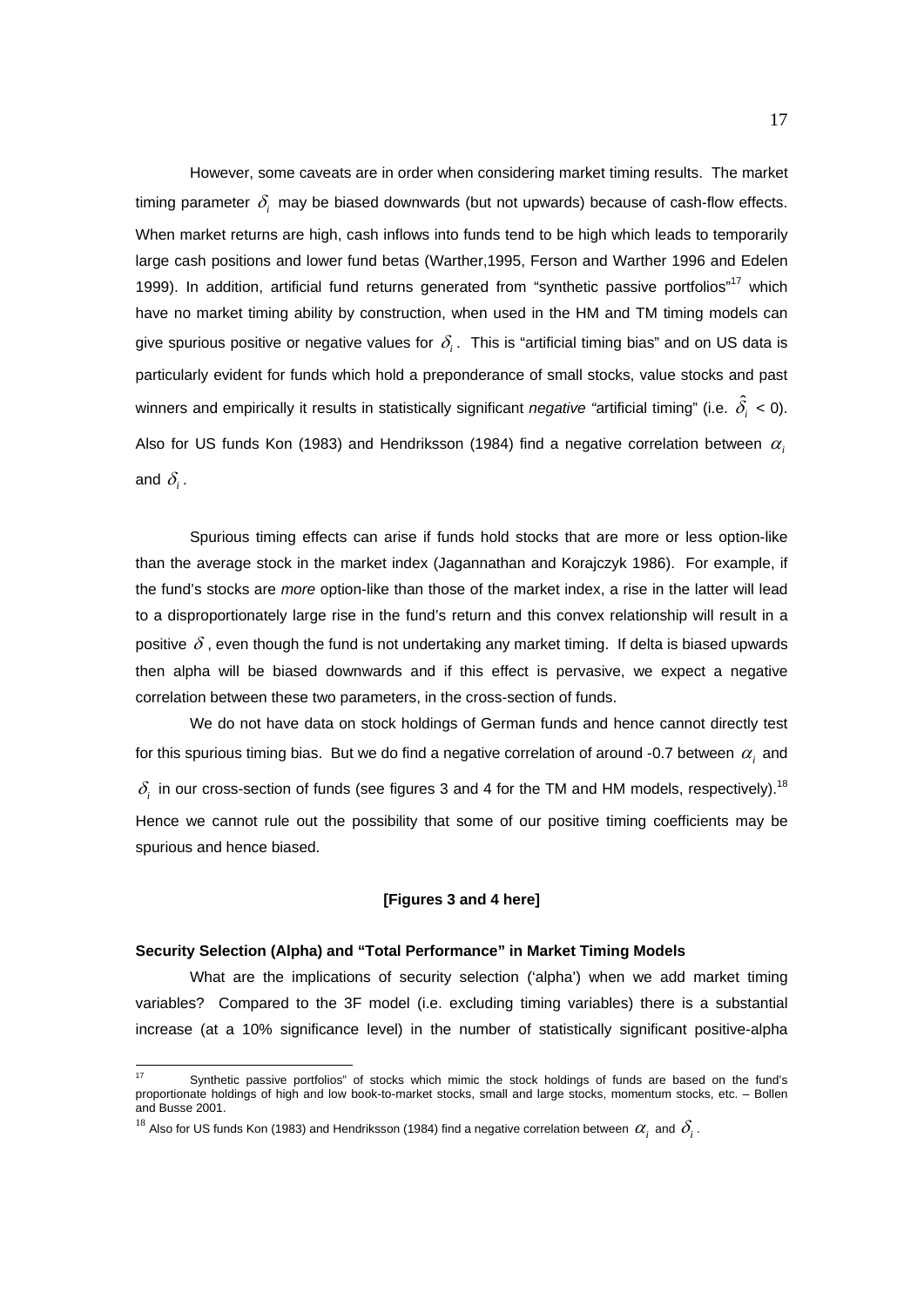funds, a much lower  $\mathit{FDR}^+_{\gamma}$  and an increase in the number of truly positive alpha funds from 3  $(0.5%)$  in the 3F model to 64  $(7.4%)$  in the 3F+TM model and 96  $(13.4%)$  in the 3F+HM model (Table 4, Panels A and B, respectively). Hence it would appear that market timing models provide much stronger evidence of successful security selection skills than the 3F model. It is also the case that the market timing models indicate less negative alpha performance than the 3F model since in the TM (HM) model 126 (109) funds have truly negative alphas, while for the 3F model the figure is 150 funds. Hence, market timing models indicate a substantially improved view of the overall level of skill in security selection (alphas) for the actively managed fund industry, than does the 3F model.

#### **[Table 4 here]**

Even though a number of researchers present results on market timing as described above (but without added information from the FDR) there are two acute problems. First is the well documented bias in estimation of the separate security selection and market timing effects. Second, measuring security selection (alpha) without simultaneously considering the effect on fund performance of any market timing effects, can give a misleading picture of overall performance. Clearly, good security selection together with negative market timing (or vice versa) may not be beneficial for investors (relative to investing in index funds or Exchange Traded Funds, ETFs).

Our "total performance" measure, which takes account of security selection and market timing effects on fund returns is  $\text{perf}_i = \alpha_i + \delta_i \overline{f(r_{int})}$ . For the 3F+TM model (Table 5, Panel A) we reject (at a 10% significance level, for example) the null of  $perf<sub>i</sub> = 0$  against the alternative  $perf<sub>i</sub> > 0$  for 23 funds (out of 555) but the estimated FDR is 98% implying that no funds have truly positive total performance.<sup>19</sup> There are 158 funds with statistically significant negative values of *perf<sub>i</sub>* and with a relative low FDR of 14.3% this implies a substantial 135 funds (24.4%) have truly negative overall performance. Results are very similar for the 3F+HM model (Table 5, Panel B).

Comparing results on security selection (alpha) in the 3F model of table 3 with the results using our measure of total performance *perf<sub>i</sub>* in the 3F+MT models (Table 5), both give a

-

<sup>&</sup>lt;sup>19</sup> The finding of a statistically significant value for  $\hat{\pi}_A^+$  >0 when testing  $\alpha_i$  = 0 but a statistically insignificant value of  $\hat{\pi}_{A}^{+}$  > 0 when testing  $\text{perf}_i = 0$ , is also consistent with these results.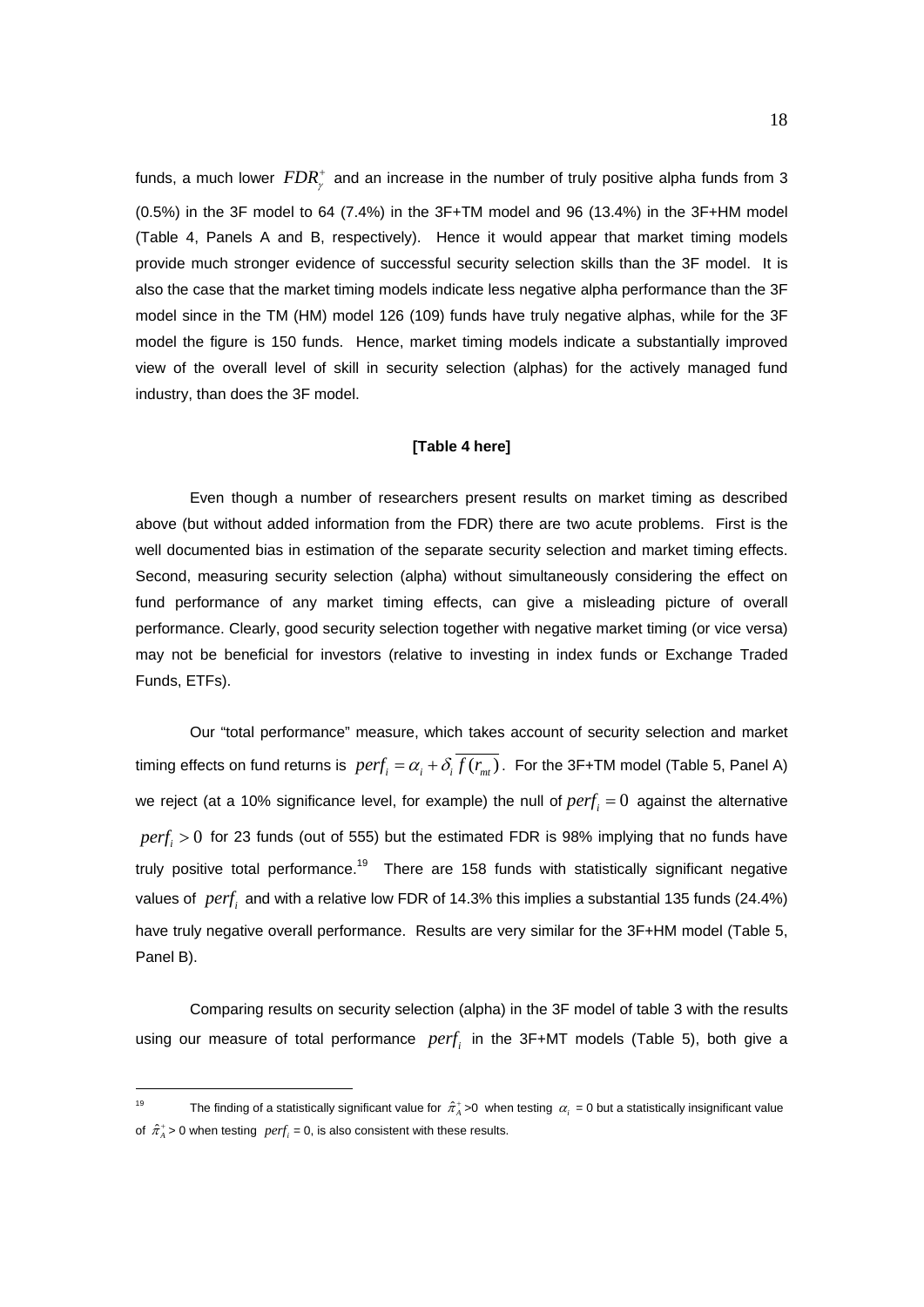consistent picture of the "performance" of German equity mutual funds. Whether performance is measured using 3F-alpha or "total performance" there are virtually no funds with superior performance, around 25% with truly poor performance and around 75% who have zero performance.

#### **[Table 5 here]**

#### **Robustness Tests**

The 'home-bias' mutual fund literature suggests that physical proximity may facilitate relevant information transmission, which results in a concentration of fund assets geographically (e.g. within a particular country, particular cities or concentrated in particular sectors) and this "superior information" leads to superior performance (Coval and Moskowitz 1999, Hong, Kubik and Stein 2005, Kacperczyk, Sialm and Zheng, 2005). For the 3F model the home-bias hypothesis does not appear to hold for investing in Germany versus investing in firms outside Germany. Table 6 shows that results from investing in these two geographical regions are very similar with a  $FDR_\gamma^+$  broadly in the 75-95% range (for significance levels 0.05 to 0.20), with only a very small proportion of truly positive alpha funds (around 0.1% to 2%) but a much higher proportion of truly negative alpha funds of around 20-35%<sup>20</sup>.

#### **[Table 6 here]**

When either the 3F-alphas or the *perf*, statistic (for the two, 3F+MT models) are estimated over successive 5-year "short-term" periods January 1995 - December 1999, January 2000 - December 2004 and January 2005 - December 2009, the overall picture remains largely unchanged from the whole sample period results (reported in Tables 3 and 5) and therefore we do not report these results here. Hence in contrast to results for US equity funds where "shortterm" truly positive alpha-performance declines from around 5% of all funds up to 2002 to zero percent by 2006 (BSW 2010), the positive performance of the German equity funds industry is zero over both the short-run and the whole life of the funds (for either alpha in the 3F-model or the *perf* statistic for the two, 3F+MT models).

Above we have reported results based on the 3F and the two, 3F+MT models. Now we assess the sensitivity of our results on alpha and *perf<sub>i</sub>* when we exclude the SMB and HML factors and apply the FDR to the relevant performance measure. In Panel A of table 7 we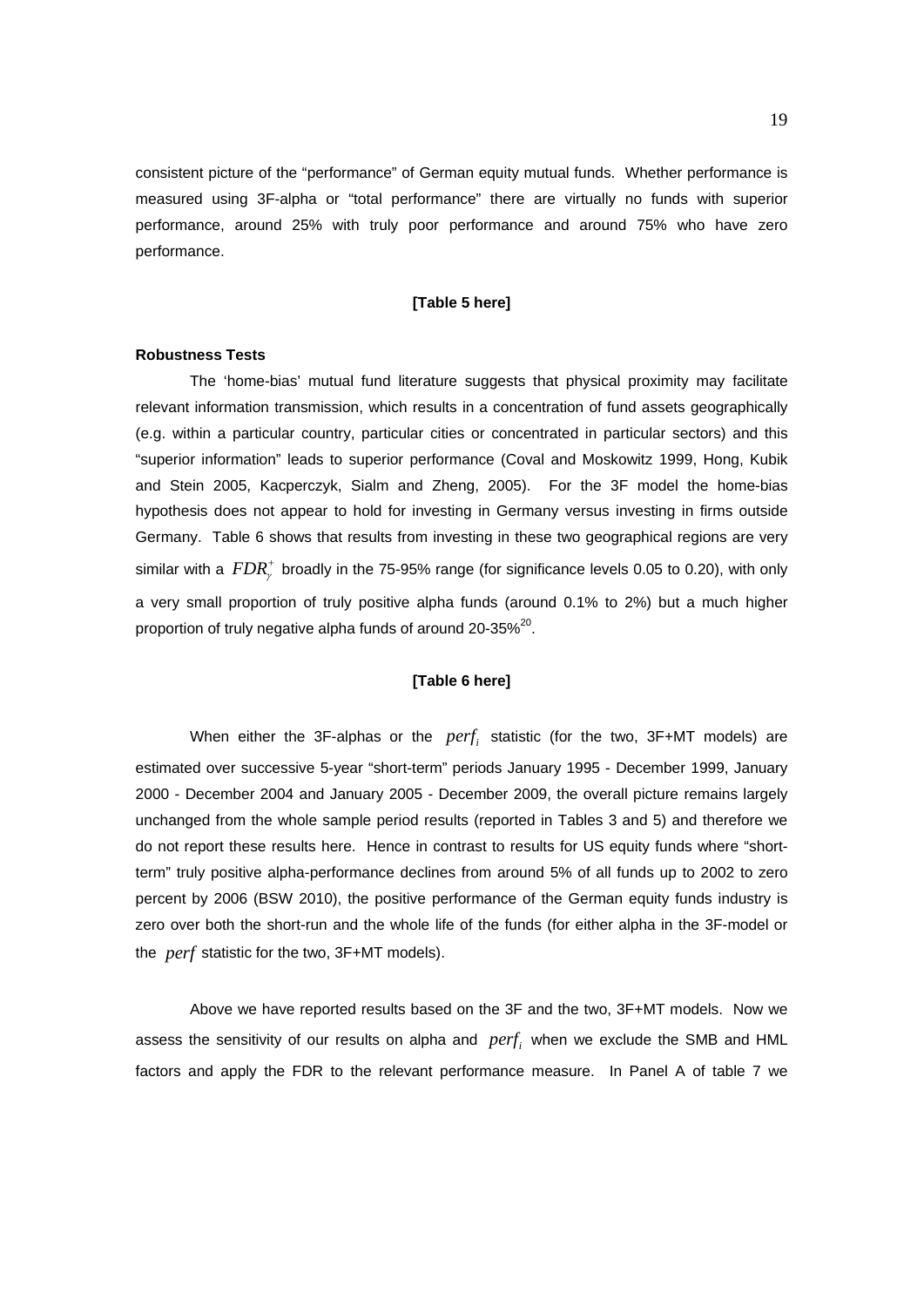present results for alpha for the 1F and 2F models and in Panel B for *perf*; for the two, 1F+MT and 2F+MT models. We find that the results are qualitatively unchanged from those reported above for the 3F and 3F+MT models and hence for brevity we only report results at the  $\gamma = 10\%$ significance level $^{21}$ .

When we add a momentum factor to the 81 funds which have a German only mandate our results for alpha and *perf*, are qualitatively similar<sup>22</sup>. For example, in moving from the 3F to the 4F model we find 5 statistically significant positive alpha funds (10% significance level) with an  $FDR<sub>j</sub><sup>+</sup>$  of 57% in both cases. For negative alphas, the 3F and 4F models give 29 and 32 statistically significant alpha respectively, with an  $FDR_\gamma^-$  of 9% in both cases. The invariance of our results to the momentum factor may be due to its low correlation with the other factors (the maximum correlation of -0.25 is with the market return) and hence any omitted variables bias may be small $^{23}$ .

#### **[Table 7 here]**

### **5. Conclusions**

We use the FDR in model selection and performance measurement to assess the overall performance from both market timing and security selection of the German equity mutual fund industry.When using the Fama-French three factor (3F) model (with no market timing) we find less than 1% of funds (i.e. 6 out of 555) have truly positive alpha-performance, about 27% (150 funds) have truly negative-alpha performance and the majority have zero-alpha performance. These results using the FDR (but excluding market timing variables) are broadly similar to those found for US and UK funds (Kosowski et al 2006, Fama and French 2010, BSW 2010, Cuthbertson et al 2012)- namely, very few statistically significant alpha funds and substantially more negative alpha funds.

<sup>&</sup>lt;sup>20</sup> Qualitatively similar results on the geographical performance are found when using the total performance measure in the two 3F+MT models, hence we do not report these results.<br><sup>21</sup> As further tests on these models we have looked at the average Rbar-squared, Akaike (AIC) and Schwarz

Bayesian Criterion (BIC) statistics for a) all funds, b) German domestic equity and c) German funds that invest internationally. The Rbar-squared and AIC support the inclusion of the market timing variables and the BIC criterion suggests little to choose between the 3-factor model and the 3-factor plus market timing models. Tests of higher order terms (e.g. the market return cubed) are not suggested by theory but we found this term to be statistically insignificant for nearly all funds. These results are available on request.

<sup>22</sup> The momentum factor for the domestic market is from the Centre for Financial Research, University of Cologne (see Artman et al 2010). If we also use the CFR market return, SMB and HML factors over this period our results remain broadly unchanged.

<sup>23</sup> We also constructed an international momentum variable as outlined in Fletcher and Marshall (2005). As in their table 5 for UK funds which invest internationally, we found no qualitative difference in our performance measures for this change in our factor model.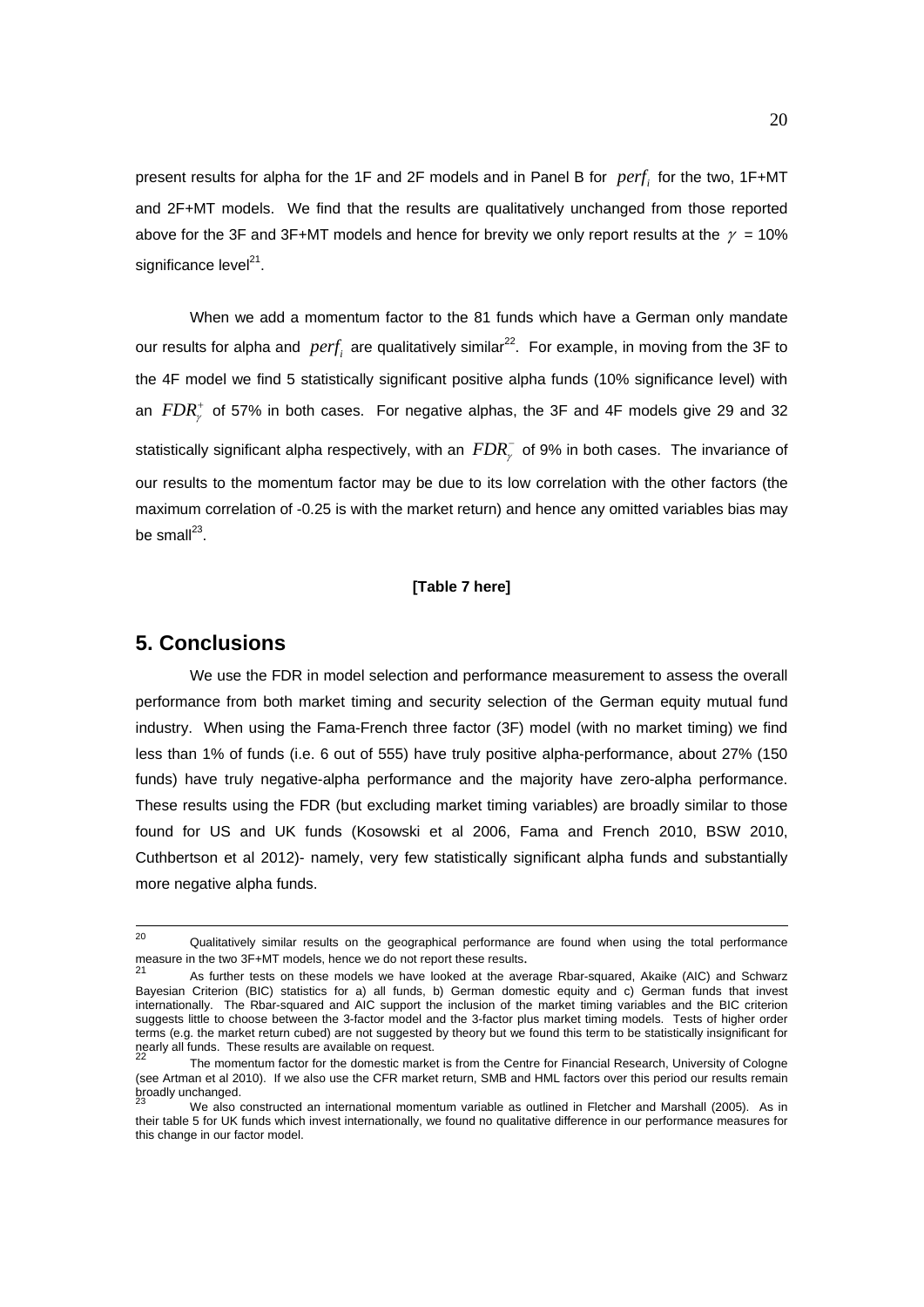Use of the FDR in model selection, implies inclusion of the TM or HM market timing variables with results similar to those on UK and US funds – namely, some evidence of positive timing and stronger evidence for negative timing. When we examine the 3F+MT models this results in a large increase in the proportion of truly positive-alpha funds from around 1% to 7-13% (40 to 75 funds) and a reduction in the proportion of truly negative-alpha funds from around 27% (150 funds) to about 17% (95 funds). We also find evidence consistent with "spurious timing" which may bias downward, estimates of security selection (alpha). However, when we attempt to mitigate these problems by using a measure of "total performance", which includes the contribution of both security selection (alpha) and market timing, we obtain performance results similar to the 3F model (with no market timing). This demonstrates the importance of using the FDR to inform model selection and in using a measure of total performance when market timing variables are included in a factor model. The above results are largely invariant to the inclusion of different factors (except for the market factor), for different sample periods and to the performance of funds investing in German and non-German stocks – the latter casts some doubt on the "home-bias" hypothesis of superior performance due to comparative advantage in information about 'local' markets.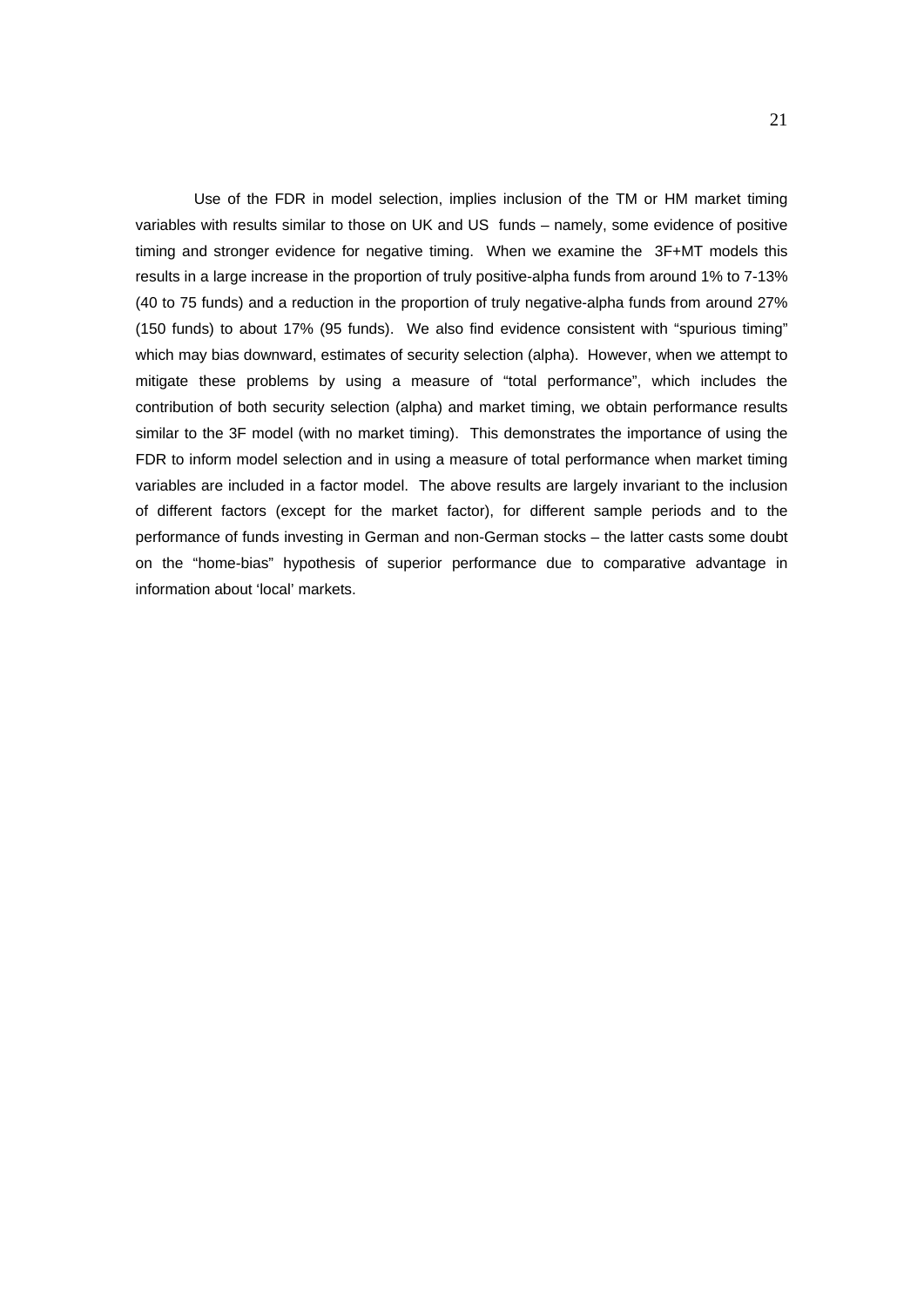# **References**

| Admati, A.R., S. Bhattacharya, Stephen A. Ross, and P. Pfleiderer, 1986, On Timing and<br>Selectivity, Journal of Finance, 41, 715-730.                                                                                                    |
|--------------------------------------------------------------------------------------------------------------------------------------------------------------------------------------------------------------------------------------------|
| Alexander, Gordon J, Gjergji Cici and Scott Gibson, 2007, Does Motivation Matter When<br>Assessing Trade Performance? An Analysis of Mutual Funds, Review of<br>Financial Studies, 20,125-150.                                             |
| Artmann, S., Finter, P., Kempf, A, Koch, S. and E. Theissen 2010, The Cross-Section of<br>German Stock Returns: New Data and New Evidence, University of Cologne,<br>CFR Working Paper 10-12.                                              |
| Bajgrowicz, Pierre and Olivier Scaillet, 2008, Technical Trading Rules Revisited:<br>Persistence Tests, Transaction Costs and False Discoveries, HEC Geneva,<br>Working Paper.                                                             |
| Barras, Laurent, Olivier Scaillet, and Russ Wermers, 2010, False Discoveries in Mutual<br>Fund Performance: Measuring Luck in Estimated Alphas, Journal of Finance,<br>Vol. 65, No. 1, pp. 179-216                                         |
| Becker, C., W. Ferson, D.H. Myers and M.J. Schill, 1999, Conditional Market Timing with<br>Benchmark Investors, Journal of Financial Economics, Vol. 52, pp. 47-78.                                                                        |
| Benjamini Y. and Y. Hochberg, 1995, Controlling the False Discovery Rate: A Practical and<br>Powerful Approach to Multiple Testing, Journal of Royal Statistical Society, Vol.<br>57 (1), pp. 289-300.                                     |
| Berk, Jonathan B., and Richard C. Green, 2004, Mutual Fund Flows and Performance in<br>Rational Markets, Journal of Political Economy, Vol. 112, pp. 1269-95.                                                                              |
| Bessler, Wolfgang, David Blake, Peter Luckoff and Ian Tonks, 2010, Why Does Mutual<br>Fund Performance Not Persist? The Impact and Interaction of Fund Flows and<br>Manager Changes, Pensions Institute, Cass Business School, WP PI-1009. |
| Wolfgang, Wolfgang Drobetz and Heinz Zimmermann, 2009, Conditional<br>Bessler,<br>Performance Evaluation for German Equity Mutual Funds, European Journal of<br>Finance, Vol 15 (3), 287-316.                                              |
| Blake, David, and Allan Timmermann, 1998, Mutual Fund Performance: Evidence from the<br>UK, European Finance Review, 2, 57-77.                                                                                                             |
| Bollen, Nicolas P.B. and Jeffrey A. Busse, 2001, On the Timing Ability of Mutual Fund<br>Managers, Journal of Finance, LVI (3), pp. 1075-1094.                                                                                             |
| Bollen, Nicolas P.B., and Jeffrey A. Busse, 2004, Short-Term Persistence in Mutual Fund<br>Performance, Review of Financial Studies, Vol. 18 (2), pp. 569-597                                                                              |
| Busse, J. (1999), 'Volatility Timing in Mutual Funds: Evidence from Daily Returns,' Review<br>of Financial Studies, Vol. 12, pp. 1009-41.                                                                                                  |
| Byrne, A, J. Fletcher and P. Ntozi 2006, 'An Exploration of the Conditional Timing<br>Performance of UK Unit Trusts,' Journal of Business Finance and Accounting,<br>Vol. 33, pp. 816-38.                                                  |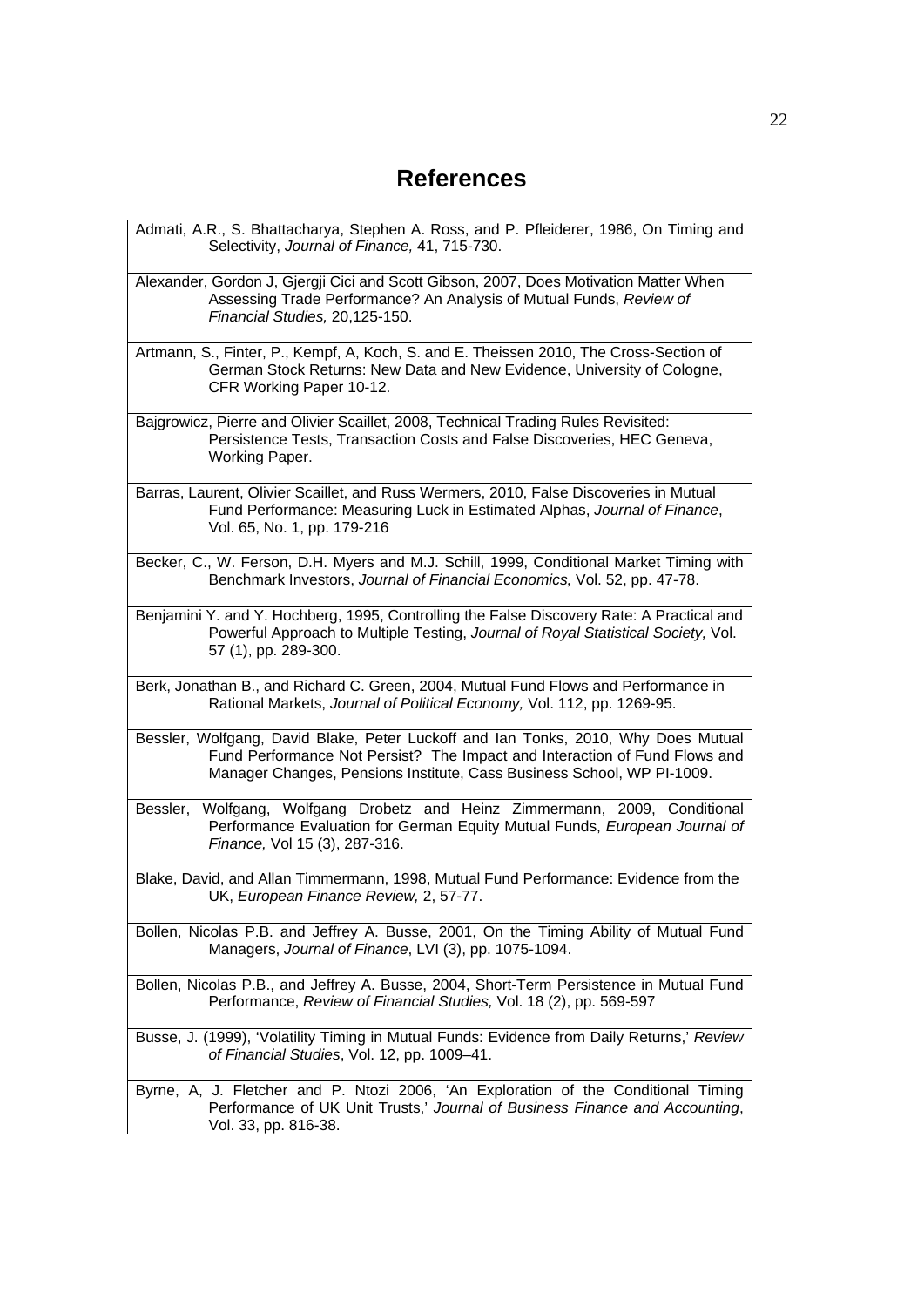| Carhart, Mark M, 1997, On Persistence in Mutual Fund Performance, Journal of Finance<br>Vol. 52, pp. 57-82                                                                                                                |
|---------------------------------------------------------------------------------------------------------------------------------------------------------------------------------------------------------------------------|
| Chen, C., C. F. Lee, S. Rahman and A. Chan 1992, 'A Cross-Sectional Analysis of Mutual<br>Funds' Market Timing and Security Selection Skill,' Journal of Business Finance<br>and Accounting, Vol. 19, pp. 659-75.         |
| Chen, Joseph, Harrison Hong, Ming Huang and Jeffrey D. Kubik 2004, Does Fund Size<br>Erode Mutual Fund Performance? The Role of Liquidity and Organization,<br>American Economic Review, 94, 1276-1302.                   |
| Chen, Y. and B. Liang (2007), 'Do Market Timing Hedge Funds Time the Market?' Journal<br>of Financial and Quantitative Analysis, Vol. 42, pp. 827-56.                                                                     |
| Christopherson, Jon A., Wayne E. Ferson, and Debra A. Glassman, 1998, Conditioning<br>Manager Alphas on Economic Information: Another Look at the Persistence of<br>Performance, Review of Financial Studies, 11, 111-142 |
| Coles, Jeffrey, L., Naveen D. Daniel and Frederico Nardari, 2006, Does the Choice of<br>Model or Benchmark Affect Inference in Measuring Mutual Fund Performance?,<br>Working Paper, Arizona State University, January.   |
| Cooper, Michael J., Huseyin Gulen and P. Raghavendra Rau, 2005, Changing Names<br>With Style: Mutual Fund Name Changes and Their Effects on Fund Flows,<br>Journal of Finance, Vol. 60, pp. 2825-2858.                    |
| Coval, Joshua D., and Tobias J.Moskowitz, 1999, Home Bias at Home: Local Equity<br>Preference in Domestic Portfolios, Journal of Finance, Vol. 54, pp. 2045-2074.                                                         |
| Coval, JoshuaD. And Erik Stafford 2007, Asset Fire Sales (and Purchases) in Equity<br>Markets, Journal of Financial Economics, 86, 479-512.                                                                               |
| Criton, Gilles and Olivier Scaillet, 2009, Time-Varying Coefficient Model for Hedge Funds,<br>SSRN Working Paper, March.                                                                                                  |
| Cuthbertson, Keith, Dirk Nitzsche and Niall O'Sullivan, 2008, 'Performance of UK Mutual<br>Funds: Luck or Skill ? ", Journal of Empirical Finance, Vol. 15(4), pp. 613-634.                                               |
| Cuthbertson, Keith, Dirk Nitzsche and Niall O'Sullivan, 2010, The Market Timing Ability of<br>UK Mutual Funds, Journal of Business, Finance and Accounting, Vol. 37 (1&2),<br>pp. 270-289                                 |
| Cuthbertson, Keith, Dirk Nitzsche and Niall O'Sullivan, 2012, False Discoveries in UK<br>Mutual Fund Performance, European Financial Management, forthcoming                                                              |
| Dangl, Thomas, Youchang Wu and Josef Zechner, 2008, Market Discipline and Internal<br>Governance in the Mutual Fund Industry, Review of Financial Studies, 21,<br>2307-2343.                                              |
| Del Guercio, Diane and Paula A. Tkac, 2008, Star Power: The Effect of Morningstar<br>Ratings on Mutual Fund Flow, Journal of Financial and Quantitative Analysis,<br>Vol. 43, No. 4, pp. 907-936.                         |
| Edelen, Roger M. and Jerold B. Warner, 2001, Aggregate Price Effects of Institutional                                                                                                                                     |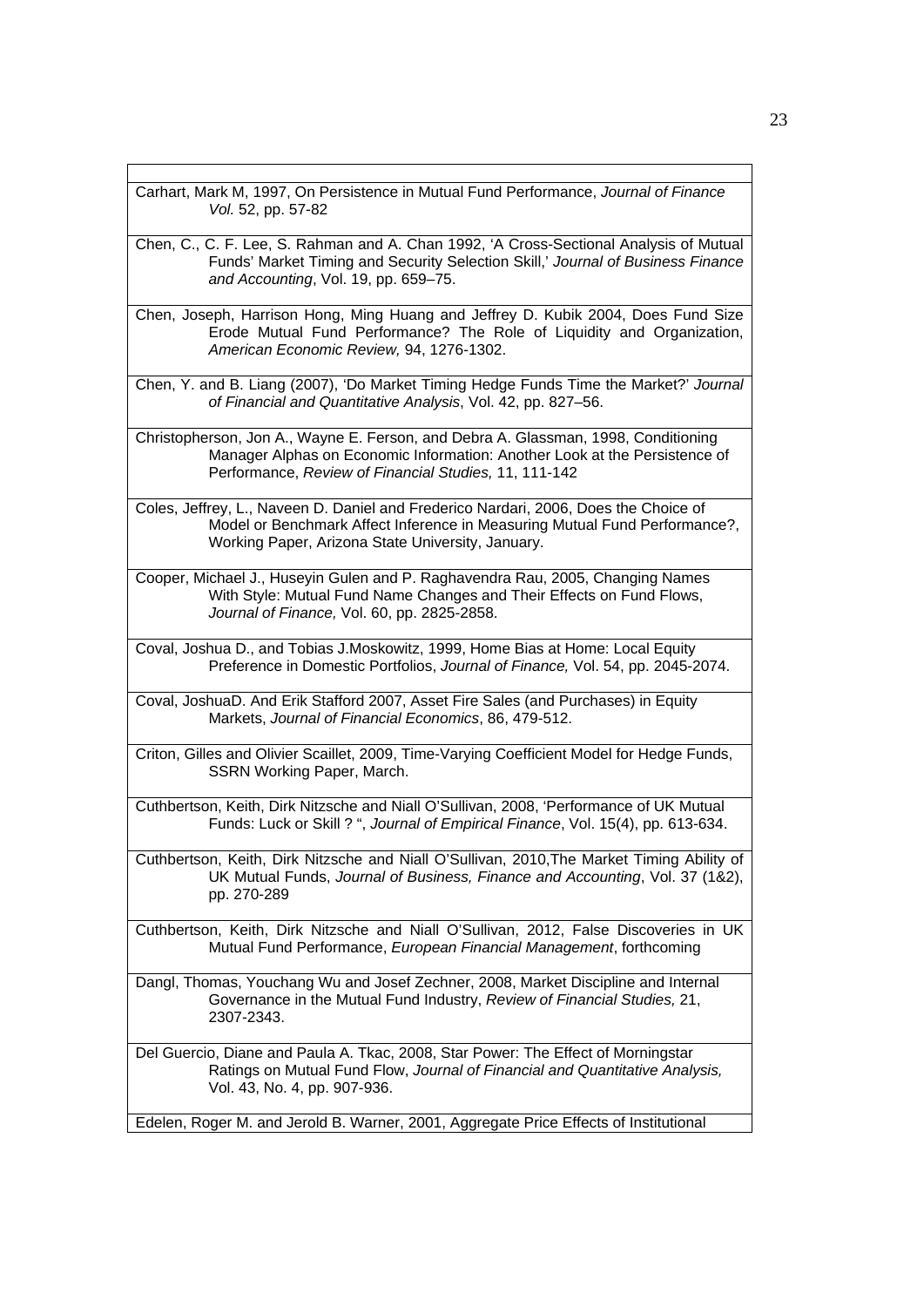| Trading: A Study of Mutual Fund Flow and Market Returns, Journal of Financial<br>Economics, Vol. 59, pp. 196-220.                                                                                                                          |
|--------------------------------------------------------------------------------------------------------------------------------------------------------------------------------------------------------------------------------------------|
| Efron, B., and R.J. Tibshirani, 1993. An Introduction to the Bootstrap, Monographs on<br>Statistics and Applied Probability (Chapman and Hall, New York).                                                                                  |
| Elton, Edwin J., Martin J. Gruber, Das, S. and Hlavka, M. 1993, Efficiency with Costly<br>Information: A Reinterpretation of Evidence from Managed Portfolios, Review of<br>Financial Studies, Vol. 6, pp. 1-21.                           |
| Fama, Eugene F. and Kenneth R. French, 1993, Common Risk Factors in the Returns on<br>Stocks and Bonds, Journal of Financial Economics, Vol. 33, pp. 3-56.                                                                                 |
| Fama, Eugene F. and Kenneth R. French, 2010, Luck versus Skill in the Cross Section of<br>Mutual Fund Returns, Journal of Finance, Vol. 65, No. 5, pp. 1915-1947                                                                           |
| Ferson, Wayne E. and Khang, K 2002, 'Conditional Performance Measurement Using<br>Portfolio Weights: Evidence for Pension Funds', Journal of Financial<br>Economics, Vol. 65 (2), pp. 249-282.                                             |
| Ferson, Wayne E. and Rudi W. Schadt, 1996, Measuring Fund Strategy and Performance<br>in Changing Economic Conditions, Journal of Finance, Vol. 51, pp. 425-62.                                                                            |
| Fletcher, Jonathan and Andrew Marshall, 2005, Journal of Financial Services Research,<br>Vol 27(2), pp.183-206.                                                                                                                            |
| Fletcher, Jonathan, 1995, An Examination of the Selectivity and Market Timing<br>Performance of UK Unit Trusts, Journal of Business Finance and Accounting<br>Vol. 22, pp. 143-156.                                                        |
| Fletcher, Jonathan, 1997, An Examination of UK Unit Trust Performance Within the<br>Arbitrage Pricing Framework, Review of Quantitative Finance and Accounting,<br>Vol. 8, pp. 91-107.                                                     |
| Gallo, J.G and P.E. Swanson, 1996, Comparative Measures of Performance for US Based<br>International Equity Funds, Journal of Banking and Finance, Vol 20, pp.1635-<br>1650.                                                               |
| Genovese, Christopher and Larry Wasserman, 2004, A Stochastic Process Approach to<br>False Discovery Control, Annals of Statistics, Vol. 32, pp. 1035-1061.                                                                                |
| Goetzmann, William N., Ingersoll Jr., J., and Ivkovich, Z., 2000, Monthly Measurement of<br>Daily Timers, Journal of Financial and Quantitative Analysis, Vol. 35, pp 257-<br>290.                                                         |
| Knut and Alexander Kempf, 2002, Lohnt<br>Aktives<br>Griese,<br>Fondsmanagement<br>Anglengersicht? Ein Vergleich von Anlagestrategien in Activ<br>und Passiv<br>Verwaltenten Aktienfonds, Zeitschrift fur Betriebswirtschraft, 73, 201-224. |
| Hendriksson, R.D., 1984, Market Timing and Mutual Fund Performance : An Empirical<br>Investigation, Journal of Business, Vol. 57 (1), pp. 73-96.                                                                                           |
| Henriksson, R.D. and Robert C. Merton, 1981, On Market Timing and Investment<br>Performance: Statistical Procedures for Evaluating Forecasting Skills, Journal<br>of Business, Vol. 54, pp. 513-533.                                       |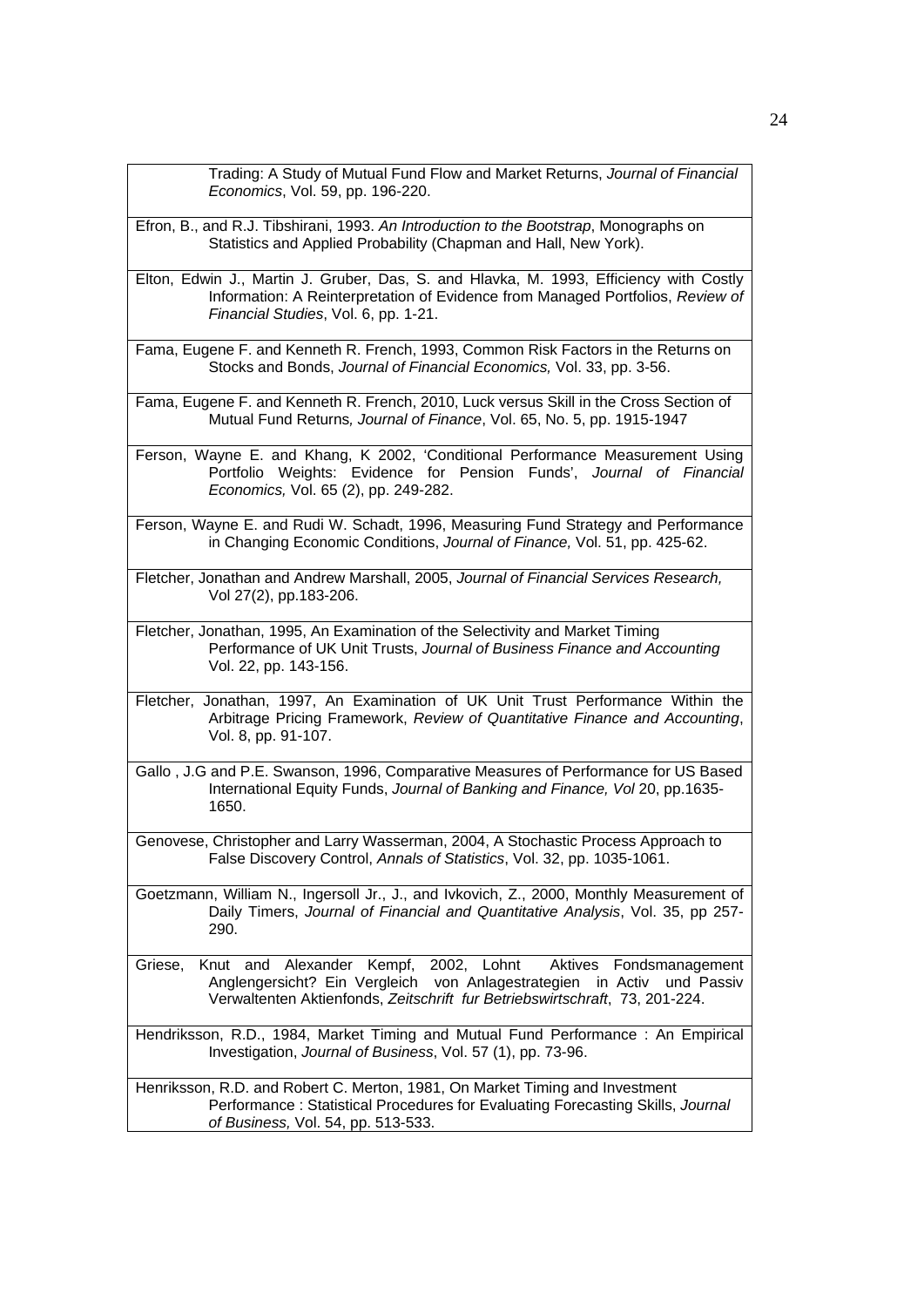| Holm, S., 1979, A Simple Sequentially Rejective Multiple Test Procedure, Scandinavia<br>Journal of Statistics, Vol. 6, pp. 65-70.                                                                                                                       |
|---------------------------------------------------------------------------------------------------------------------------------------------------------------------------------------------------------------------------------------------------------|
| Hong, Harrison, Jeffrey D. Kubik and Jeremy Stein, 2005, Thy Neighbor's Portfolio: Word-<br>of-Mouth Effects in the Holdings and Trades of Money Managers, Journal of<br>Finance, LX(6), pp. 2801-24.                                                   |
| Ivkovic, Zoran and Scott Weisbenner, 2009, Individual Investor Mutual Fund Flows,<br>Journal of Financial Economics, 92, 223-237.                                                                                                                       |
| Jagannathan, R. and R. Korajczyk, 1986, Assessing the Market Timing Performance of<br>Managed Portfolios, Journal of Business, 59, 217-235.                                                                                                             |
| Jiang, George J., Tong Yao and Tong Yu, 2007, Do Mutual Funds Time the Market?<br>Evidence from Portfolio Holdings, Journal of Financial Economics, 86 (3), 724-<br>758.                                                                                |
| Jiang, Wei, 2003, A Non-Parametric Test of Market Timing, Journal of Empirical<br>Finance, 10, 399-425.                                                                                                                                                 |
| Kacperczyk, Marcin, Clemens Sialm and Lu Zheng, 2005, On the Industry Concentration of<br>Actively Managed Mutual Funds, Journal of Finance, LX(4), 1983-2011.                                                                                          |
| Khorana, Ajay, 1996, Top Management Turnover: An Empirical Investigation of Mutual<br>Fund Managers, Journal of Financial Economics, 40 (3), pp. 403-427.                                                                                               |
| Khorana, Ajay, 2001, Performance Changes Following Top Management Turnover:<br>Evidence From Open-End Mutual Funds, Journal of Financial and Quantitative<br>Analysis, 36, 371-393.                                                                     |
| Kon, S.J., 1983, The Market-Timing Performance of Mutual Fund Managers, Journal of<br>Business, Vol. 56 (3), pp. 323-347.                                                                                                                               |
| Kosowski, R., A. Timmermann, H. White and R. Wermers, 2006, Can Mutual Fund 'Stars'<br>Really Pick Stocks? New Evidence from a Bootstrapping Analysis, Journal of<br>Finance, Vol. 61, No. 6, pp. 2551-2595.                                            |
| Krahner, Jan Pieter, Frank Schmid and Erik Theissen, 2006, Investment Performance and<br>Market Share: A Study of the German Mutual Fund Industry, in Wolfgang<br>Bessler: Boersen, Banken and Kapitalmaerkte, Duncker&Humblot, Berlin, pp.<br>471-491. |
| Lee, C. and S. Rahman (1990), 'Market Timing, Selectivity, and Mutual Fund Performance:<br>An Empirical Investigation,' Journal of Business, Vol. 63, pp. 261-78.                                                                                       |
| Leger, L., 1997, UK Investment Trusts : Performance, Timing and Selectivity, Applied<br>Economics Letters, Vol. 4, pp. 207-210.                                                                                                                         |
| Lehmann, Bruce and Allan Timmermann, 2007, Performance Measurement and<br>Evaluation, Handbook of Financial Intermediation and Banking, edited by<br>Arnoud Boot and Anjan Thakor, Elsevier.                                                            |
| Lynch, Anthony W. and David K. Musto, 2003, How Investors Interpret Past Fund Returns,<br>Journal of Finance, LVIII(5), pp. 2033-2058.                                                                                                                  |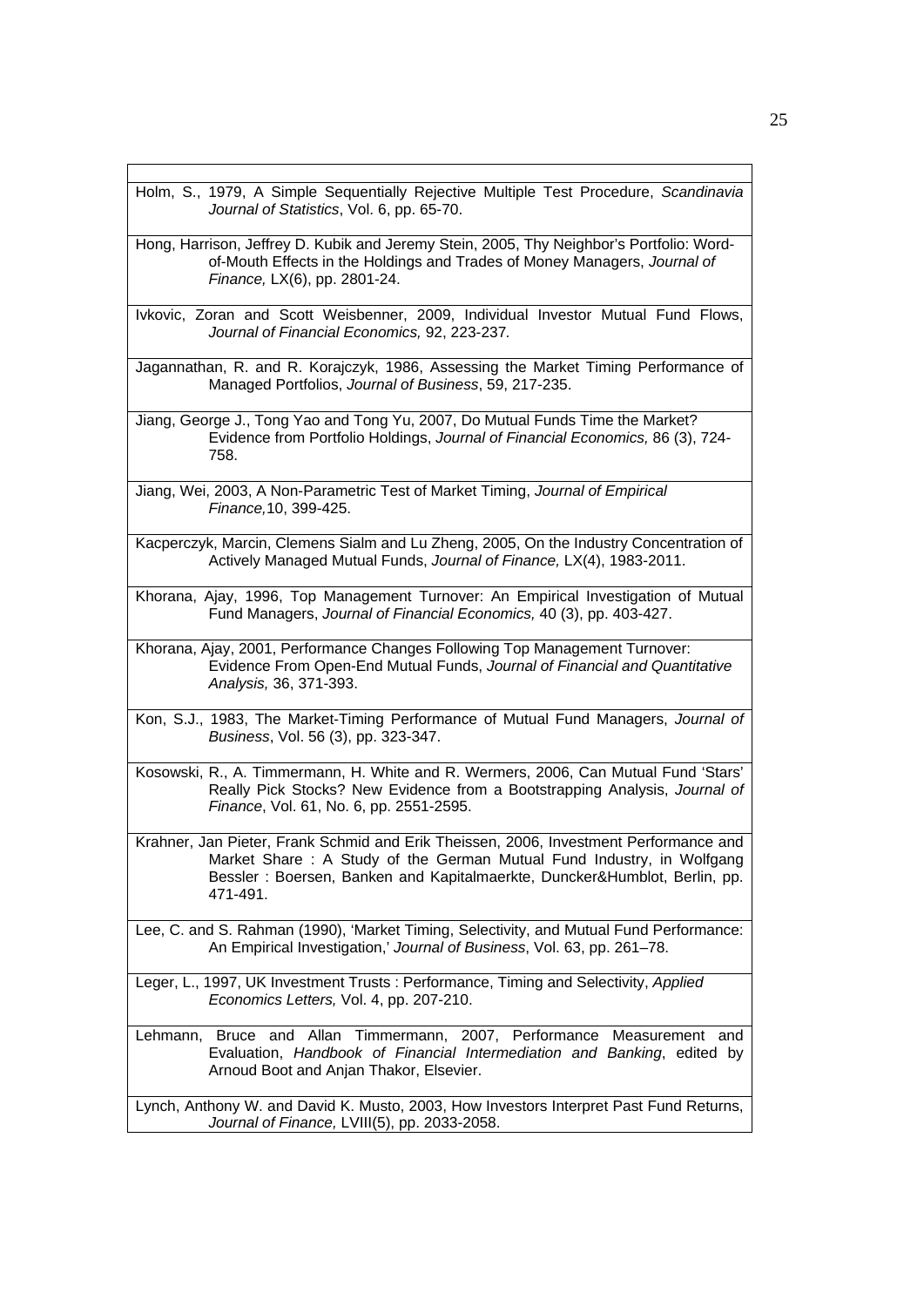Malkiel, G., 1995, Returns from Investing in Equity Mutual Funds 1971 to 1991, *Journal of Finance*, Vol. 50, pp. 549-572.

McCracken, Michael. W. and Stephen G. Sapp, 2005, Evaluating the Predictabililty of Exchange Rates Using Long-Horizon Regressions: Mind Your p's and q's, *Journal of Money Credit and Banking*, Vol. 37(3), pp. 473-494.

Otten, Roger and D. Bams, 2002, European Mutual Fund Performance, *European Financial Management*, Vol. 8(1), pp 75-101.

Patro, D.K., 2001, Performance of Closed-End International Mutual Funds, *Journal of Banking and Finance,* Vol 25, pp.1741-1767.

Politis, D.N. and J.P. Romano, 1994, The Stationary Bootstrap, *Journal of the American Statistical Association,* Vol. 89, pp. 1303-1313.

Pollit, Joshua M. and Mungo Wilson 2008, How Does Size Affect Mutual Fund Behavior?, *Journal of Finance,* 63, 2941-2969.

Quigley, Garrett, and Rex A. Sinquefield, 2000, Performance of UK Equity Unit Trusts, *Journal of Asset Management,* Vol. 1, pp. 72-92

Sirri Erik R. and Peter Tufano, 1998, Costly Search and Mutual Fund Flows, *Journal of Finance,* 53(5), pp.1589-1622.

Stehle, Richard and Olaf Grewe, 2001, The Long-Run Performance of German Stock Mutual Funds, Humboldt University, Berlin, Discussion Paper.

Storey J. D., 2002, A Direct Approach to False Discovery Rates, *Journal of Royal Statistical Society B,* Vol. 64, pp. 497-498.

Storey, J. D., J.E. Taylor and D. Siegmund, 2004, Strong Control, Conservative Point Estimation and Simultaneous Conservative Consistency of False Discovery Rates: A Unified Approach, *Journal of Royal Statistical Society,* Vol. 66, pp. 187-205.

Swinkels, L. and L. Tjong-A-Tjoe (2007), 'Can Mutual Funds Time Investment Styles?' *Journal of Asset Management*, Vol. 8, pp. 123–32.

Treynor, Jack, and K. Mazuy, 1966, Can Mutual Funds Outguess the Market, *Harvard Business Review,* Vol. 44, pp. 66-86.

Warther, Vincent A., 1995, Aggregate Mutual Fund Flows and Security Returns, *Journal of Financial Economics*, Vol. 39, pp. 209-235.

Wermers, R., 2000, 'Mutual Fund Performance: An Empirical Decomposition into Stock-Picking Talent, Style, Transaction Costs, and Expenses', *Journal of Finance*, Vol. 55, pp. 1655–95.

Yan, Xuemin (Sterling), 2008, Liquidity, Investment Style and the Effect of Fund Size on Fund Performance, *Journal of Financial and Quantitative Analysis, 43, 741-768.*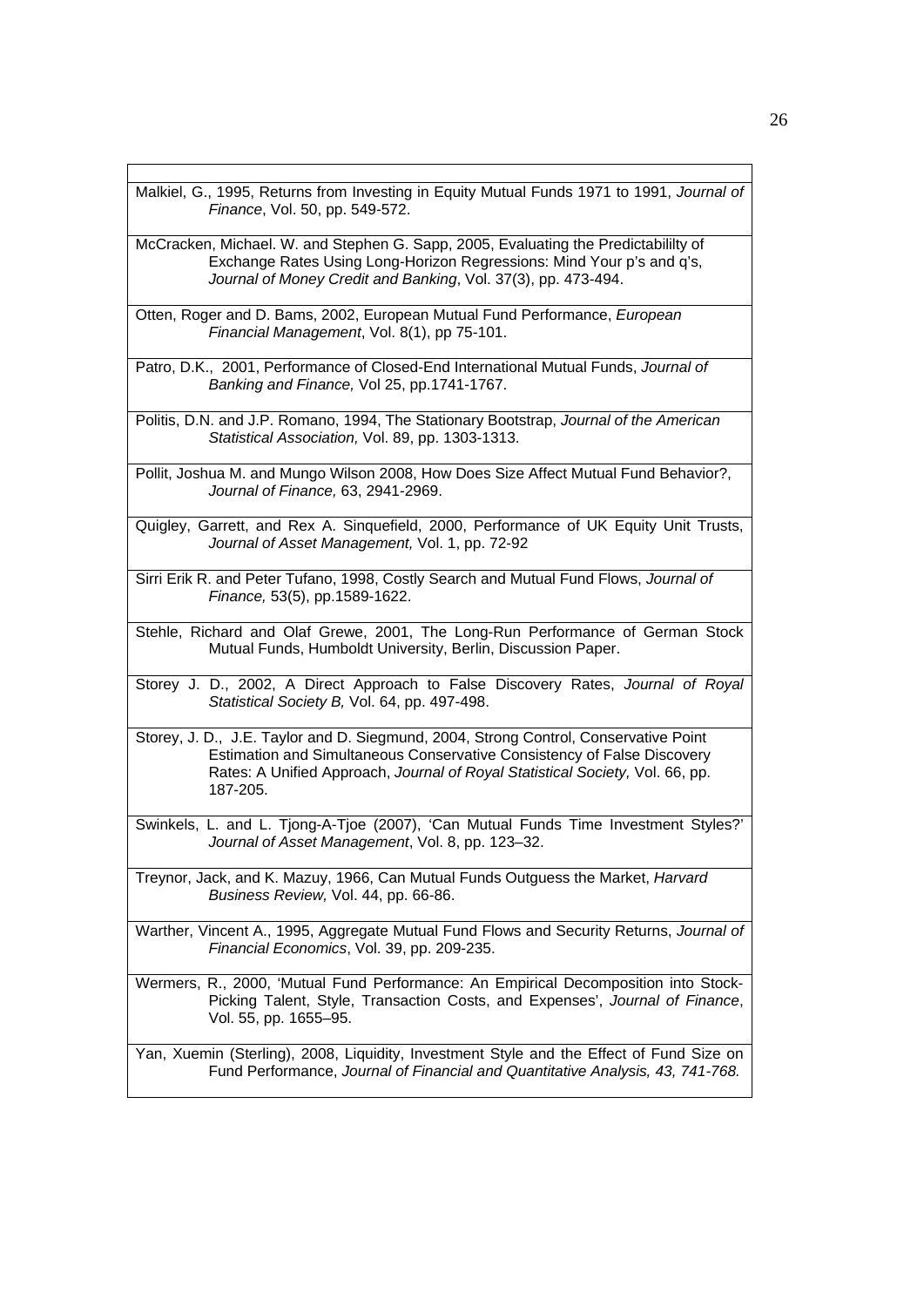#### **Table 1 Summary Statistics German Equity Mutual Funds**

This table reports summary statistics of all the funds used in the analysis. The sample period is from January 1990 to December 2009 (monthly data) and includes 555 German domiciled mutual funds which have at least 24 observations. The average number of observations for the funds is 111 months. We report averages of the individual fund statistics for five different models (1F, 2F, 3F, and the 3F+TM and 3F+HM market timing models. The first factor is the corresponding excess market return, the second factor is the size factor and the third factor is the book-tomarket factor. The t-statistics are based on Newey-West heteroscedastic and autocorrelation adjusted standard errors. Statistical significance is at the 5% significance level (two-tail test). BJ is the Bera-Jarque statistic for normality of residuals.

|                                            | 1F Model                                    | 2F Model                    | 3F Model                                     | $3F+TM$     | 3F+HM       |  |  |  |  |  |  |  |  |  |
|--------------------------------------------|---------------------------------------------|-----------------------------|----------------------------------------------|-------------|-------------|--|--|--|--|--|--|--|--|--|
|                                            | $(r_m)$                                     | $(r_m, \text{SMB})$         | $(r_m, \text{SMB}, \text{HML})$              | $r_m^2$     | $r_m^+$     |  |  |  |  |  |  |  |  |  |
|                                            |                                             |                             |                                              |             |             |  |  |  |  |  |  |  |  |  |
|                                            |                                             |                             |                                              |             |             |  |  |  |  |  |  |  |  |  |
|                                            | <b>Panel A: Average Coefficient Results</b> |                             |                                              |             |             |  |  |  |  |  |  |  |  |  |
|                                            |                                             |                             |                                              |             |             |  |  |  |  |  |  |  |  |  |
| Number (#) of Positive and Negative Alphas |                                             |                             |                                              |             |             |  |  |  |  |  |  |  |  |  |
| Positive (# significant)                   | 165<br>(7)                                  | 146<br>(4)                  | 159<br>(7)                                   | 212<br>(30) | 259<br>(38) |  |  |  |  |  |  |  |  |  |
| Negative(#significant)                     | 390<br>(65)                                 | 409<br>(85)<br>396<br>(79)  |                                              | 343<br>(54) | 296<br>(43) |  |  |  |  |  |  |  |  |  |
|                                            |                                             |                             |                                              |             |             |  |  |  |  |  |  |  |  |  |
|                                            |                                             |                             | Mean Values of Coefficients and t-statistics |             |             |  |  |  |  |  |  |  |  |  |
| Alpha                                      | $-0.1761$                                   | $-0.2274$                   | $-0.1955$                                    | $-0.1129$   | $-0.0684$   |  |  |  |  |  |  |  |  |  |
| (t-stat)                                   | $(-0.6391)$                                 | $(-0.7783)$                 | $(-0.7299)$                                  | $(-0.3009)$ | $(-0.1141)$ |  |  |  |  |  |  |  |  |  |
| $r_{m}$                                    | 0.9764                                      | 0.9590                      | 0.9668                                       | 0.9509      | 0.9929      |  |  |  |  |  |  |  |  |  |
| (t-stat)                                   | (17.21)                                     | (17.88)                     | (18.55)                                      | (17.91)     | (12.52)     |  |  |  |  |  |  |  |  |  |
| <b>SMB</b>                                 |                                             | 0.3207                      | 0.3326                                       | 0.3365      | 0.3360      |  |  |  |  |  |  |  |  |  |
| (t-stat)                                   |                                             | (2.31)                      | (2.62)                                       | (2.70)      | (2.69)      |  |  |  |  |  |  |  |  |  |
| <b>HML</b>                                 | $\overline{a}$                              |                             | $-0.2068$                                    | $-0.1839$   | $-0.1876$   |  |  |  |  |  |  |  |  |  |
| (t-stat)                                   |                                             |                             | $(-0.9530)$                                  | $(-0.8597)$ | $(-0.8669)$ |  |  |  |  |  |  |  |  |  |
| TM-Timing variable                         |                                             |                             |                                              | $-0.0042$   |             |  |  |  |  |  |  |  |  |  |
| $r_m^2$                                    |                                             |                             |                                              | $(-0.4529)$ |             |  |  |  |  |  |  |  |  |  |
| HM-Timing variable :                       |                                             |                             |                                              |             | $-0.0756$   |  |  |  |  |  |  |  |  |  |
| $r_m^+$                                    |                                             |                             |                                              |             | $(-0.3683)$ |  |  |  |  |  |  |  |  |  |
|                                            |                                             |                             |                                              |             |             |  |  |  |  |  |  |  |  |  |
|                                            |                                             | <b>Panel B: Diagnostics</b> |                                              |             |             |  |  |  |  |  |  |  |  |  |
|                                            |                                             |                             |                                              |             |             |  |  |  |  |  |  |  |  |  |
| Mean $R^2$                                 | 0.7266                                      | 0.7583                      | 0.7812                                       | 0.7896      | 0.7879      |  |  |  |  |  |  |  |  |  |
| <b>Skewness</b>                            | $-0.1334$                                   | $-0.1460$                   | $-0.1586$                                    | $-0.1173$   | $-0.1252$   |  |  |  |  |  |  |  |  |  |
| Kurtosis                                   | 8.77                                        | 8.51                        | 8.14                                         | 7.97        | 7.99        |  |  |  |  |  |  |  |  |  |
| $BJ - statistic$                           | 3279.14                                     | 3298.54                     | 3123.34                                      | 3071.70     | 3077.62     |  |  |  |  |  |  |  |  |  |
| % (Number) funds                           | 36.58%                                      | 40.36                       | 47.38%                                       | 50.45%      | 50.09%      |  |  |  |  |  |  |  |  |  |
| non-normal residuals                       | $(203$ funds)                               | $(224 \text{ funds})$       | $(263$ funds)                                | (280)       | (278)       |  |  |  |  |  |  |  |  |  |
|                                            |                                             |                             |                                              | funds)      | funds)      |  |  |  |  |  |  |  |  |  |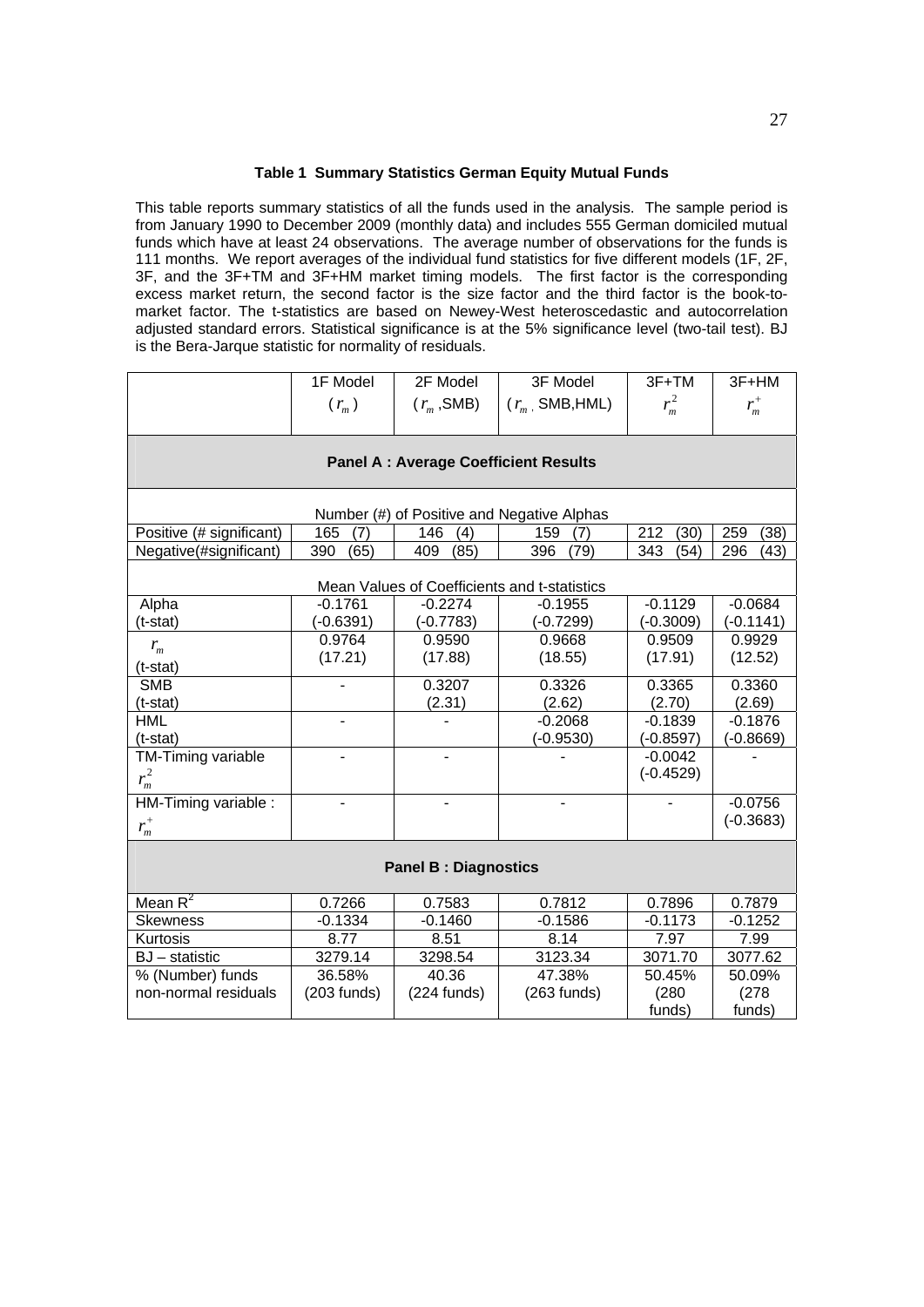#### **Table 2 FDR: Different Independent Variables**

This table reports parameters and the FDR (at various significance levels) when testing the null that a particular parameter is zero (against the alternative that it is either positive or negative). The sample period is from January 1990 to December 2009 (monthly data) and includes 555 German domiciled mutual funds which have at least 24 observations. We report the number (#) of statistically significant coefficients, the FDR, the proportion of statistically significant positive  $(S^+)$ and negative  $(S^-)$  alpha-funds, the proportion of truly positive  $(T^+)$  and negative  $(T^-)$  alphafunds and the proportion of false positives ( $F^+$ ) and false negative ( $F^-$ ) alpha-funds, at various significance levels. Panel A reports the statistics on the  $r_m$ , SMB and HML coefficients and Panel C for the TM and HM market timing coefficients.

#### **Panel A : Fama-French Factors Market Return**  $r_m$ Positive Coefficient (552 funds) Negative Coefficient (3 funds) Sign. level 0.05 0.10 0.15 0.20 Sign. level 0.05 0.10 0.15 0.20 #Sign.funds 544 544 546 547 Sign.funds 0 0 0 0 1 FDR+ 0.0006 0.0011 0.0017 0.0023 FDR N/A | N/A | N/A | 1.2308 **SMB variable**  Positive Coefficient (500 funds)<br>
vel | 0.05 | 0.10 | 0.15 | 0.20 | Sign. level | 0.05 | 0.10 | 0.15 Sign. Level 0.05 0.10 0.15 0.20 Sign. level 0.05 0.10 0.15 0.20 #Sign.Funds 384 419 439 451 #Sign.Funds 9 17 20 26 FDR+ 0.0085 0.0155 0.0222 0.0288 FDR 0.3611 0.3824 0.4875 0.5000 **HML variable**  Positive Coefficient (176 funds) Negative Coefficient (379 funds) Sign. Level 0.05 0.10 0.15 0.20 Sign. level 0.05 0.10 0.15 0.20 #Sign.Funds 80 103 112 122 #Sign. funds 219 247 271 297 FDR+ 0.0754 0.1172 0.1617 0.1979 FDR 0.0276 0.0489 0.0668 0.0813 **Panel B : Test on TM**,  $r_m^2$ Positive Coefficients (199 funds) Negative Coefficients (356 funds) Sign. level | 0.05 | 0.10 | 0.15 | 0.20 | Sign. level | 0.05 | 0.10 | 0.15 | 0.20 #Sign. funds 43 60 80 97 #Sign. funds 116 158 182 217 FDR+ 0.2434 0.3488 0.3924 0.4315 FDR 0.0902 0.1325 0.1725 0.1929  $\overline{S^*}$ 0.0902 0.1325 0.1725 0.1929 S  $0.2090$  0.2847 0.3279 0.3910  $rac{3}{T}$  $0.0586$  | 0.0704 | 0.0876 | 0.0994 |  $0.1902$  0.2470 0.2714 0.3156  $F^+$  $0.0189$  | 0.0377 | 0.0566 | 0.0754 | F  $0.0189$  0.0377 0.0566 0.0754 **Panel C : Test on HM,**  $r_m^+$ Positive Coefficients (204 funds) Negative Coefficients (351 funds) Sign. level | 0.05 | 0.10 | 0.15 | 0.20 | Sign. level | 0.05 | 0.10 | 0.15 | 0.20 #Sign. funds | 44 | 68 | 87 | 105 | #Sign. funds | 96 | 138 | 178 | 210 FDR+ 0.2419 | 0.3130 | 0.3670 | 0.4054 | FDR  $0.1109$  0.1542 0.1794 0.2027  $S^+$  $0.0793$   $0.1225$   $0.1568$   $0.1892$  S 0.1730 0.2486 0.3207 0.3784  $\overline{\mathsf{T}}^*$  $0.0601$  0.0842 0.0992 0.1125 T  $0.1538$  0.2103 0.2632 0.3017  $\overline{F^+}$ 0.0192 0.0384 0.0575 0.0767 F 0.0192 0.0384 0.0575 0.0767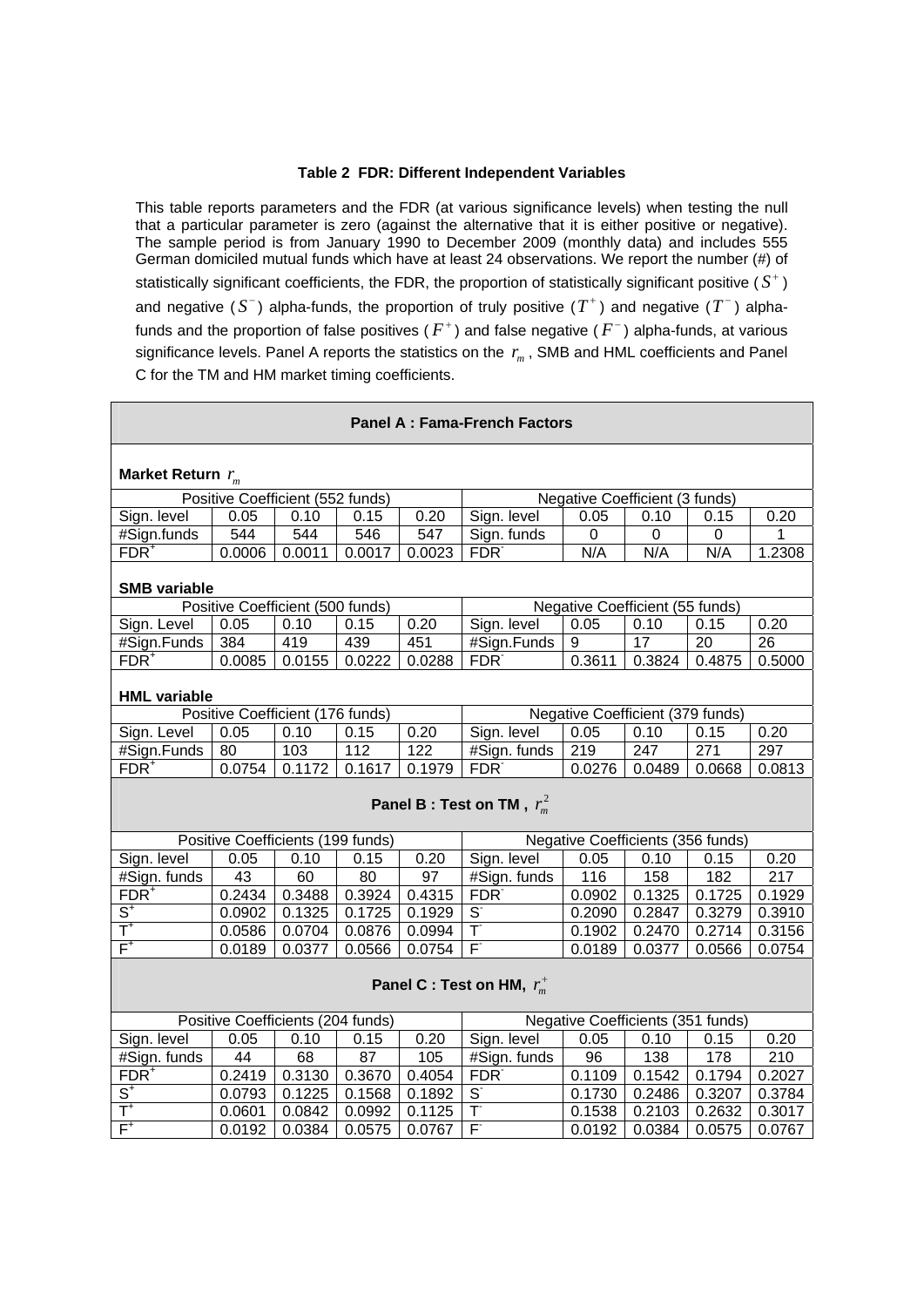#### **Table 3 Security Selection (Alpha): Fama-French 3F Model**

This table reports statistics to test for security selection (alpha) for the 3F model. The sample period is from January 1990 to December 2009 (monthly data) and includes 555 German domiciled mutual funds which have at least 24 observations. We report the number (#) of statistically significant funds at various significance levels. Panel A reports the estimated proportions of truly null, skilled and unskilled funds. In panel B for various significance levels we report the FDR for positive and negative alpha funds, the proportion of statistically significant positive  $(S^+)$  and negative (S<sup>-</sup>) alpha-funds, the proportion of truly positive (T<sup>+</sup>) and negative (T<sup>-</sup>) alpha-funds and the proportion of false positives (F<sup>+</sup>) and false negative ( $F^-$ ) alpha-funds. Standard errors are in parentheses.

| Panel A: Proportion of Truly Null, Skilled and Unskilled Funds                                                                      |                                               |          |          |          |              |          |          |          |          |  |  |  |
|-------------------------------------------------------------------------------------------------------------------------------------|-----------------------------------------------|----------|----------|----------|--------------|----------|----------|----------|----------|--|--|--|
| Proportion of Truly Null Funds : $\hat{\pi}_0$ = 0.8316 (0.0325)                                                                    |                                               |          |          |          |              |          |          |          |          |  |  |  |
| Proportion, skilled funds : $\hat{\pi}_{4}^{+}$ = -0.0024 (0.0020)<br>Proportion, unskilled funds : $\hat{\pi}_4 = 0.1708$ (0.0324) |                                               |          |          |          |              |          |          |          |          |  |  |  |
|                                                                                                                                     | <b>Panel B: Calculation of FDR Statistics</b> |          |          |          |              |          |          |          |          |  |  |  |
| Sign. level                                                                                                                         | 0.05                                          | 0.10     | 0.15     | 0.20     | Sign. level  | 0.05     | 0.10     | 0.15     | 0.20     |  |  |  |
| #Sign. funds                                                                                                                        | 14                                            | 26       | 37       | 53       | #Sign. funds | 121      | 174      | 218      | 253      |  |  |  |
| $FDR^+$                                                                                                                             | 0.8242                                        | 0.8876   | 0.9356   | 0.8708   | $FDR^{-}$    | 0.0954   | 0.1326   | 0.1588   | 0.1824   |  |  |  |
| $S^+$                                                                                                                               | 0.0252                                        | 0.0468   | 0.0667   | 0.0955   | $S^-$        | 0.2180   | 0.3135   | 0.3928   | 0.4559   |  |  |  |
|                                                                                                                                     | (0.0067)                                      | (0.0090) | (0.0106) | (0.0125) |              | (0.0175) | (0.0197) | (0.0207) | (0.0211) |  |  |  |
| $T^+$                                                                                                                               | 0.0044                                        | 0.0053   | 0.0043   | 0.0123   | $T^{-}$      | 0.1972   | 0.2719   | 0.3304   | 0.3727   |  |  |  |
|                                                                                                                                     | (0.0082)                                      | (0.0130) | (0.0176) | (0.0226) |              | (0.0185) | (0.0227) | (0.0265) | (0.0301) |  |  |  |
| $F^+$                                                                                                                               | 0.0208                                        | 0.0416   | 0.0624   | 0.0832   | $F^-$        | 0.0208   | 0.0416   | 0.0624   | 0.0832   |  |  |  |
|                                                                                                                                     | (0.0008)                                      | (0.0016) | (0.0024) | (0.0033) |              | (0.0008) | (0.0016) | (0.0024) | (0.0033) |  |  |  |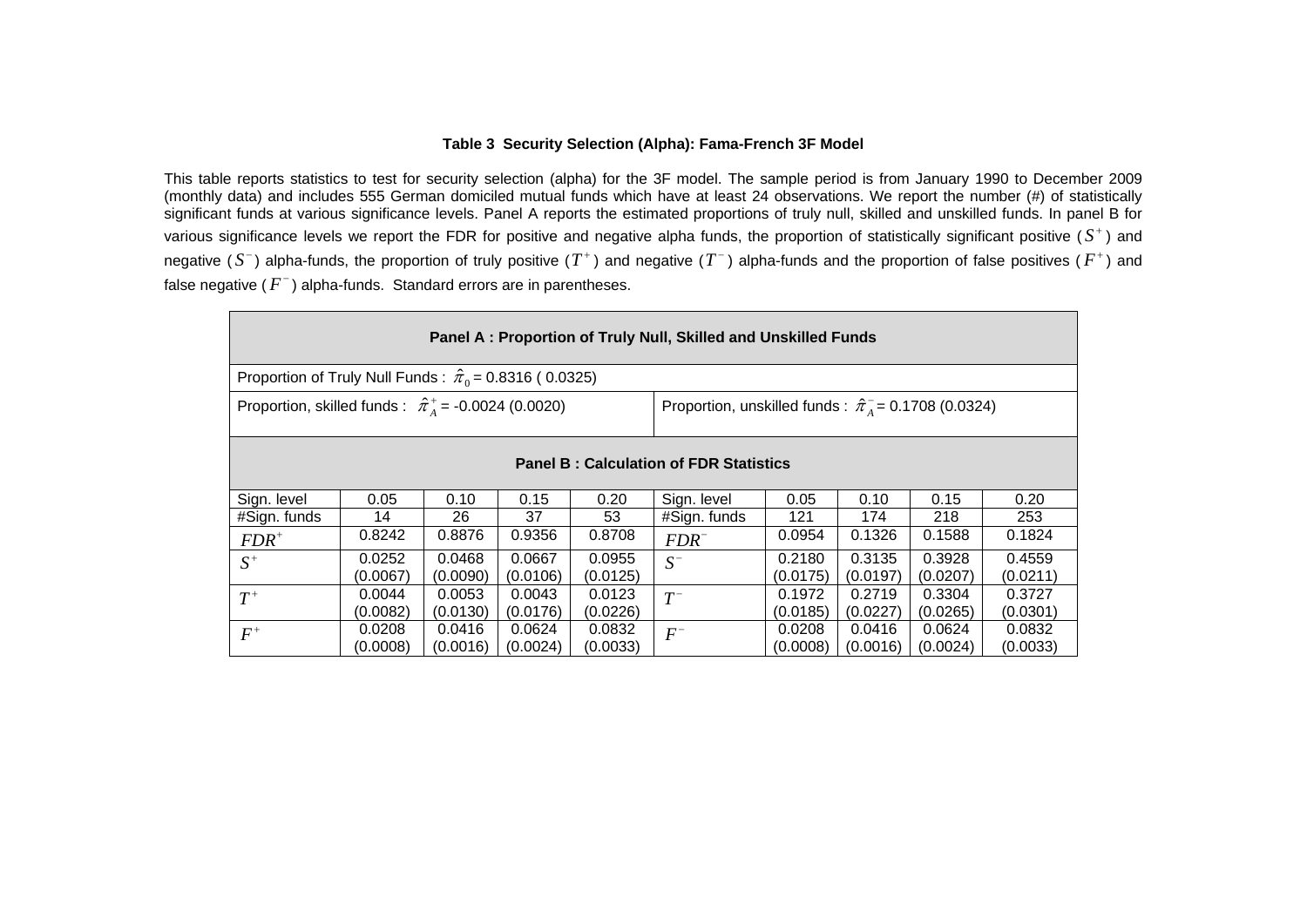#### **Table 4 Alpha Estimates: 3F+MT Models**

This table reports statistics to test for security selection (alpha) for the two, 3F+MT models. Panel A reports results for the 3F+TM model and Panel B for the 3F+HM model. The sample period is from January 1990 to December 2009 (monthly data) and includes 555 German domiciled mutual funds which have at least 24 observations. We report the number (#) of statistically significant funds at various significance levels and the estimate of  $\pi_0$ used to calculate the FDR. For various significance levels we report the FDR for positive and negative alpha funds, the proportion of statistically significant positive ( $S^+$ ) and negative ( $S^-$ ) alpha-funds, the proportion of truly positive ( $T^+$ ) and negative ( $T^-$ ) alpha-funds and the proportion of false positives ( $F^+$ ) and false negative ( $F^-$ ) alpha-funds. Standard errors are in parentheses.

|                                                               |                                                               | <b>Panel A: TM-Model:</b> | $\hat{\pi}_0$ = 0.8263 (0.0299) |          |                                                                 |          |          |                                                                 |          |
|---------------------------------------------------------------|---------------------------------------------------------------|---------------------------|---------------------------------|----------|-----------------------------------------------------------------|----------|----------|-----------------------------------------------------------------|----------|
| Positive Alpha (212 funds)                                    |                                                               |                           |                                 |          | Negative Alpha (343 funds)                                      |          |          |                                                                 |          |
|                                                               | Proportion, skilled funds : $\hat{\pi}_4^+$ = 0.0229 (0.0070) |                           |                                 |          |                                                                 |          |          | Proportion, unskilled funds : $\hat{\pi}_A^-$ = 0.1508 (0.0293) |          |
| Sign. level                                                   | 0.05                                                          | 0.10                      | 0.15                            | 0.20     | Sign. level                                                     | 0.05     | 0.10     | 0.15                                                            | 0.20     |
| #Sign. funds                                                  | 50                                                            | 64                        | 91                              | 115      | #Sign. funds                                                    | 85       | 126      | 162                                                             | 197      |
| $FDR^+$                                                       | 0.2293                                                        | 0.3583                    | 0.3779                          | 0.3988   | $FDR^{-}$                                                       | 0.1349   | 0.1820   | 0.2123                                                          | 0.2328   |
| $S^+$                                                         | 0.0901                                                        | 0.1153                    | 0.1640                          | 0.2072   | $S^-$                                                           | 0.1532   | 0.2270   | 0.2919                                                          | 0.3550   |
|                                                               | (0.0122)                                                      | (0.0136)                  | (0.0157)                        | (0.0172) |                                                                 | (0.0153) | (0.0178) | (0.0193)                                                        | (0.0203) |
| $T^+$                                                         | 0.0694                                                        | 0.0740                    | 0.1020                          | 0.1246   | $T^{-}$                                                         | 0.1325   | 0.1857   | 0.2299                                                          | 0.2723   |
|                                                               | (0.0132)                                                      | (0.0166)                  | (0.0213)                        | (0.0256) |                                                                 | (0.0162) | (0.0206) | (0.0246)                                                        | (0.0286) |
| $F^+$                                                         | 0.0207                                                        | 0.0413                    | 0.0620                          | 0.0826   | $F^-$                                                           | 0.0207   | 0.0413   | 0.0620                                                          | 0.0826   |
|                                                               | (0.0007)                                                      | (0.0015)                  | (0.0022)                        | (0.0030) |                                                                 | (0.0007) | (0.0015) | (0.0022)                                                        | (0.0030) |
| Panel B: HM-Model:<br>$\hat{\pi}_0$ = 0.7872 ( 0.0326)        |                                                               |                           |                                 |          |                                                                 |          |          |                                                                 |          |
|                                                               |                                                               |                           |                                 |          |                                                                 |          |          |                                                                 |          |
| Positive Alpha (259 funds)                                    |                                                               |                           |                                 |          | Negative Alpha (296 funds)                                      |          |          |                                                                 |          |
| Proportion, skilled funds : $\hat{\pi}_A^+$ = 0.0357 (0.0084) |                                                               |                           |                                 |          | Proportion, unskilled funds : $\hat{\pi}_A^-$ = 0.1770 (0.0318) |          |          |                                                                 |          |
| Sign. level                                                   | 0.05                                                          | 0.10                      | 0.15                            | 0.20     | Sign. level                                                     | 0.05     | 0.10     | 0.15                                                            | 0.20     |
| #Sign. funds                                                  | 63                                                            | 96                        | 115                             | 137      | #Sign. funds                                                    | 72       | 109      | 143                                                             | 178      |
| $FDR^+$                                                       | 0.1734                                                        | 0.2276                    | 0.2849                          | 0.3189   | $FDR^{-}$                                                       | 0.1517   | 0.2004   | 0.2292                                                          | 0.2455   |
|                                                               | 0.1135                                                        | 0.1730                    | 0.2072                          | 0.2468   |                                                                 | 0.1297   | 0.1964   | 0.2577                                                          | 0.3207   |
| $S^+$                                                         | (0.0135)                                                      | (0.0161)                  | (0.0172)                        | (0.0183) | $S^-$                                                           | (0.0143) | (0.0169) | (0.0186)                                                        | (0.0198) |
|                                                               | 0.0938                                                        | 0.1336                    | 0.1482                          | 0.1681   |                                                                 | 0.1100   | 0.1570   | 0.1986                                                          | 0.2420   |
| $T^+$                                                         | (0.0145)                                                      | (0.0191)                  | (0.0229)                        | (0.0270) | $T^{-}$                                                         | (0.0153) | (0.0198) | (0.0241)                                                        | (0.0285) |
| $F^+$                                                         | 0.0197                                                        | 0.0394                    | 0.0590                          | 0.0787   | $F^-$                                                           | 0.0197   | 0.0394   | 0.0590                                                          | 0.0787   |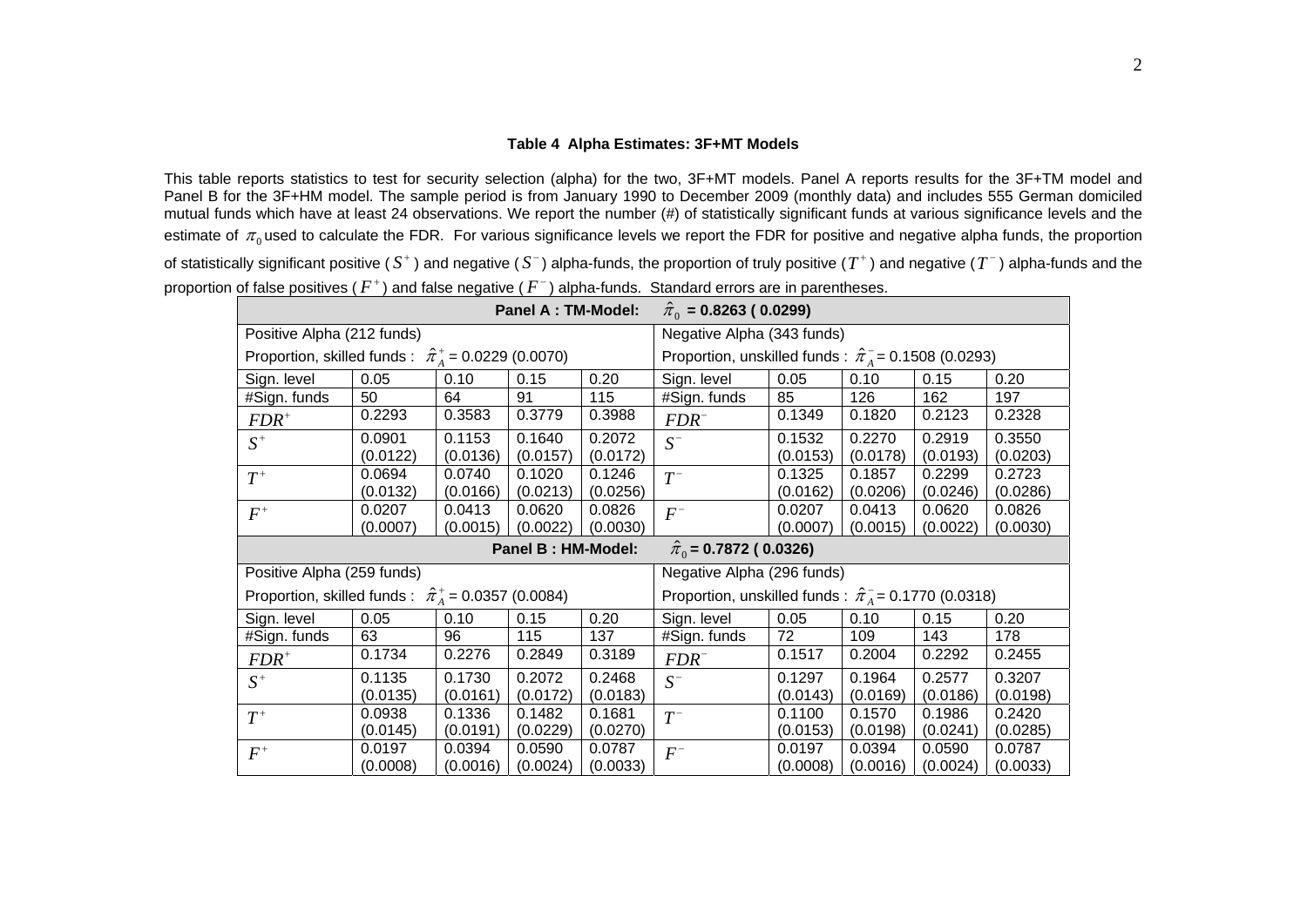#### **Table 5 Total Performance** ( ) *perf* **: 3F+MT Models**

This table reports statistics to test for "total performance" (perf) for the two, 3F+MT models. Panel A reports results for the 3F+TM model and Panel B for the 3F+HM model. The sample period is from January 1990 to December 2009 (monthly data) and includes 555 German domiciled mutual funds which have at least 24 observations. We report the number (#) of statistically significant funds at various significance levels and the estimate of  $\pi_0$ used to calculate the FDR. For various significance levels we report the FDR for positive and negative total performance (  $perf$ ) funds, the proportion of statistically significant positive ( $S^+$ ) and negative ( $S^-$ ) perf funds, the proportion of truly positive ( $T^+$ ) and negative ( $T^-$ ) *perf* funds and the proportion of false positives ( $F^+$ ) and false negative ( $F^-$ ) *perf* funds. Standard errors are in parentheses.

|                                                                | $\hat{\pi}_0$ = 0.8150 (0.0326)<br>Panel A: TM-Model:              |                           |                    |          |                                                               |          |                                                               |          |          |  |  |  |
|----------------------------------------------------------------|--------------------------------------------------------------------|---------------------------|--------------------|----------|---------------------------------------------------------------|----------|---------------------------------------------------------------|----------|----------|--|--|--|
| Positive <i>perf</i> (155 funds)                               |                                                                    | Negative perf (400 funds) |                    |          |                                                               |          |                                                               |          |          |  |  |  |
|                                                                | Proportion, skilled funds : $\hat{\pi}_{A}^{+}$ = -0.0023 (0.0020) |                           |                    |          |                                                               |          | Proportion, unskilled funds : $\hat{\pi}_4 = 0.1873$ (0.0324) |          |          |  |  |  |
| Sign. level                                                    | 0.05                                                               | 0.10                      | 0.15               | 0.20     | Sign. level                                                   | 0.05     | 0.10                                                          | 0.15     | 0.20     |  |  |  |
| #Sign funds                                                    | 17                                                                 | 23                        | 35                 | 50       | #Sign funds                                                   | 104      | 158                                                           | 211      | 246      |  |  |  |
| $FDR+$                                                         | 0.6652                                                             | 0.9833                    | 0.9692             | 0.9046   | FDR <sup>-</sup>                                              | 0.1087   | 0.1431                                                        | 0.1608   | 0.1839   |  |  |  |
| $\overline{\mathsf{S}^{^+}}$                                   | 0.0306                                                             | 0.0414                    | 0.0631             | 0.0901   | $S^{\cdot}$                                                   | 0.1874   | 0.2847                                                        | 0.3802   | 0.4432   |  |  |  |
|                                                                | (0.0073)                                                           | (0.0085)                  | (0.0103)           | (0.0122) |                                                               | (0.0166) | (0.0192)                                                      | (0.0206) | (0.0211) |  |  |  |
| $T^*$                                                          | 0.0103                                                             | 0.0007                    | 0.0019             | 0.0086   | $\overline{\mathsf{T}}$                                       | 0.1670   | 0.2439                                                        | 0.3191   | 0.3617   |  |  |  |
|                                                                | (0.0087)                                                           | (0.0126)                  | (0.0174)           | (0.0224) |                                                               | (0.0176) | (0.0221)                                                      | (0.0263) | (0.0300) |  |  |  |
| $F^+$                                                          | 0.0204                                                             | 0.0407                    | 0.0611             | 0.0815   | $\overline{F}$                                                | 0.0204   | 0.0407                                                        | 0.0611   | 0.0815   |  |  |  |
|                                                                | (0.0008)                                                           | (0.0016)                  | (0.0024)           | (0.0033) |                                                               | (0.0008) | (0.0016)                                                      | (0.0024) | (0.0033) |  |  |  |
|                                                                |                                                                    |                           | Panel B: HM-Model: |          | $\hat{\pi}_0$ = 0.8094 (0.0326)                               |          |                                                               |          |          |  |  |  |
| Positive <i>perf</i> (156 funds)                               |                                                                    |                           |                    |          | Negative perf (399 funds)                                     |          |                                                               |          |          |  |  |  |
| Proportion, skilled funds : $\hat{\pi}_A^+$ = -0.0022 (0.0020) |                                                                    |                           |                    |          | Proportion, unskilled funds : $\hat{\pi}_4 = 0.1928$ (0.0324) |          |                                                               |          |          |  |  |  |
| Sign. level                                                    | 0.05                                                               | 0.10                      | 0.15               | 0.20     | Sign. level                                                   | 0.05     | 0.10                                                          | 0.15     | 0.20     |  |  |  |
| #Sign funds                                                    | 15                                                                 | 24                        | 36                 | 53       | #Sign funds                                                   | 96       | 159                                                           | 207      | 235      |  |  |  |
| $FDR+$                                                         | 0.7487                                                             | 0.9359                    | 0.9359             | 0.8476   | FDR <sup>-</sup>                                              | 0.1170   | 0.1413                                                        | 0.1628   | 0.1912   |  |  |  |
| $\overline{\mathsf{S}^{*}}$                                    | 0.0270                                                             | 0.0432                    | 0.0649             | 0.0955   | $S^{\cdot}$                                                   | 0.1730   | 0.2865                                                        | 0.3730   | 0.4234   |  |  |  |
|                                                                | (0.0069)                                                           | (0.0086)                  | (0.0105)           | (0.0125) |                                                               | (0.0161) | (0.0192)                                                      | (0.0205) | (0.0210) |  |  |  |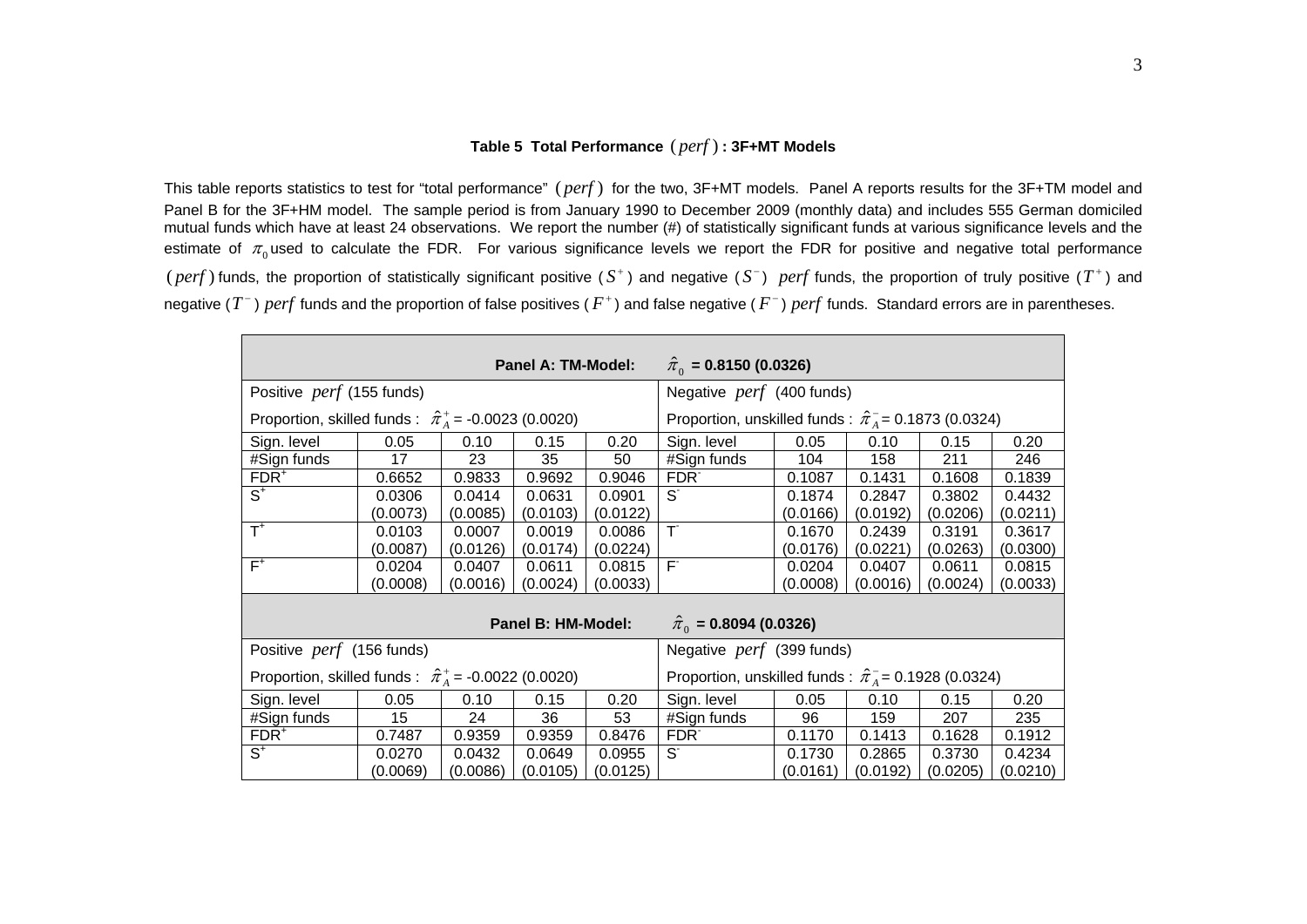| $-+$ | 0.0068   | 0.0028   | 0.0042   | 0.0146   | --    | 0.1527   | 0.2460   | 0.3123   | 0.3425   |
|------|----------|----------|----------|----------|-------|----------|----------|----------|----------|
|      | (0.0084) | (0.0127) | (0.0175) | (0.0226) |       | (0.0171) | (0.0222) | (0.0262) | (0.0298) |
| $-+$ | 0.0202   | 0.0405   | 0.0607   | 0.0809   | $- -$ | 0.0202   | 0.0405   | 0.0607   | 0.0809   |
|      | (0.0008) | (0.0016) | (0.0024) | (0.0033) |       | (0.0008) | (0.0016) | (0.0024) | (0.0033) |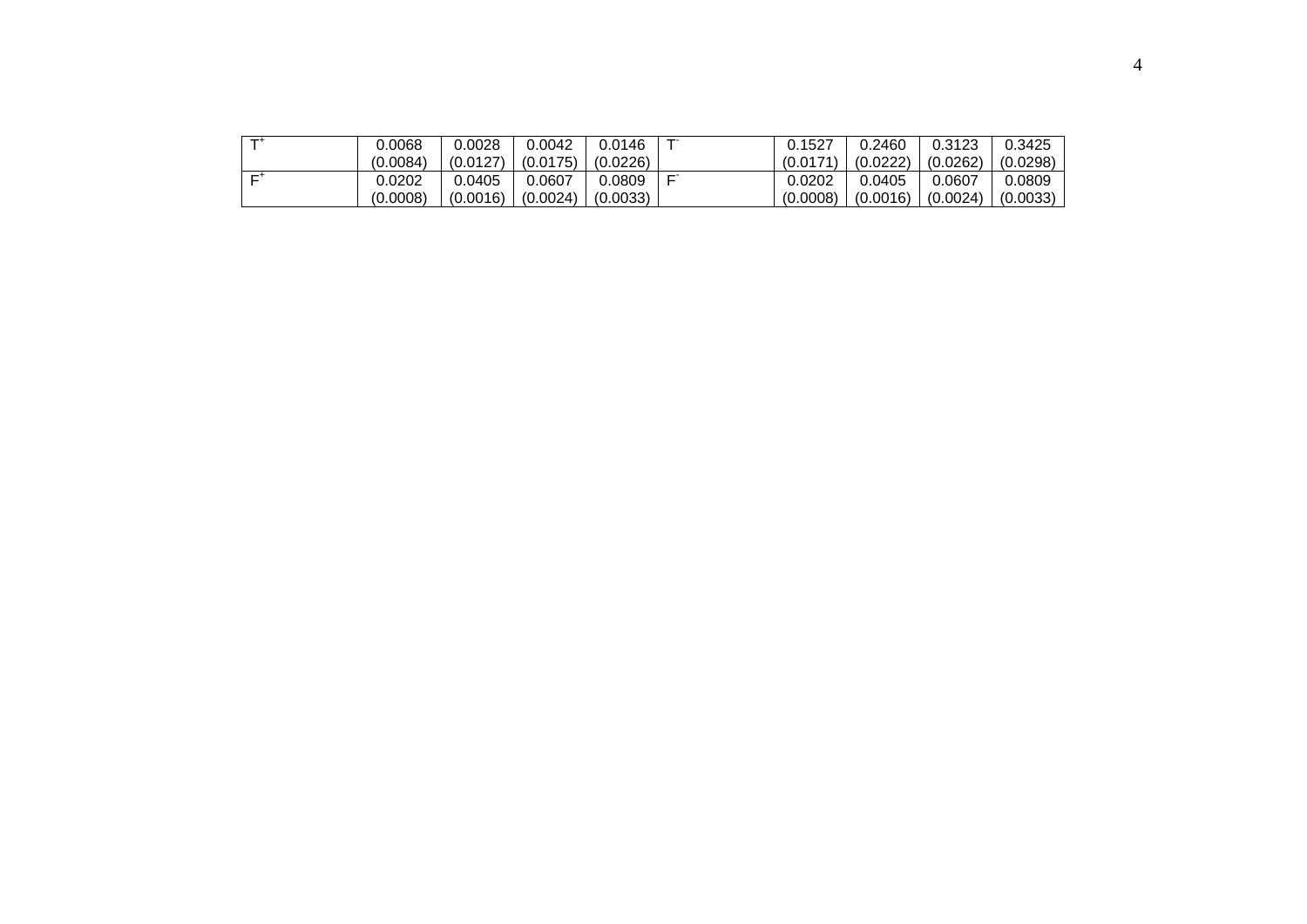#### **Table 6 Security Selection (Alpha): 3F Model, Different Geographic Regions**

This table reports statistics to test for security selection (alpha) for the 3F model. The sample period is from January 1990 to December 2009 (monthly data) and includes 555 German domiciled mutual funds which have at least 24 observations. We report the number (#) of statistically significant funds at various significance levels. Panel A (Panel B) reports results for funds investing in only German companies (non-German companies). For various significance levels we report the FDR for positive and negative alpha funds, the proportion of statistically significant positive ( $S^+$ ) and negative ( $S^-$ ) alpha-funds, the proportion of truly positive ( $T^+$ ) and negative ( $T^-$ ) alpha-funds and the proportion of false positives (  $F^+$  ) and false negative (  $F^-$  ) alpha-funds. Standard errors are in parentheses.

| Panel A : German Companies (85 funds) |                |                |          |          |                                           |                           |          |          |          |  |  |
|---------------------------------------|----------------|----------------|----------|----------|-------------------------------------------|---------------------------|----------|----------|----------|--|--|
| Positive Alpha (22 funds)             |                |                |          |          |                                           | Negative Alpha (63 funds) |          |          |          |  |  |
| Sign level                            | 0.05           | 0.10           | 0.15     | 0.20     | Sign level                                | 0.05                      | 0.10     | 0.15     | 0.20     |  |  |
| #Sign Funds                           | $\overline{2}$ | $\overline{4}$ | 7        | 9        | #Sign Funds                               | 17                        | 30       | 32       | 39       |  |  |
| $FDR+$                                | 0.8836         | 0.8836         | 0.7574   | 0.7854   | FDR <sup>-</sup>                          | 0.1040                    | 0.1178   | 0.1657   | 0.1812   |  |  |
| $\overline{\mathsf{S}^{*}}$           | 0.0235         | 0.0471         | 0.0824   | 0.1059   | $S^{\cdot}$                               | 0.2000                    | 0.3529   | 0.3765   | 0.4588   |  |  |
|                                       | (0.0164)       | (0.0230)       | (0.0298) | (0.0334) |                                           | (0.0434)                  | (0.0518) | (0.0526) | (0.0540) |  |  |
| $\overline{T}^+$                      | 0.0027         | 0.0055         | 0.0200   | 0.0227   | T                                         | 0.1792                    | 0.3114   | 0.3141   | 0.3757   |  |  |
|                                       | (0.0179)       | (0.0270)       | (0.0367) | (0.0439) |                                           | (0.0444)                  | (0.0550) | (0.0585) | (0.0636) |  |  |
| $F^+$                                 | 0.0208         | 0.0416         | 0.0624   | 0.0832   | $\overline{F}$                            | 0.0208                    | 0.0416   | 0.0624   | 0.0832   |  |  |
|                                       | (0.0018)       | (0.0036)       | (0.0054) | (0.0072) |                                           | (0.0018)                  | (0.0036) | (0.0054) | (0.0072) |  |  |
|                                       |                |                |          |          | Panel B: Non-German Companies (470 funds) |                           |          |          |          |  |  |
| Positive Alpha (137 funds)            |                |                |          |          | Negative Alpha (333 funds)                |                           |          |          |          |  |  |
| Significance<br>level                 | 0.05           | 0.10           | 0.15     | 0.20     | Significance<br>level                     | 0.05                      | 0.10     | 0.15     | 0.20     |  |  |
| # Sign Funds                          | 12             | 22             | 30       | 44       | Number of<br>Significant<br>Funds         | 104                       | 144      | 186      | 214      |  |  |
| $FDR^+$                               | 0.8143         | 0.8883         | 0.9771   | 0.8883   | FDR <sup>-</sup>                          | 0.0940                    | 0.1357   | 0.1576   | 0.1826   |  |  |
| $\overline{\mathsf{S}^{*}}$           | 0.0255         | 0.0468         | 0.0638   | 0.0936   | $S^{\cdot}$                               | 0.2213                    | 0.3064   | 0.3957   | 0.4553   |  |  |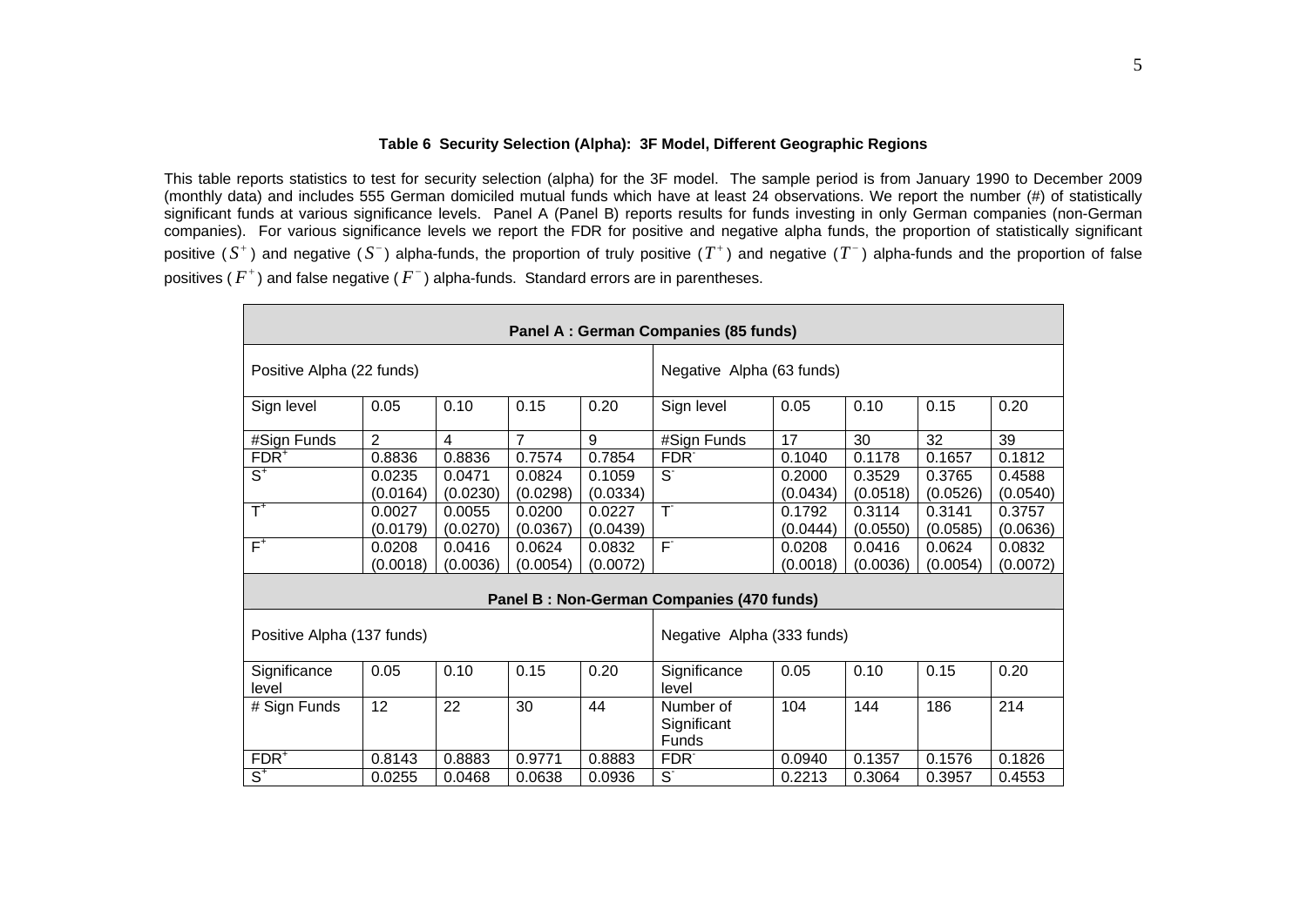|    | (0.0073) | (0.0097) | (0.0113) | (0.0134) |   | (0.0191) | (0.0213) | (0.0226) | (0.0230) |
|----|----------|----------|----------|----------|---|----------|----------|----------|----------|
| ᠇᠊ | 0.0047   | 0.0052   | 0.0015   | 0.0105   |   | 0.2005   | 0.2648   | 0.3334   | 0.3722   |
|    | (0.0088) | (0.0138) | (0.0185) | (0.0238) |   | (0.0202) | (0.0245) | (0.0286) | (0.0325) |
| r  | 0.0208   | 0.0416   | 0.0624   | 0.0832   | - | 0.0208   | 0.0416   | 0.0624   | 0.0832   |
|    | (0.0009) | (0.0017) | (0.0026) | (0.0035) |   | (0.0009) | (0.0017) | (0.0026) | (0.0035) |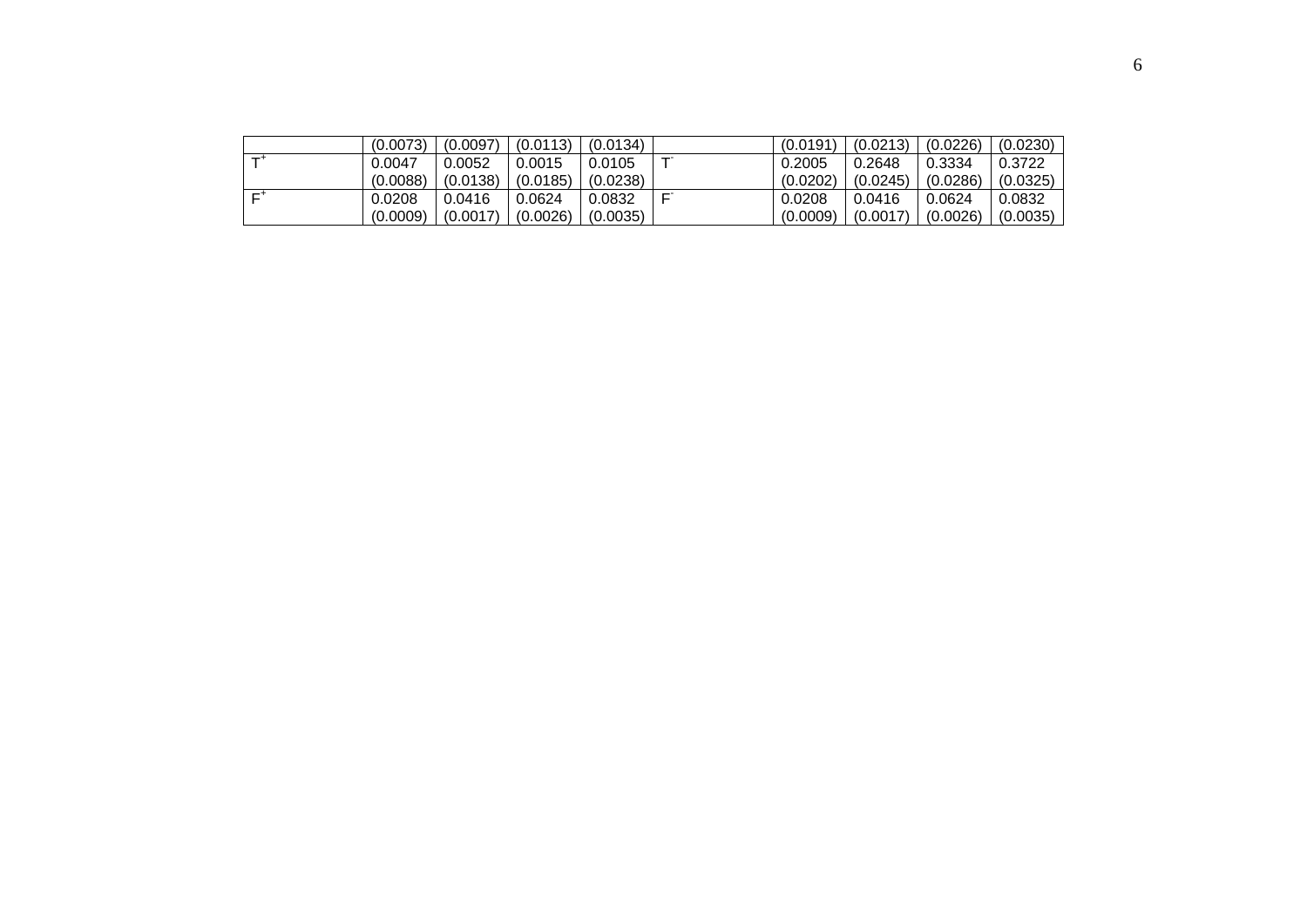#### **Table 7 Performance: Alternative Models**

This table reports performance measures for different models. Panel A reports statistics to test for security selection (alpha) in the 1F (market return) and 2F model (market return and SMB factor). Panel B reports statistics to test for "total performance" (*perf*) for the 1F+TM and 2F+TM timing models while Panel C repeats the latter for the HM timing model. The sample period is from January 1990 to December 2009 (monthly data) and includes 555 German domiciled mutual funds which have at least 24 observations. We report the FDR for positive and negative alpha funds, the proportion of statistically significant positive  $(S^+)$  and negative  $(S^-)$  alpha-funds, the proportion of truly positive  $(T^+)$  and negative  $(T^-)$  alpha-funds and the proportion of false positives  $(F^+)$  and false negative  $(F^-)$  alpha-funds. Standard errors are in parentheses. All test results are reported for a significance level of 10% (two tail test).

| Panel A: Security Selection (alpha): 1F and 2F Models |          |                                                    |          |                                  |          |                                                |          |  |  |  |  |
|-------------------------------------------------------|----------|----------------------------------------------------|----------|----------------------------------|----------|------------------------------------------------|----------|--|--|--|--|
|                                                       |          | <b>1F Model</b><br>$\hat{\pi}_0$ = 0.8700 (0.0296) |          |                                  |          | 2F Model<br>$\hat{\pi}_0$ = 0.7875 (0.0326)    |          |  |  |  |  |
| Positive Alpha                                        |          | Negative Alpha                                     |          | Positive Alpha                   |          | Negative Alpha                                 |          |  |  |  |  |
| $\hat{\pi}^+$ = -0.0044 (0.0009)                      |          | $\hat{\pi}$ <sup>-</sup> = 0.1343 (0.0295)         |          | $\hat{\pi}^+$ = -0.0021 (0.0020) |          | $\hat{\pi}$ <sup>-</sup> = 0.2149 (0.0325)     |          |  |  |  |  |
| #Funds                                                | 165      | #Funds                                             | 390      | #Funds                           | 146      | # Funds                                        | 409      |  |  |  |  |
| #Sign funds                                           | 25       | #Sign funds                                        | 161      | #Sign funds                      | 25       | #Sign funds                                    | 184      |  |  |  |  |
| $FDR+$                                                | 0.9657   | FDR <sup>-</sup>                                   | 0.1500   | $FDR+$                           | 0.8738   | FDR <sup>-</sup>                               | 0.1187   |  |  |  |  |
| $S^+$                                                 | 0.0450   | S.                                                 | 0.2901   | $S^+$                            | 0.0450   | S <sup>-</sup>                                 | 0.3315   |  |  |  |  |
|                                                       | (0.0088) |                                                    | (0.0193) |                                  | (0.0088) |                                                | (0.0200) |  |  |  |  |
| $\overline{\mathsf{T}}^*$                             | 0.0015   | T                                                  | 0.2466   | $\overline{\mathsf{T}}^*$        | 0.0057   | $\top$                                         | 0.2922   |  |  |  |  |
|                                                       | (0.0126) |                                                    | (0.0231) |                                  | (0.0129) |                                                | (0.0230) |  |  |  |  |
| $F^+$                                                 | 0.0435   | $\overline{\mathsf{F}}$                            | 0.0435   | $F^+$                            | 0.0394   | F                                              | 0.0394   |  |  |  |  |
|                                                       | (0.0015) |                                                    | (0.0015) |                                  | (0.0016) |                                                | (0.0016) |  |  |  |  |
| Panel B: perf, 1F+TM and 2F+TM Timing Models          |          |                                                    |          |                                  |          |                                                |          |  |  |  |  |
|                                                       |          | 1F+TM Model<br>$\hat{\pi}_0$ = 0.8676 (0.0323)     |          |                                  |          | 2F+TM Model<br>$\hat{\pi}_0$ = 0.8082 (0.0301) |          |  |  |  |  |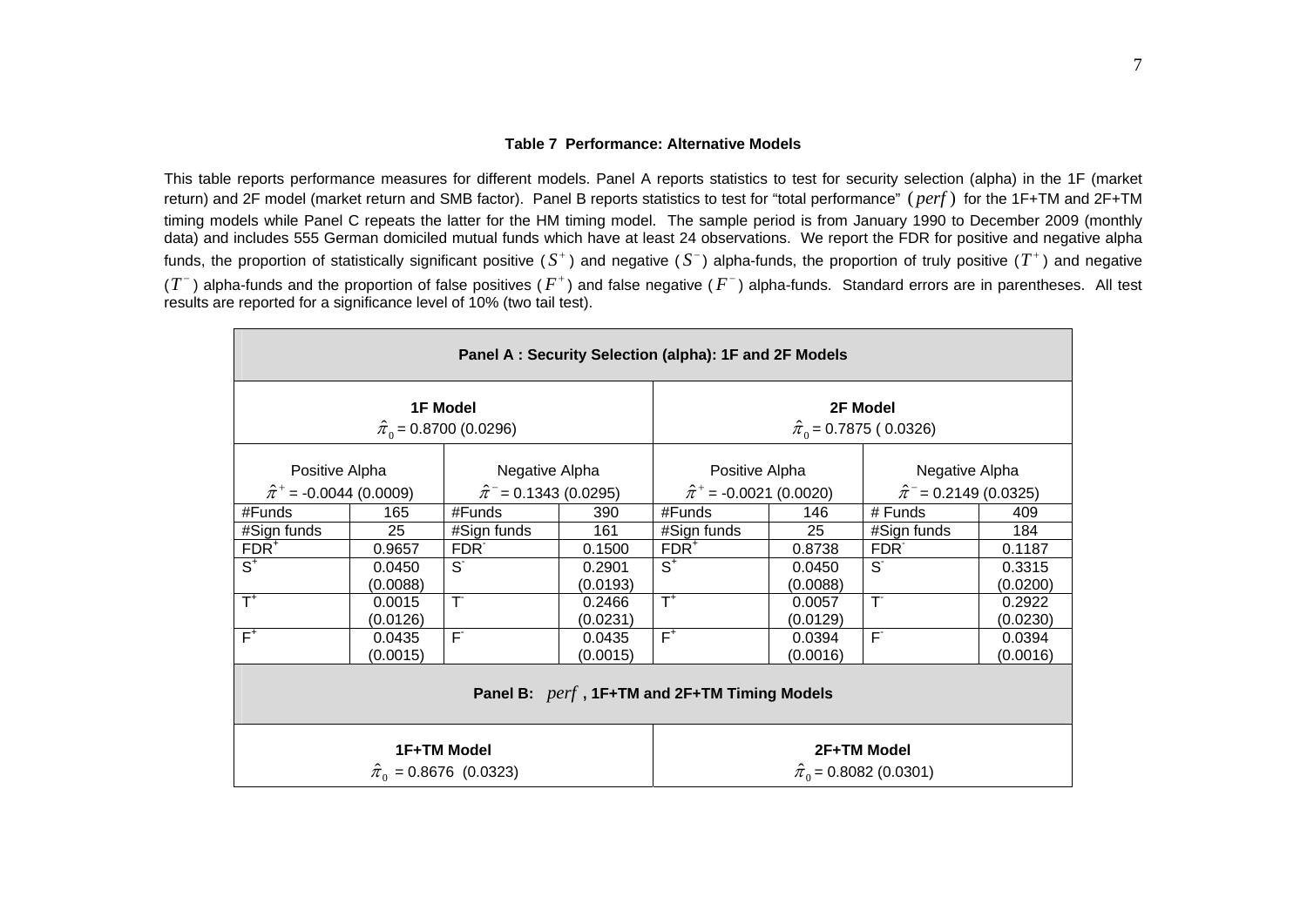| Positive perf                                |           | Negative perf                              |          | Positive perf                    |          | Negative perf                              |          |
|----------------------------------------------|-----------|--------------------------------------------|----------|----------------------------------|----------|--------------------------------------------|----------|
|                                              |           |                                            |          |                                  |          |                                            |          |
| $\hat{\pi}^+$ = -0.0007 (0.0027)             |           | $\hat{\pi}$ <sup>-</sup> = 0.1331 (0.0322) |          | $\hat{\pi}^+$ = -0.0022 (0.0020) |          | $\hat{\pi}$ <sup>-</sup> = 0.1940 (0.0299) |          |
| #Funds                                       | 165       | #Funds                                     | 390      | # Funds                          | 144      | #Funds                                     | 411      |
| #Sign funds                                  | 23        | #Sign funds                                | 144      | #Sign funds                      | 26       | #Sign funds                                | 172      |
| $FDR^+$                                      | 1.0468    | FDR <sup>-</sup>                           | 0.1672   | $FDR+$                           | 0.8626   | FDR <sup>-</sup>                           | 0.1304   |
| $\overline{\mathsf{S}^{^+}}$                 | 0.0414    | $S^{\cdot}$                                | 0.2595   | $\overline{S^+}$                 | 0.0468   | $S^{\cdot}$                                | 0.3099   |
|                                              | (0.0085)  |                                            | (0.0186) |                                  | (0.0090) |                                            | (0.0196) |
| $\overline{\mathsf{T}}^*$                    | $-0.0019$ | $\overline{\top}$                          | 0.2161   | $\overline{T}^*$                 | 0.0064   | $\overline{T}$                             | 0.2695   |
|                                              | (0.0126)  |                                            | (0.0216) |                                  | (0.0127) |                                            | (0.0225) |
| $F^+$                                        | 0.0434    | F                                          | 0.0434   | $F^+$                            | 0.0404   | $\overline{F}$                             | 0.0404   |
|                                              | (0.0016)  |                                            | (0.0016) |                                  | (0.0015) |                                            | (0.0015) |
| Panel C: perf, 1F+HM and 2F+HM Timing Models |           |                                            |          |                                  |          |                                            |          |
|                                              |           |                                            |          |                                  |          |                                            |          |
|                                              |           | 1F+HM Model                                |          |                                  |          | 2F+HM Model                                |          |
|                                              |           | $\hat{\pi}_0$ = 0.8700 (0.0296)            |          |                                  |          | $\hat{\pi}_0$ = 0.7902 (0.0301)            |          |
| Positive perf                                |           | Negative perf                              |          | Positive perf                    |          | Negative perf                              |          |
| $\hat{\pi}^+$ = -0.0007 (0.0027)             |           | $\hat{\pi}$ <sup>-</sup> = 0.1307 (0.0294) |          | $\hat{\pi}^+$ = 0.0015 (0.0032)  |          | $\hat{\pi}$ <sup>-</sup> = 0.2083 (0.0299) |          |
| #Funds                                       | 166       | #Funds                                     | 398      | #Funds                           | 152      | #Funds                                     | 403      |
| #Sign funds                                  | 25        | #Sign funds                                | 140      | #Sign funds                      | 25       | #Sign funds                                | 166      |
| $FDR+$                                       | 0.9657    | FDR <sup>-</sup>                           | 0.1724   | $FDR+$                           | 0.8771   | FDR <sup>-</sup>                           | 0.1321   |
| $S^+$                                        | 0.0450    | $S^{\cdot}$                                | 0.2523   | $S^+$                            | 0.0450   | $S^{\cdot}$                                | 0.2991   |
|                                              | (0.0088)  |                                            | (0.0184) |                                  | (0.0088) |                                            | (0.0194) |
| $\overline{\mathsf{T}}^*$                    | 0.0015    | T                                          | 0.2088   | $T^*$                            | 0.0055   | T                                          | 0.2596   |
|                                              | (0.0126)  |                                            | (0.0213) |                                  | (0.0126) |                                            | (0.0223) |
| $F^+$                                        | 0.0435    | $\overline{F}$                             | 0.0435   | $F^+$                            | 0.0395   | $F^{\circ}$                                | 0.0395   |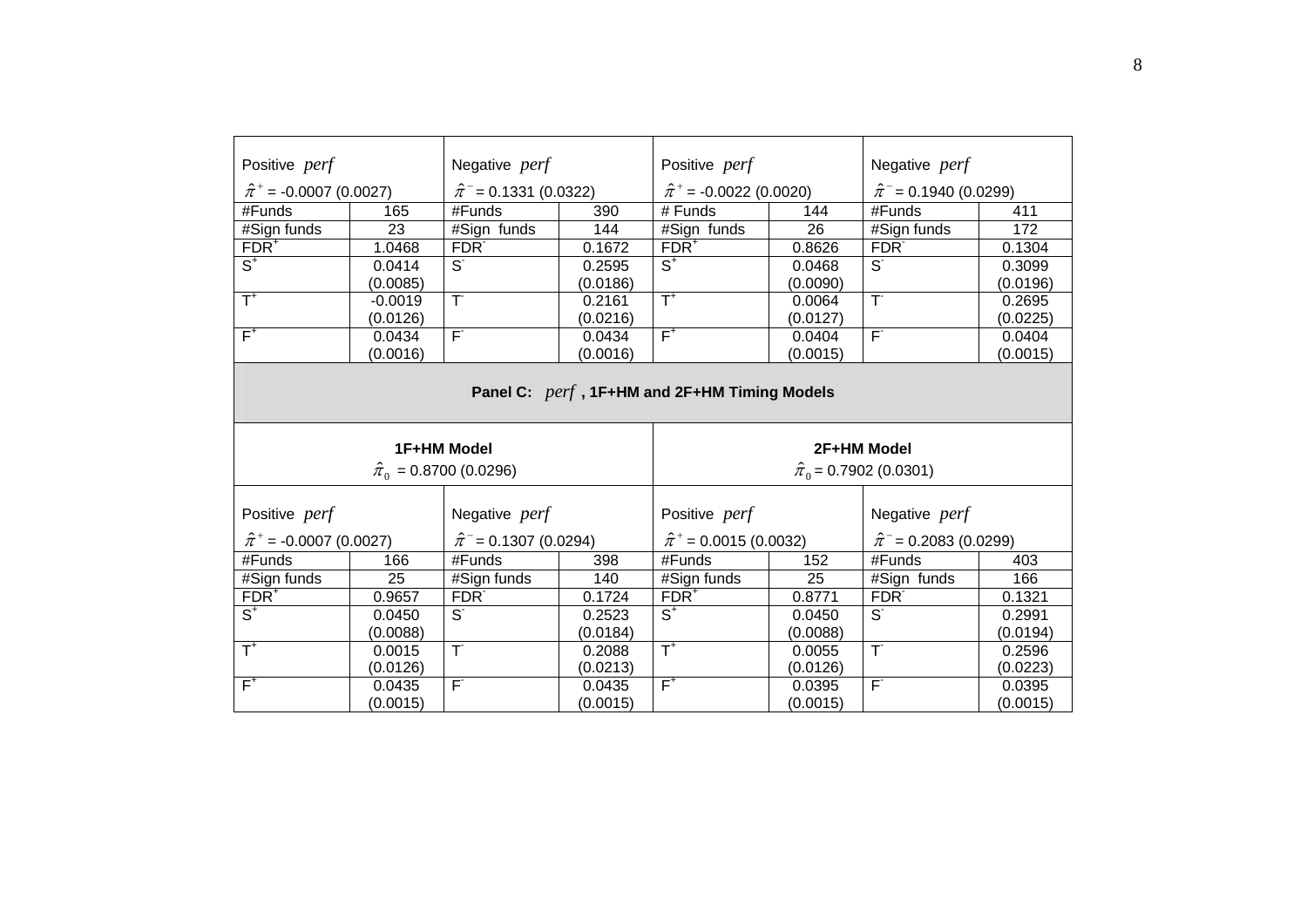**Figure 1 Cross-Section Fund Alphas: 3F Model** 

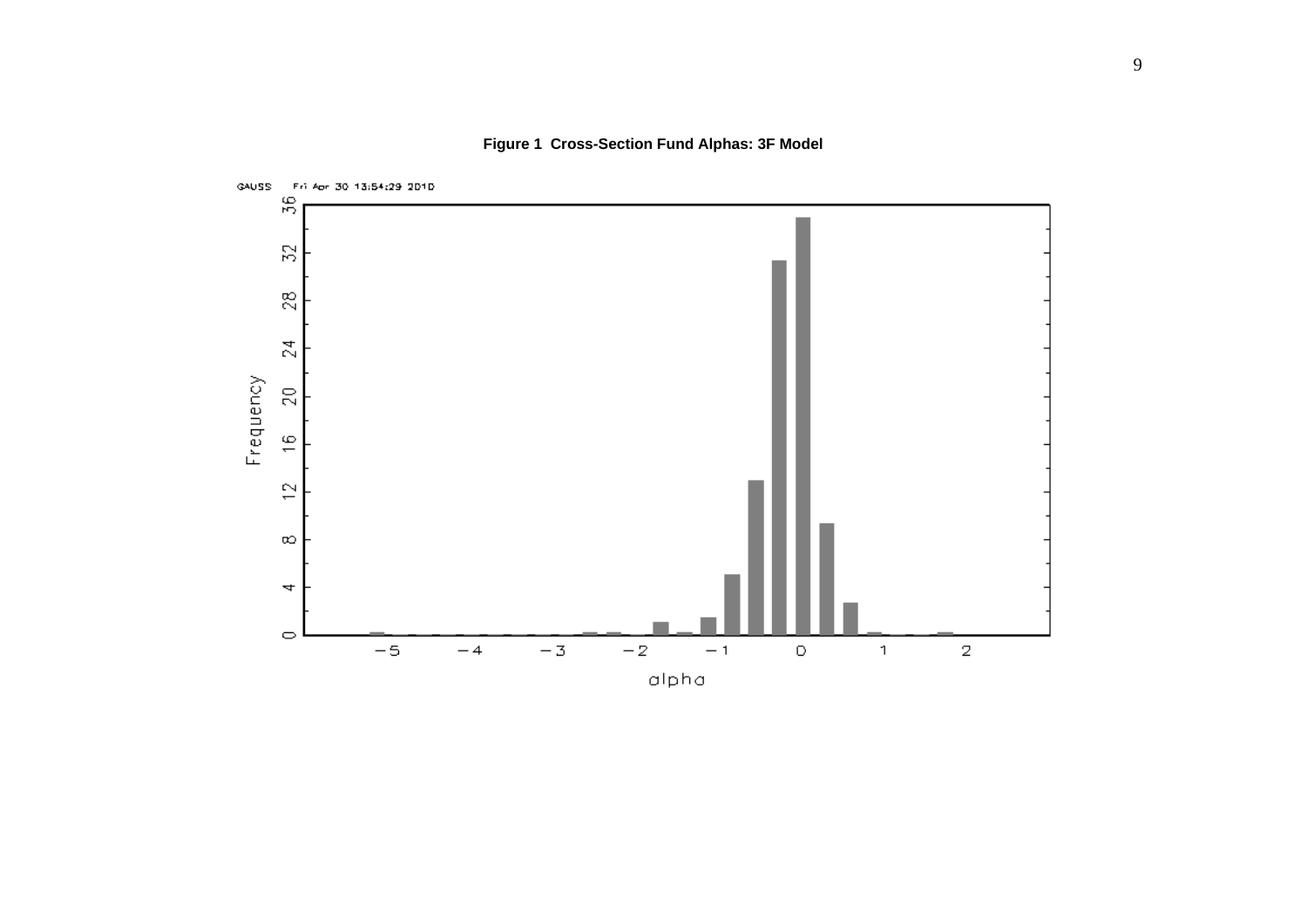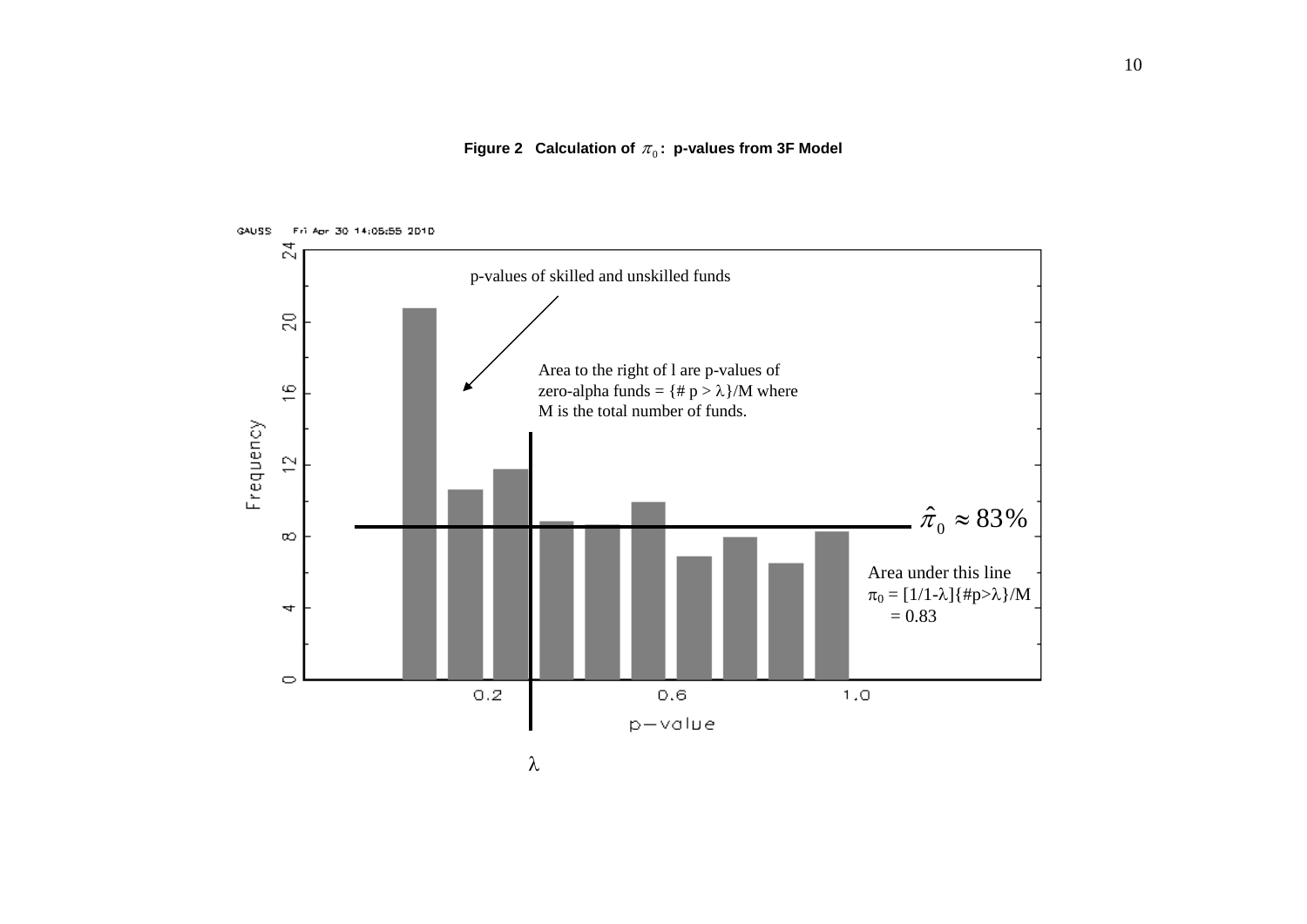

**Figure 3 Correlation coefficient: alphas and TM timing coefficients (Rolling Window)**